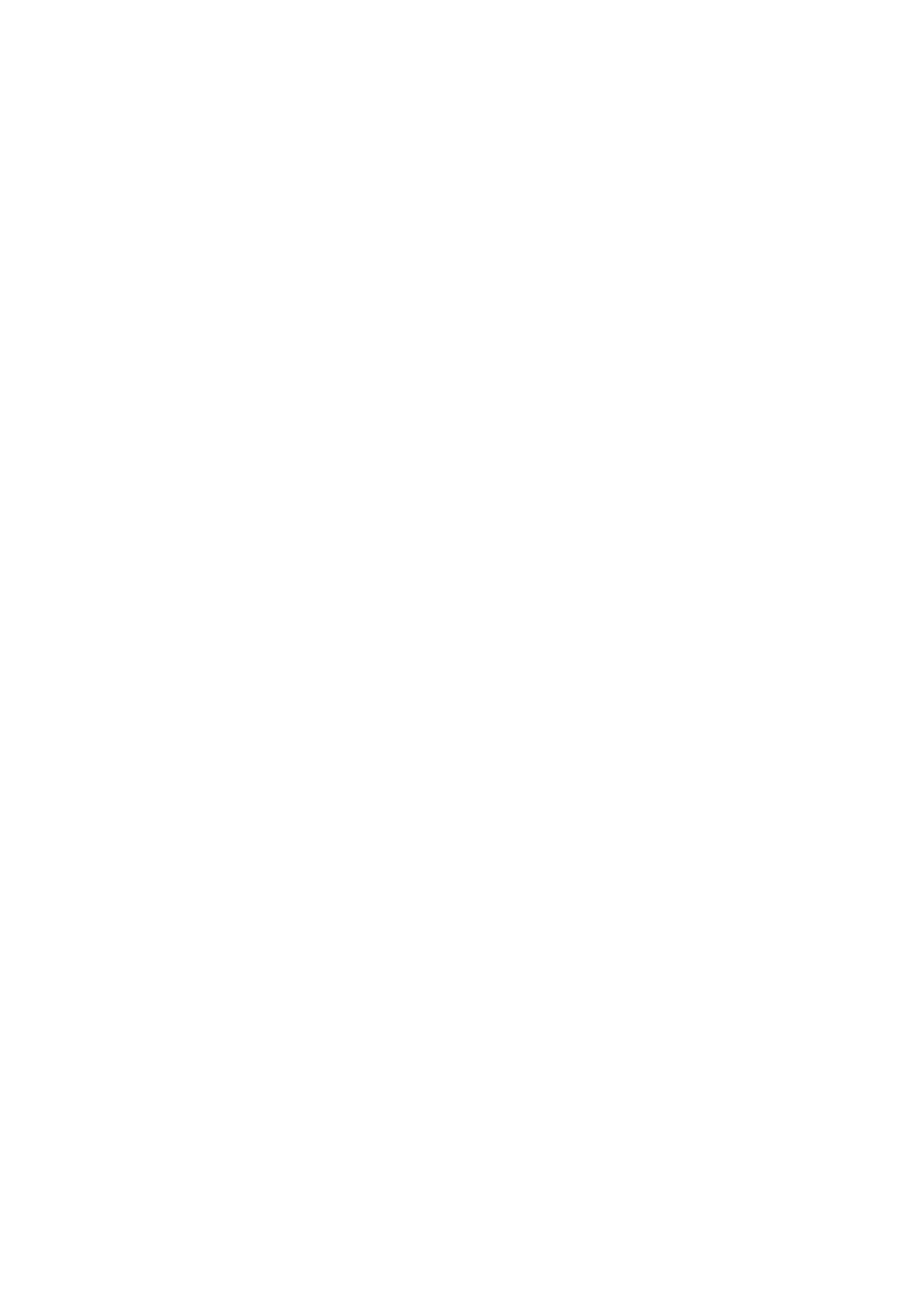### Contents

| $\mathbf{1}$                                               |                |  |  |
|------------------------------------------------------------|----------------|--|--|
| 2                                                          |                |  |  |
| 3                                                          |                |  |  |
| <b>Schedule 1—Scope and application</b>                    | $\overline{4}$ |  |  |
| Part 1—Duty of utmost good faith                           | 4              |  |  |
| <b>Insurance Contracts Act 1984</b>                        | 4              |  |  |
| Part 2—"Bundled" workers' compensation contracts           | 5              |  |  |
| <b>Insurance Contracts Act 1984</b>                        | 5              |  |  |
| Part 3—"Bundled" contracts generally                       | 6              |  |  |
| <b>Insurance Contracts Act 1984</b>                        | 6              |  |  |
| Part 4—Exclusions from the Marine Insurance Act 1909       | 7              |  |  |
| Insurance Contracts Act 1984                               | 7              |  |  |
| Part 5—Application of Act: contracts with foreign insurers | 8              |  |  |
| <b>Insurance Contracts Act 1984</b>                        | 8              |  |  |
| <b>Schedule 2—Electronic communication</b>                 | 9              |  |  |
| <b>Insurance Contracts Act 1984</b>                        | 9              |  |  |
| <b>Schedule 3-Powers of ASIC</b>                           | 11             |  |  |
| <b>Insurance Contracts Act 1984</b>                        | 11             |  |  |
| <b>Schedule 4-Disclosure and misrepresentations</b>        | 12             |  |  |
| Part 1—Insured's duty of disclosure                        | 12             |  |  |
| Insurance Contracts Act 1984                               | 12.            |  |  |
| Part 2—Eligible contracts of insurance                     | 13             |  |  |
| Insurance Contracts Act 1984                               | 13             |  |  |
| Part 3—Insurer's duty to inform of duty of disclosure      | 15             |  |  |
| <b>Insurance Contracts Act 1984</b>                        | 15             |  |  |
| Part 4—Non-disclosure by life insured                      | 17             |  |  |
| <b>Insurance Contracts Act 1984</b>                        | 17             |  |  |
| <b>Schedule 5-Non-standard provisions</b><br>18            |                |  |  |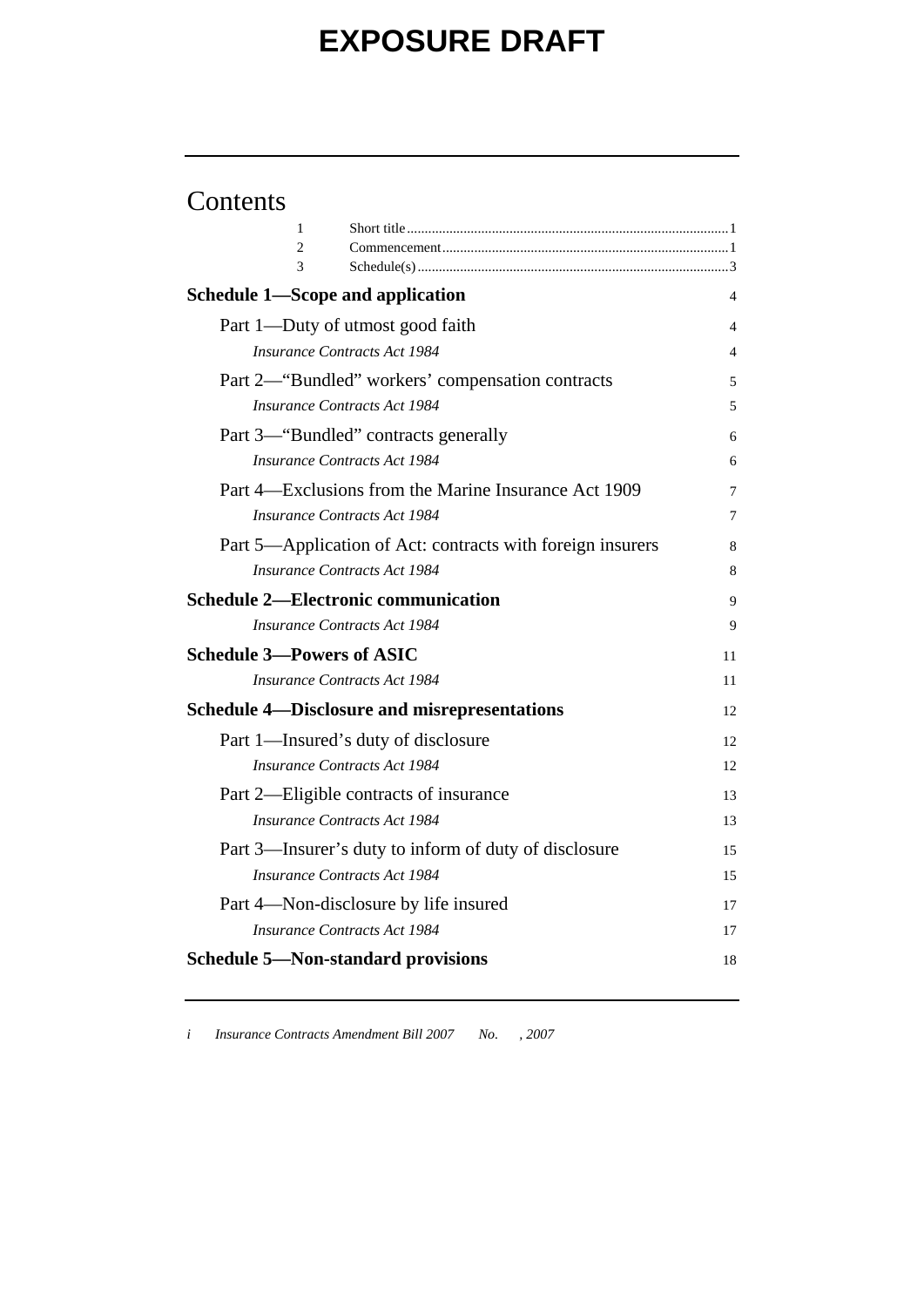| <i>Insurance Contracts Act 1984</i>                                  | 18  |
|----------------------------------------------------------------------|-----|
| <b>Schedule 6—Remedies of the parties</b>                            | 20  |
| <b>Insurance Contracts Act 1984</b>                                  | 20  |
| <b>Schedule 7—Remedies of insurer: life insurance contracts</b>      | 21  |
| Part 1—"Unbundling" of contracts                                     | 21  |
| <b>Insurance Contracts Act 1984</b>                                  | 21  |
| Part 2—Remedies for non-disclosure and misrepresentation             | 22. |
| <b>Insurance Contracts Act 1984</b>                                  | 22  |
| Part 3—Remedy for misstatement of date of birth                      | 24  |
| <b>Insurance Contracts Act 1984</b>                                  | 24  |
| Schedule 8—Restrictions on insurers' contractual rights and          |     |
| remedies                                                             | 25  |
| Part 1—Relief for innocent non-disclosure or                         |     |
| misrepresentation                                                    | 25  |
| <b>Insurance Contracts Act 1984</b>                                  | 25  |
| Part 2—Expiration and renewal of contracts                           | 27  |
| <b>Insurance Contracts Act 1984</b>                                  | 27  |
| <b>Schedule 9—Third parties</b>                                      | 28  |
| Part 1—Definition of third party beneficiary                         | 28  |
| <b>Insurance Contracts Act 1984</b>                                  | 28  |
| Part 2—Requests by third party beneficiaries to insurers for         |     |
| information                                                          | 29  |
| Insurance Contracts Act 1984                                         | 29  |
| Part 3—Insurer's defences in actions by third party<br>beneficiaries | 31  |
| <b>Insurance Contracts Act 1984</b>                                  | 31  |
| Part 4—Rights and obligations of third party beneficiaries           |     |
| under contracts of life insurance                                    | 33  |
| <b>Insurance Contracts Act 1984</b>                                  | 33  |
|                                                                      |     |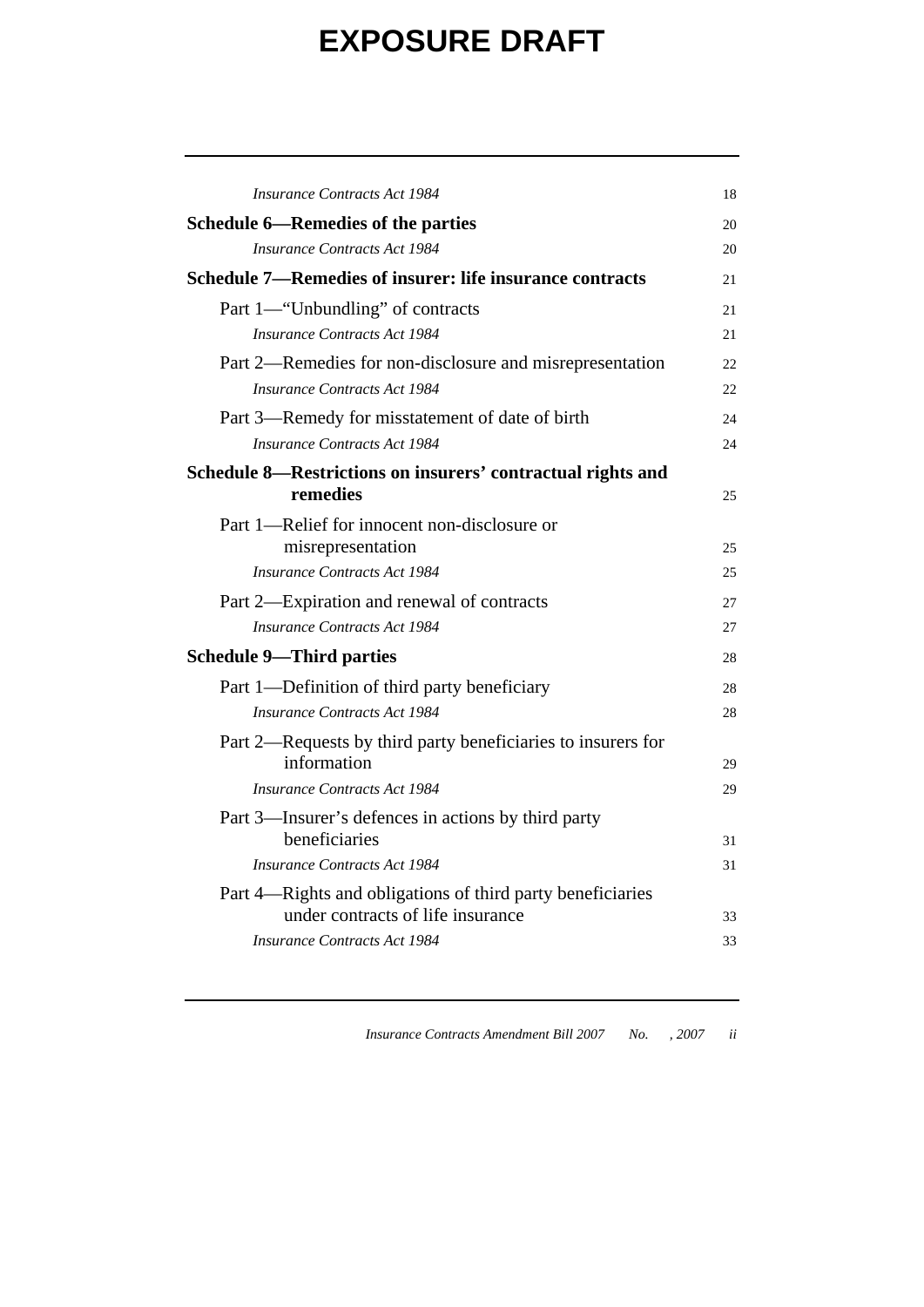| Part 5—Right of third party to recover against insurer                                 | 34 |
|----------------------------------------------------------------------------------------|----|
| <i>Insurance Contracts Act 1984</i>                                                    | 34 |
| Part 6—Non-disclosure or misrepresentation by member of<br>group life insurance scheme | 36 |
| <i>Insurance Contracts Act 1984</i>                                                    | 36 |
| <b>Schedule 10—Subrogation</b>                                                         |    |
| Insurance Contracts Act 1984                                                           | 38 |
| Schedule 11—Claims made and claims made and notified                                   |    |
| policies                                                                               | 41 |
| Insurance Contracts Act 1984                                                           | 41 |
|                                                                                        |    |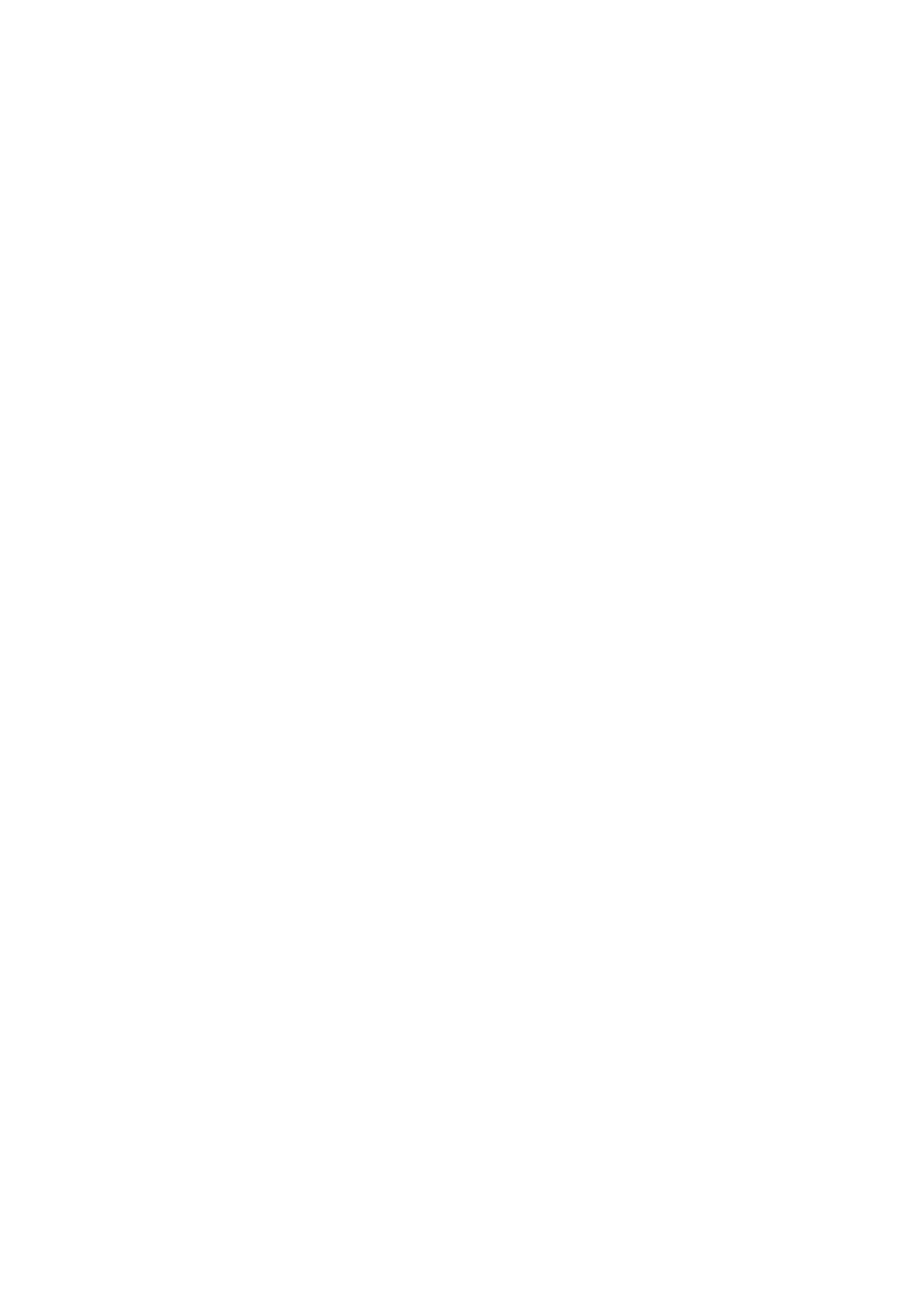#### <span id="page-6-0"></span>**A Bill for an Act to amend the** *Insurance Contracts Act 1984***, and for related purposes**  1 2

3 The Parliament of Australia enacts:

#### 4 **1 Short title**

 This Act may be cited as the *Insurance Contracts Amendment Act 2007*.

#### 7 **2 Commencement**

- (1) Each provision of this Act specified in column 1 of the table commences, or is taken to have commenced, in accordance with column 2 of the table. Any other statement in column 2 has effect according to its terms.
- 11 12

8 9 10

5 6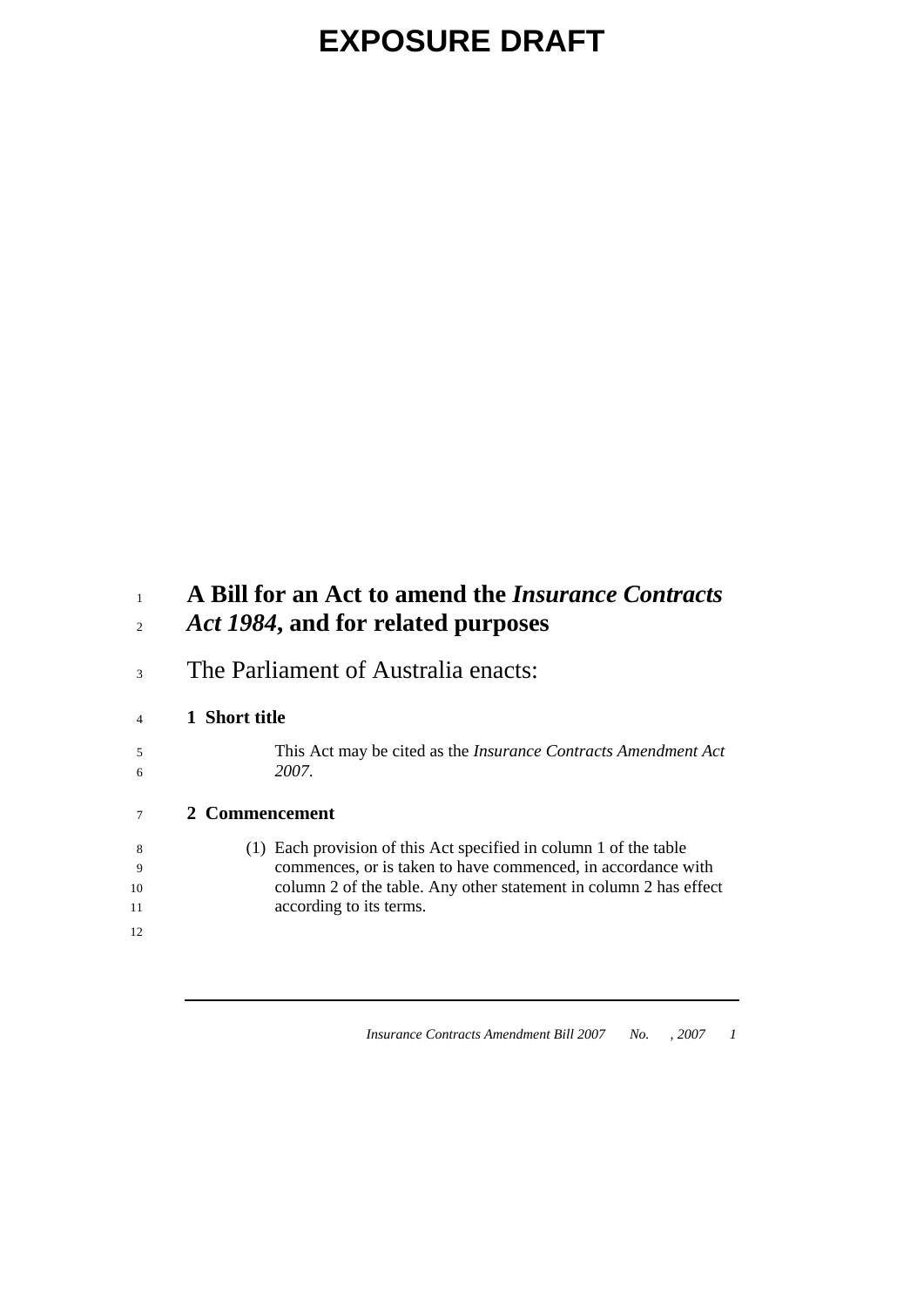| <b>Commencement information</b>                                                             |                                                                                                                            |                     |  |
|---------------------------------------------------------------------------------------------|----------------------------------------------------------------------------------------------------------------------------|---------------------|--|
| Column 1                                                                                    | Column <sub>2</sub>                                                                                                        | Column 3            |  |
| Provision(s)                                                                                | <b>Commencement</b>                                                                                                        | <b>Date/Details</b> |  |
| 1. Sections 1 to 3<br>and anything in<br>this Act not<br>elsewhere covered<br>by this table | The day on which this Act receives the<br>Royal Assent                                                                     |                     |  |
| 2. Schedule 1,<br>Parts 1, 2 and 3                                                          | The day on which this Act receives the<br>Royal Assent                                                                     |                     |  |
| 3. Schedule 1,<br>Part 4                                                                    | On the day after the end of the period of 12<br>months beginning on the day on which this<br>Act receives the Royal Assent |                     |  |
| 4. Schedule 1,<br>Part 5                                                                    | On the day after the end of the period of 6<br>months beginning on the day on which this<br>Act receives the Royal Assent  |                     |  |
| 5. Schedule 2                                                                               | On the day after the end of the period of 6<br>months beginning on the day on which this<br>Act receives the Royal Assent  |                     |  |
| 6. Schedule 3                                                                               | The day on which this Act receives the<br><b>Royal Assent</b>                                                              |                     |  |
| 7. Schedule 4                                                                               | On the day after the end of the period of 12<br>months beginning on the day on which this<br>Act receives the Royal Assent |                     |  |
| 8. Schedule 5                                                                               | On the day after the end of the period of 2<br>years beginning on the day on which this<br>Act receives the Royal Assent   |                     |  |
| 9. Schedule 6                                                                               | The day on which this Act receives the<br>Royal Assent                                                                     |                     |  |
| 10. Schedule 7,<br>Part 1                                                                   | The day on which this Act receives the<br>Royal Assent                                                                     |                     |  |
| 11. Schedule 7,<br>Part 2                                                                   | On the day after the end of the period of 12<br>months beginning on the day on which this<br>Act receives the Royal Assent |                     |  |
| 12. Schedule 7,<br>Part 3                                                                   | The day on which this Act receives the<br>Royal Assent                                                                     |                     |  |
| 13. Schedule 8,<br>Part 1                                                                   | On the day after the end of the period of 12<br>months beginning on the day on which this<br>Act receives the Royal Assent |                     |  |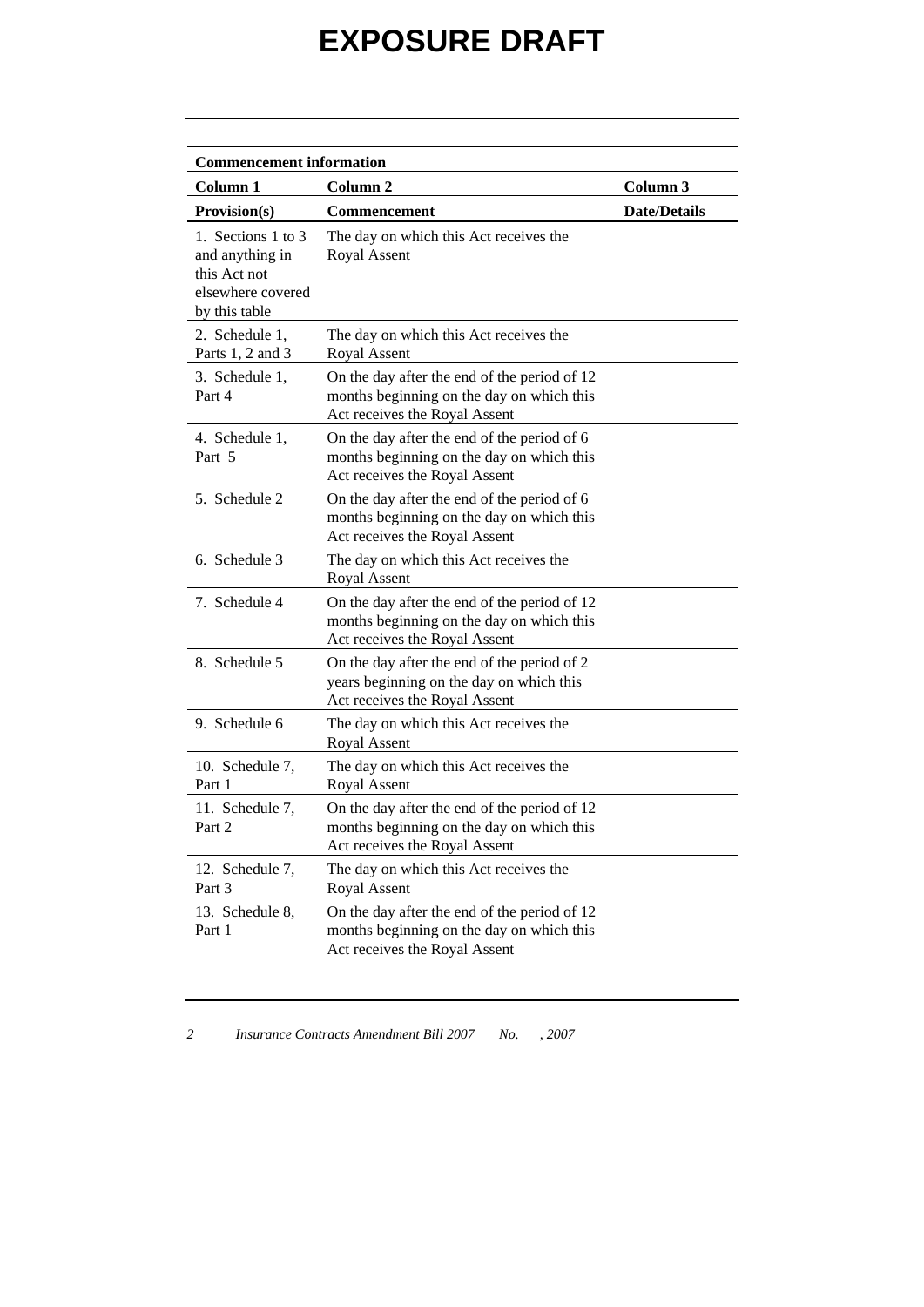<span id="page-8-0"></span>

| Column 1                  | Column <sub>2</sub>                                                                                                                                                                                                                | Column 3            |
|---------------------------|------------------------------------------------------------------------------------------------------------------------------------------------------------------------------------------------------------------------------------|---------------------|
| Provision(s)              | <b>Commencement</b>                                                                                                                                                                                                                | <b>Date/Details</b> |
| 14. Schedule 8,<br>Part 2 | On the day after the end of the period of 6<br>months beginning on the day on which this<br>Act receives the Royal Assent                                                                                                          |                     |
| 15. Schedule 9            | On the day after the end of the period of 12<br>months beginning on the day on which this<br>Act receives the Royal Assent                                                                                                         |                     |
| 16. Schedule 10           | On the day after the end of the period of 6<br>months beginning on the day on which this<br>Act receives the Royal Assent                                                                                                          |                     |
| 17. Schedule 11           | The 28th day after the day on which this Act<br>receives the Royal Assent.                                                                                                                                                         |                     |
| Note:                     | This table relates only to the provisions of this Act as originally<br>passed by both Houses of the Parliament and assented to. It will not be<br>expanded to deal with provisions inserted in this Act after assent.              |                     |
|                           | (2) Column 3 of the table is for additional information that is not part<br>of this Act. This information may be included in any published<br>version of this Act.                                                                 |                     |
| 3 Schedule(s)             |                                                                                                                                                                                                                                    |                     |
|                           | Each Act that is specified in a Schedule to this Act is amended or<br>repealed as set out in the applicable items in the Schedule<br>concerned, and any other item in a Schedule to this Act has effect<br>according to its terms. |                     |

1 2 3

4 5 6

7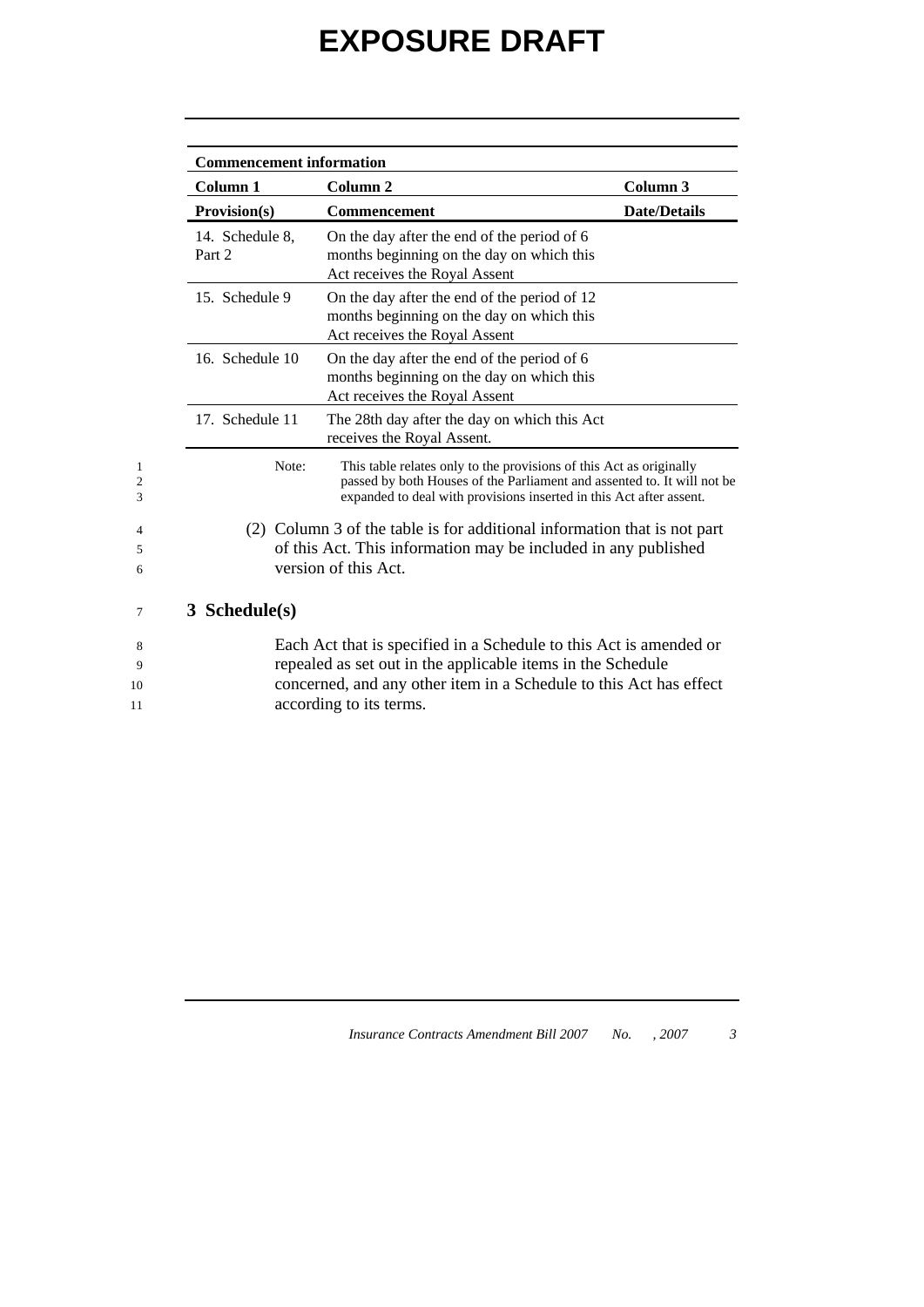**Schedule 1** Scope and application **Part 1** Duty of utmost good faith

<span id="page-9-0"></span>

| 1<br>$\overline{c}$ | Schedule 1—Scope and application                                                                                                                                                |
|---------------------|---------------------------------------------------------------------------------------------------------------------------------------------------------------------------------|
| 3                   | Part 1—Duty of utmost good faith                                                                                                                                                |
| $\overline{4}$      | [Report recommendations 1.2 and 10.1]                                                                                                                                           |
| 5                   | <b>Insurance Contracts Act 1984</b>                                                                                                                                             |
| 6<br>7              | 1 Section 13<br>Before "A contract", insert "(1)".                                                                                                                              |
| 8                   | 2 At the end of section 13                                                                                                                                                      |
| 9                   | Add:                                                                                                                                                                            |
| 10<br>11<br>12      | (2) A failure by a party to a contract of insurance to comply with the<br>provision implied in the contract by subsection $(1)$ is a breach of<br>the requirements of this Act. |
| 13<br>14            | (3) A reference in this section to a party to a contract of insurance<br>includes a reference to a third party beneficiary under the contract.                                  |
| 15<br>16            | (4) This section applies in relation to a third party beneficiary under a<br>contract of insurance only after the contract is entered into.                                     |
| 17                  | 3 Application of items 1 and 2                                                                                                                                                  |
| 18<br>19            | The amendments made by items 1 and 2 apply to a contract of insurance<br>entered into after the commencement of this item.                                                      |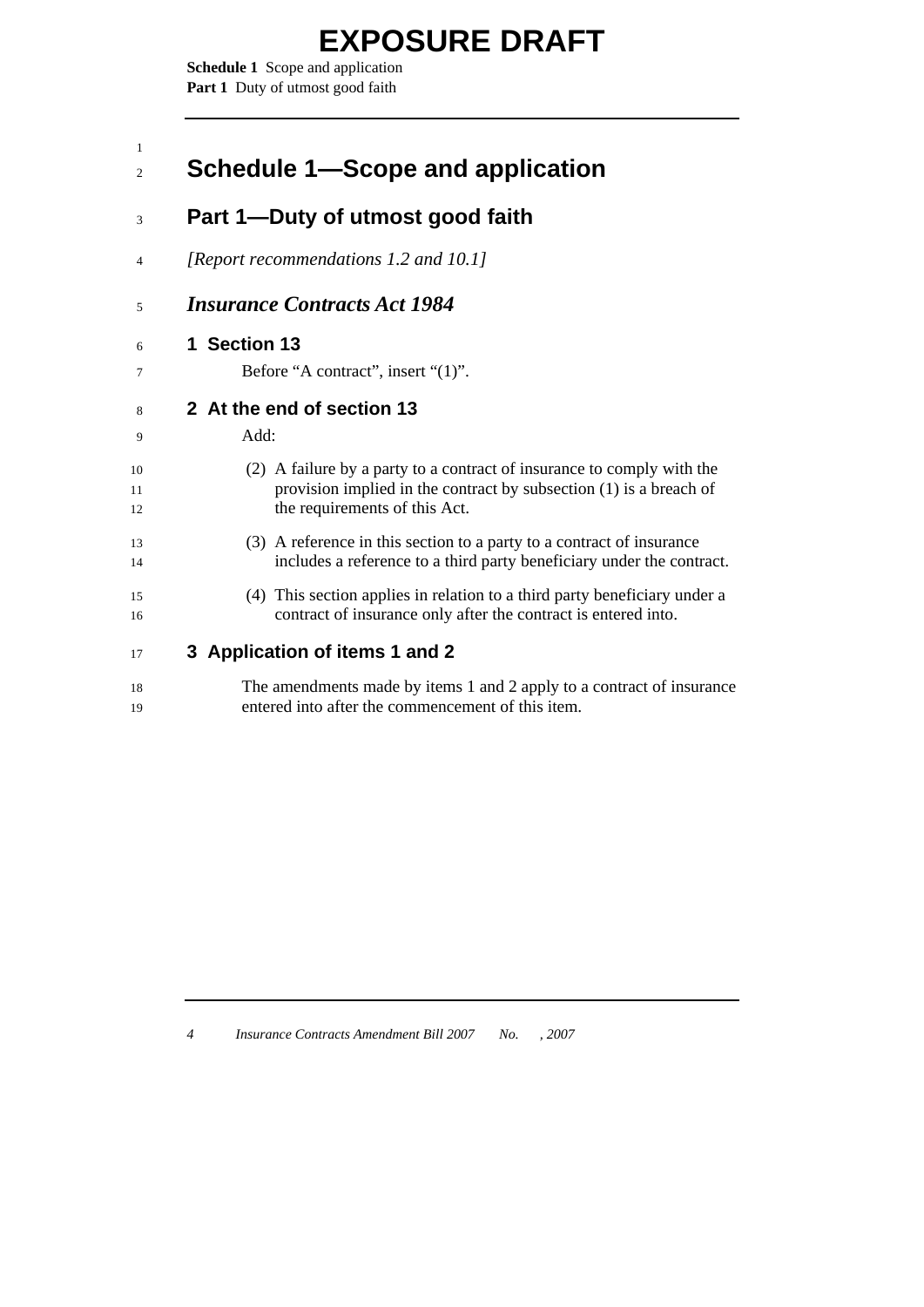Scope and application **Schedule 1** "Bundled" workers' compensation contracts **Part 2** 

#### 2 **Part 2—"Bundled" workers' compensation contracts**

3 *[Report recommendation 1.3]* 

#### 4 *Insurance Contracts Act 1984*

#### 5 **4 At the end of subsection 9(1)**

### $A = 1, 1, 3$

<span id="page-10-0"></span>1

| - 6          | Add:                                                           |
|--------------|----------------------------------------------------------------|
|              | ; or (f) entered into or proposed to be entered into:          |
| -8           | (i) for the purposes of a law (including a law of a State or a |
| $\mathbf{Q}$ | Territory) that relates to workers' compensation; and          |
| 10           | (ii) to provide insurance cover in respect of an employer's    |
| 11           | liability under a rule of the common law that requires         |
| 12           | payment of damages to a person for employment-related          |
| 13           | personal injury.                                               |
| 14           | 5 Application of item 4                                        |

#### 15 16 The amendment made by item 4 applies to a contract of insurance entered into after the commencement of this item.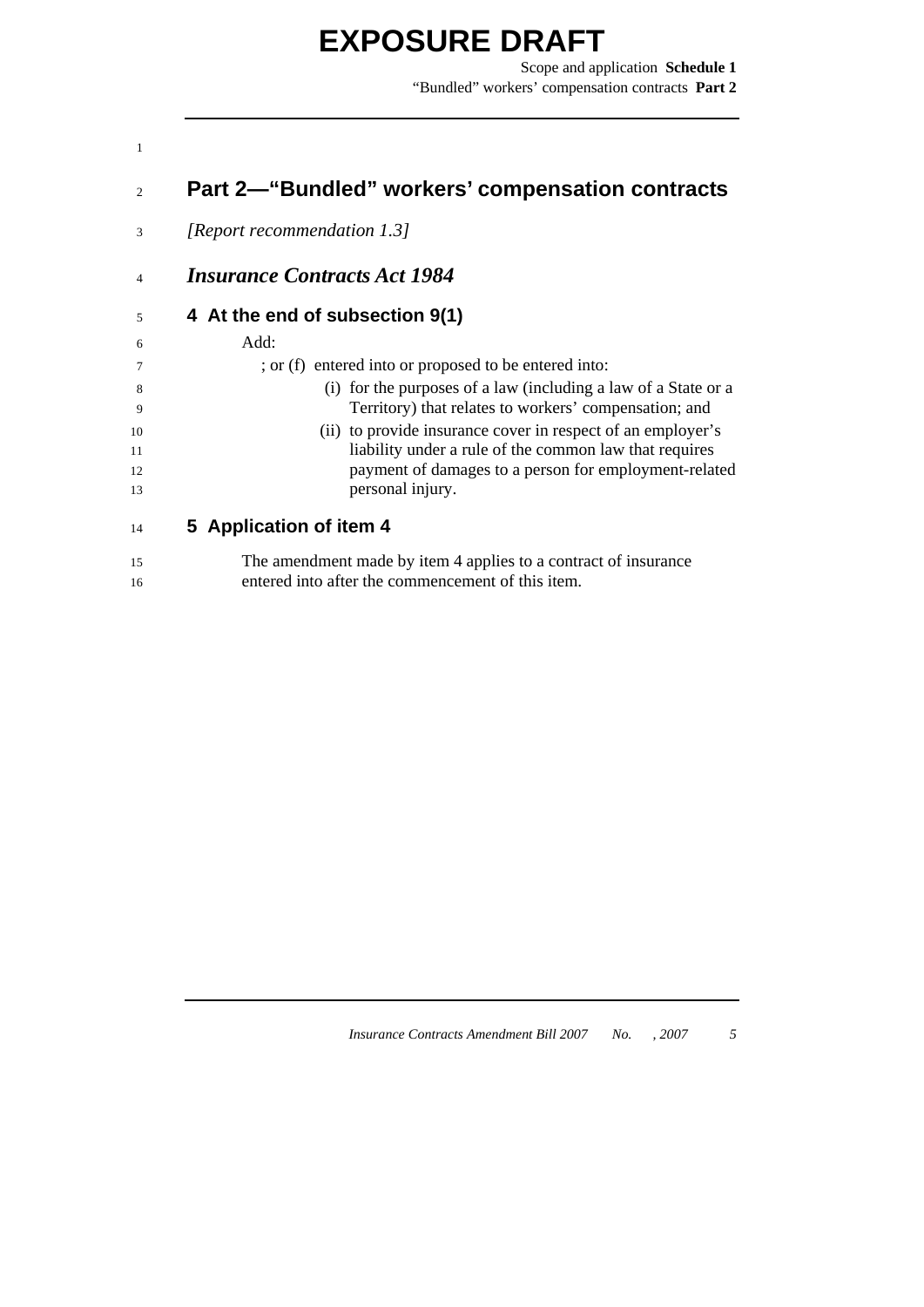<span id="page-11-0"></span>**Schedule 1** Scope and application Part 3 "Bundled" contracts generally

| Part 3-"Bundled" contracts generally                                                                                                                                                                                   |
|------------------------------------------------------------------------------------------------------------------------------------------------------------------------------------------------------------------------|
| [Report recommendation 1.4]                                                                                                                                                                                            |
| <b>Insurance Contracts Act 1984</b>                                                                                                                                                                                    |
| 6 After subsection 9(1)                                                                                                                                                                                                |
| Insert:                                                                                                                                                                                                                |
| (1A) If a contract of insurance, or a proposed contract of insurance,<br>includes:                                                                                                                                     |
| (a) provisions (the <i>first group of provisions</i> ) that would, if they<br>comprised a single contract or proposed contract, form a<br>contract to which any of paragraphs $(1)(a)$ to $(f)$ applies; and           |
| (b) provisions (the second group of provisions) that would, if<br>they comprised a single contract or proposed contract, form a                                                                                        |
| contract to which none of paragraphs (1)(a) to (f) applies;<br>subsection (1) applies as if the first group of provisions and the<br>second group of provisions were each a separate contract or<br>proposed contract. |
|                                                                                                                                                                                                                        |
| $(1B)$ If:<br>(a) a provision of a contract of insurance, or a proposed contract<br>of insurance, affects the operation of a group of provisions<br>included in the contract or proposed contract; and                 |
| (b) because of subsection $(1A)$ , subsection $(1)$ applies as if that<br>group of provisions were a separate contract or proposed<br>contract;                                                                        |
| the first-mentioned provision is, for the purposes of subsection (1),<br>to be regarded as a provision included in that separate contract or<br>proposed contract.                                                     |
| 7 Application of item 6                                                                                                                                                                                                |
| The amendment made by item 6 applies to a contract of insurance,                                                                                                                                                       |
| whether entered into before or after the commencement of this item.                                                                                                                                                    |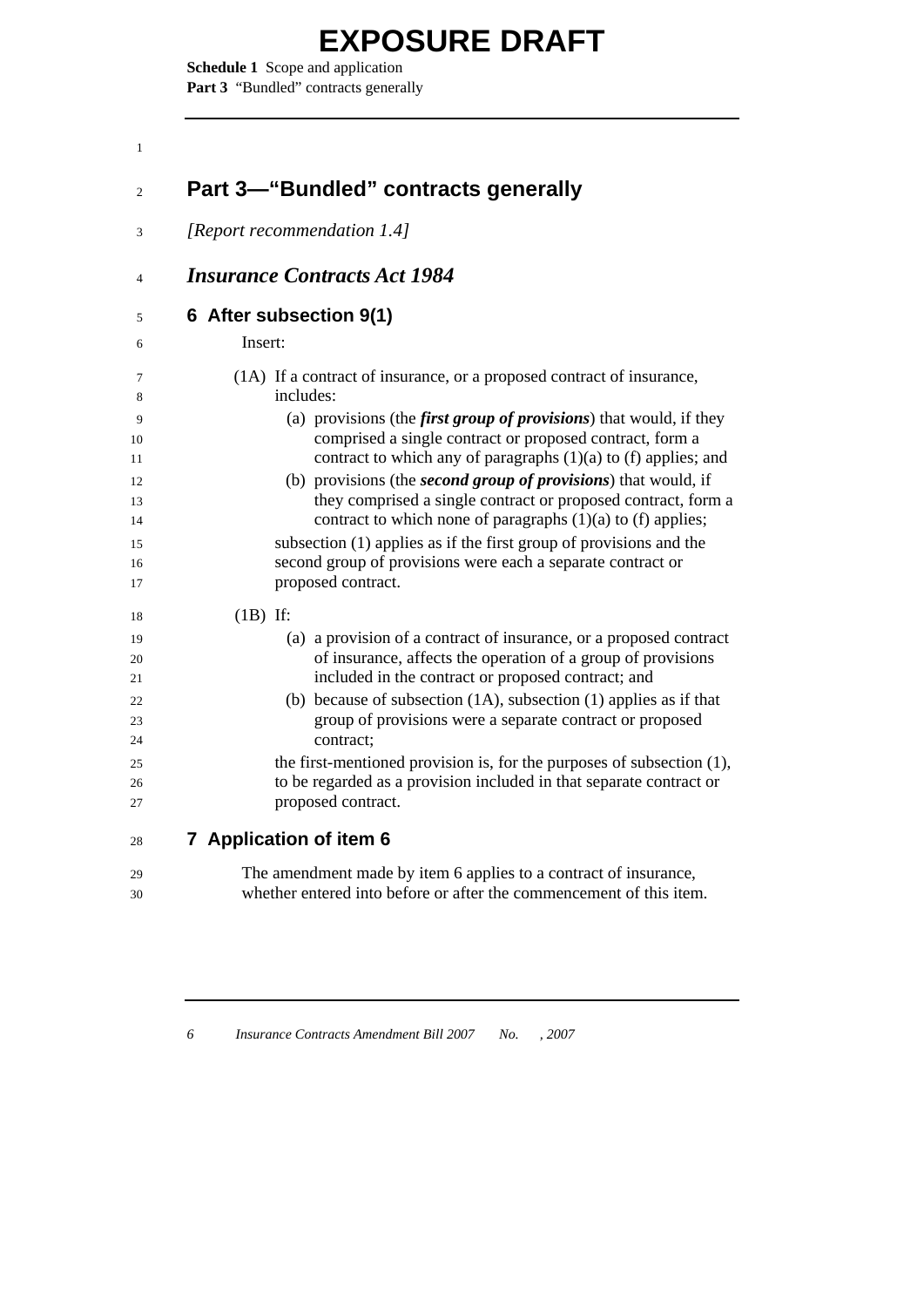Scope and application **Schedule 1** Exclusions from the Marine Insurance Act 1909 **Part 4** 

#### 2 3 **Part 4—Exclusions from the Marine Insurance Act 1909**

4 *[Report recommendation 1.5]* 

#### 5 *Insurance Contracts Act 1984*

#### 6 **8 After subsection 9A(1)**

Insert:

<span id="page-12-0"></span>1

7

| 8            |       | (1A) The <i>Marine Insurance Act 1909</i> does not apply to a contract of         |
|--------------|-------|-----------------------------------------------------------------------------------|
| $\mathbf{Q}$ |       | marine insurance made in respect of the transportation by water of                |
| 10           |       | property that is used, or intended to be used, wholly or                          |
| 11           |       | predominantly for personal, domestic or household purposes by:                    |
| 12           |       | (a) the insured; or                                                               |
| 13           |       | (b) a relative of the insured; or                                                 |
| 14           |       | (c) any person with whom the insured resides.                                     |
| 15           | Note: | The heading to section 9A is replaced by the heading "Exclusions from the Marine" |
| 16           |       | <b>Insurance Act 1909".</b>                                                       |

#### 17 **9 Application of item 8**

18 19 The amendment made by item 8 applies to a contract of marine insurance entered into after the commencement of this item.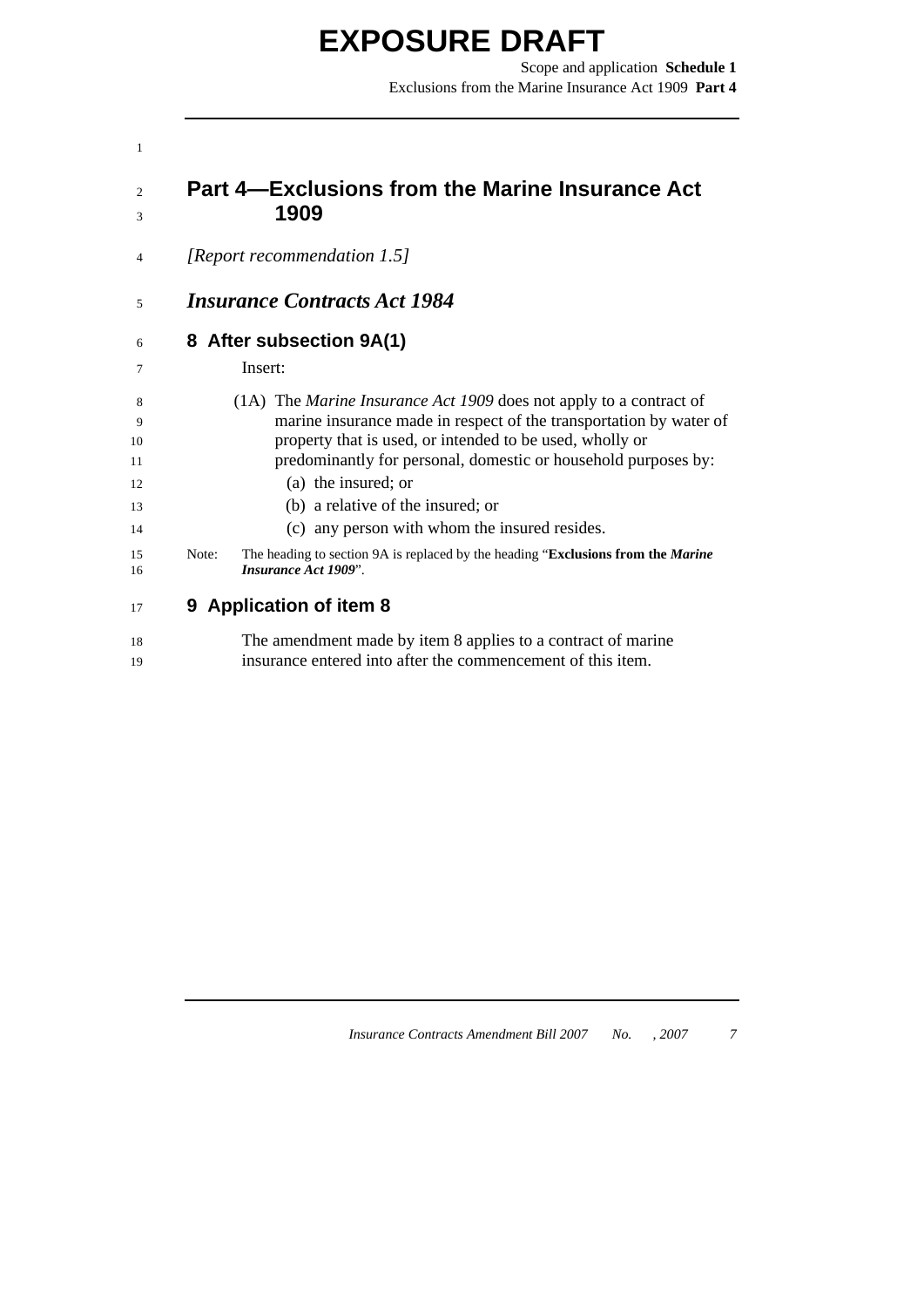**Schedule 1** Scope and application Part 5 Application of Act: contracts with foreign insurers

<span id="page-13-0"></span>

| $\mathbf{1}$         |                                                                                                                                                                                                               |
|----------------------|---------------------------------------------------------------------------------------------------------------------------------------------------------------------------------------------------------------|
| 2<br>3               | Part 5—Application of Act: contracts with foreign<br><b>insurers</b>                                                                                                                                          |
| 4                    | [Report recommendation 1.6]                                                                                                                                                                                   |
| 5                    | <b>Insurance Contracts Act 1984</b>                                                                                                                                                                           |
| 6                    | 10 After subsection 8(1)                                                                                                                                                                                      |
| 7                    | Insert:                                                                                                                                                                                                       |
| 8<br>9               | (1A) Subject to section 9, the application of this Act extends to contracts<br>of insurance and proposed contracts of insurance if:                                                                           |
| 10                   | (a) either:                                                                                                                                                                                                   |
| 11<br>12<br>13<br>14 | (i) the contracts are entered into or proposed to be entered<br>into by a person who is domiciled in a State, or in a<br>Territory in which this Act applies or to which this Act<br>extends; or              |
| 15<br>16<br>17<br>18 | (ii) the contracts provide, or would provide, insurance cover<br>against the risk of loss or damage occurring in a State,<br>or in a Territory in which this Act applies or to which<br>this Act extends; and |
| 19<br>20             | (b) subsection (1) does not apply to the contracts or proposed<br>contracts.                                                                                                                                  |
| 21                   | 11 Subsection 8(2)                                                                                                                                                                                            |
| 22                   | Omit "subsection (1)", substitute "this section".                                                                                                                                                             |
| 23                   | 12 Application of items 10 and 11                                                                                                                                                                             |
| 24<br>25             | The amendments made by items 10 and 11 apply to a contract of<br>insurance entered into after the commencement of this item.                                                                                  |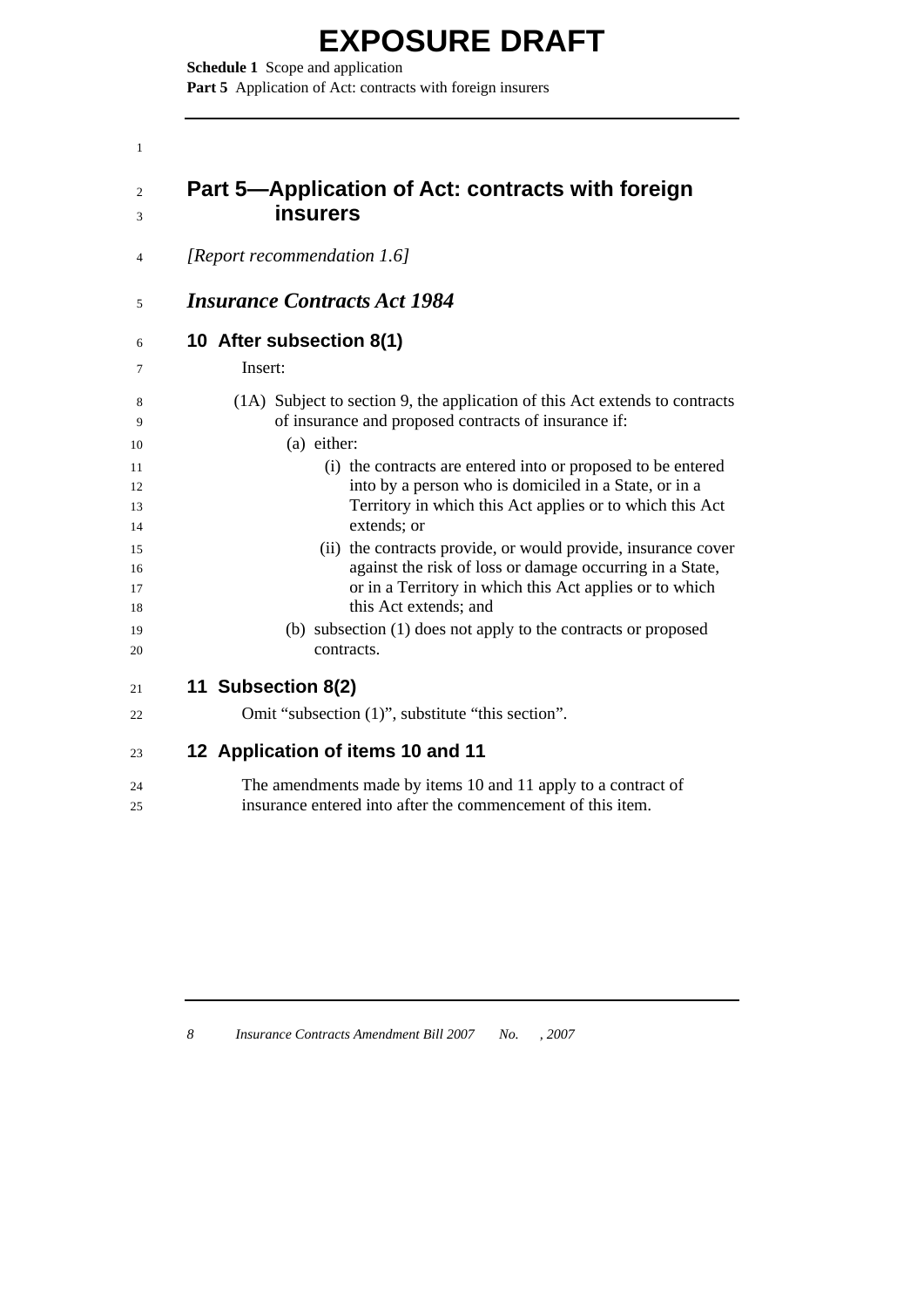<span id="page-14-0"></span>1

Electronic communication **Schedule 2**

| <b>Schedule 2—Electronic communication</b>                                                                                                                                                                                                     |
|------------------------------------------------------------------------------------------------------------------------------------------------------------------------------------------------------------------------------------------------|
| [Report recommendations 2.1 and 2.2]                                                                                                                                                                                                           |
| <b>Insurance Contracts Act 1984</b>                                                                                                                                                                                                            |
| 1 Section 72                                                                                                                                                                                                                                   |
| Repeal the section, substitute:                                                                                                                                                                                                                |
| 72 Requirements for notices and other documents                                                                                                                                                                                                |
| A reference in this Act to the giving of a notice or other document<br>to a person, in writing, is a reference to giving the person a notice<br>or other document in writing that complies with the requirements<br>(if any) prescribed as to: |
| (a) the content and legibility of the notice or other document;<br>and                                                                                                                                                                         |
| (b) the material that may accompany the notice or other<br>document.                                                                                                                                                                           |
| 2 Subparagraph 77(1)(b)(ii)                                                                                                                                                                                                                    |
| Repeal the subparagraph, substitute:                                                                                                                                                                                                           |
| (ii) by sending the notice or other document to the<br>appropriate address of the person.                                                                                                                                                      |
| 3 After subsection 77(1)                                                                                                                                                                                                                       |
| Insert:                                                                                                                                                                                                                                        |
| $(1A)$ For the purposes of subparagraph $(1)(b)(ii)$ , the appropriate address<br>of a natural person is:                                                                                                                                      |
| (a) an address (including an electronic address) nominated in                                                                                                                                                                                  |
| writing by that person to the person giving the notice or other                                                                                                                                                                                |
| document; or                                                                                                                                                                                                                                   |
| (b) if no address is nominated, the postal address of that person<br>last known to the person giving the notice or other document.                                                                                                             |
| (1B) If a natural person nominates an address under paragraph $(1A)(a)$ ,                                                                                                                                                                      |
| that person may, by notice in writing to the person giving the                                                                                                                                                                                 |
|                                                                                                                                                                                                                                                |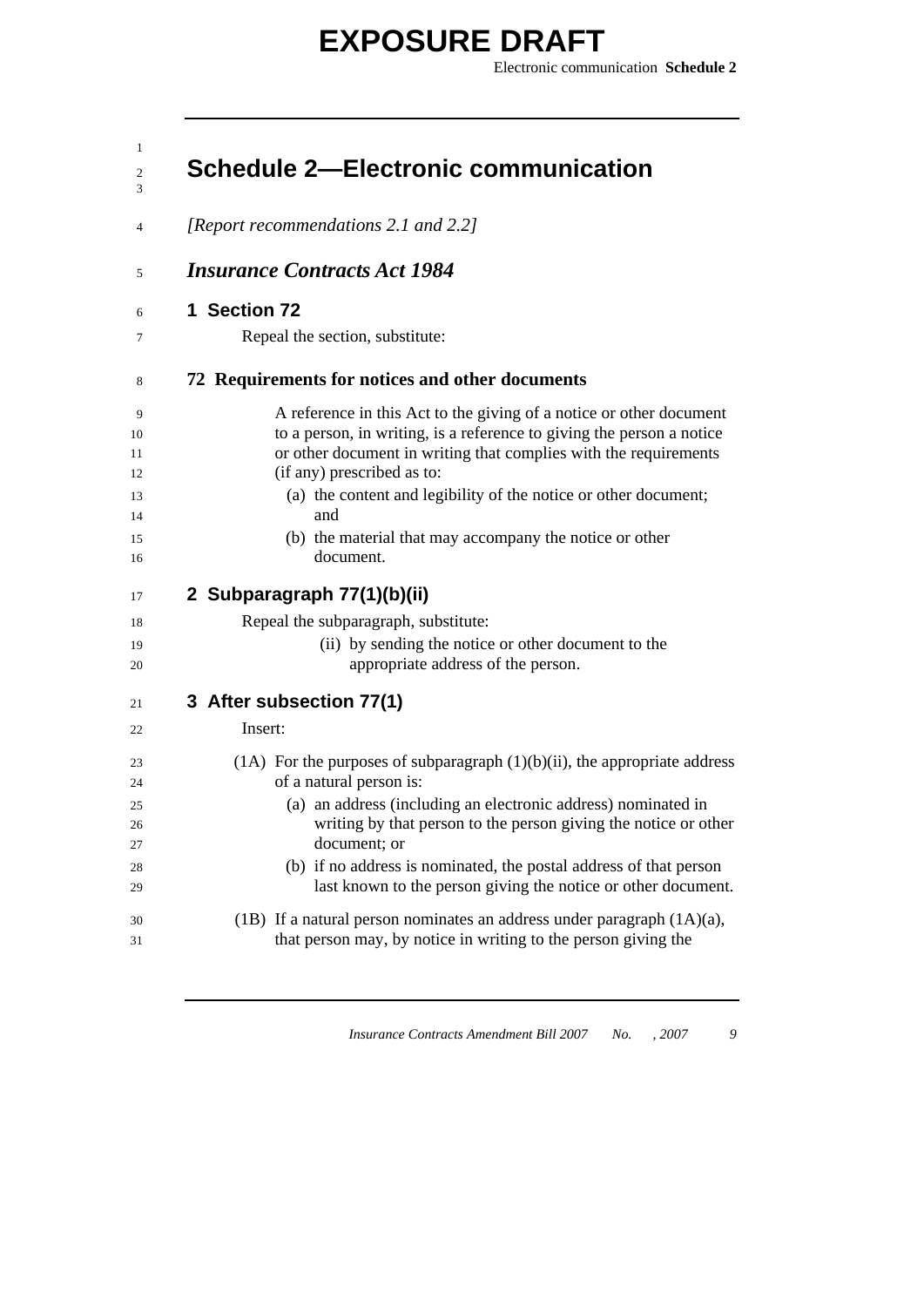**Schedule 2** Electronic communication

| 1  | notice or other document, change the nominated address or cancel               |
|----|--------------------------------------------------------------------------------|
| 2  | the nomination.                                                                |
| 3  | (1C) Without affecting the operation of the <i>Electronic Transactions Act</i> |
| 4  | 1999, a notice or other document that is to be given by electronic             |
| 5  | communication must, as far as practicable, be presented in a way               |
| 6  | that will allow the person to whom it is given to keep a copy of it            |
| 7  | so that the person can have ready access to it in the future.                  |
| 8  | (1D) The regulations may make provision for or in relation to:                 |
| 9  | (a) the electronic retention of notices or other documents that                |
| 10 | have been given by electronic communication under this Act;                    |
| 11 | and                                                                            |
| 12 | (b) electronic access to those notices or other documents by the               |
| 13 | person to whom they were given.                                                |
| 14 | (1E) The regulations may provide that a specified notice or other              |
| 15 | document that is by this Act required or permitted to be given must            |
| 16 | be given in hard copy form.                                                    |
| 17 | Note:<br>A notice or other document that is specified by a regulation made for |
| 18 | the purposes of subsection (1E) may also be given by electronic                |
| 19 | communication.                                                                 |
| 20 | 4 Application of items 1, 2 and 3                                              |
| 21 | The amendments made by items 1, 2 and 3 apply to a contract of                 |
| 22 | insurance entered into after the commencement of this item.                    |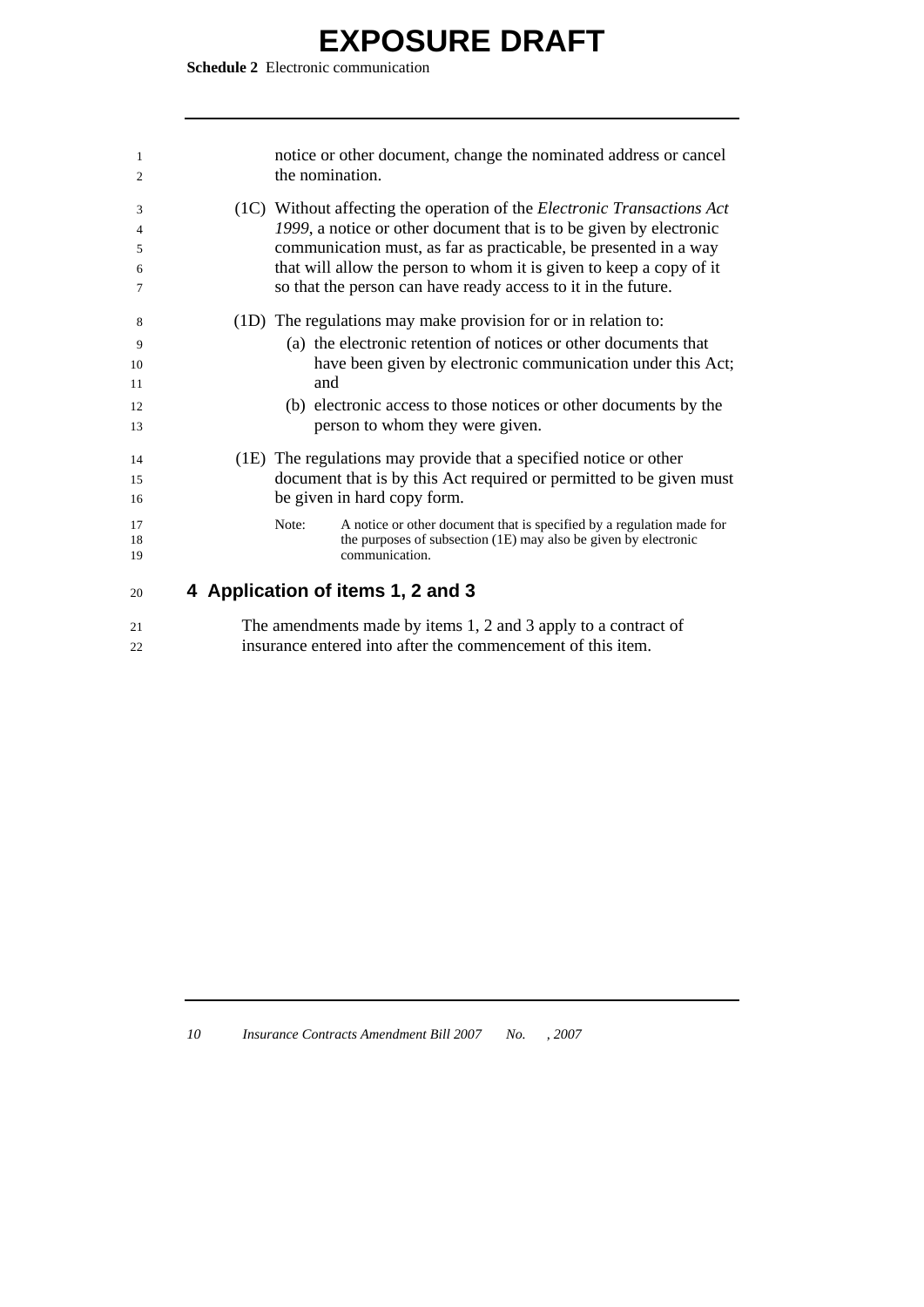Powers of ASIC **Schedule 3**

<span id="page-16-0"></span>

| $\mathbf{1}$<br>$\mathfrak{2}$<br>3 | <b>Schedule 3-Powers of ASIC</b>                                                                                                                                                  |
|-------------------------------------|-----------------------------------------------------------------------------------------------------------------------------------------------------------------------------------|
| $\overline{4}$                      | [Report recommendation 3.1]                                                                                                                                                       |
| 5                                   | <b>Insurance Contracts Act 1984</b>                                                                                                                                               |
| 6<br>7                              | 1 At the end of Part IA<br>Add:                                                                                                                                                   |
| 8                                   | 11F ASIC's power to intervene in proceedings                                                                                                                                      |
| 9<br>10                             | (1) ASIC may intervene in any proceeding relating to a matter arising<br>under this Act.                                                                                          |
| 11<br>12<br>13                      | (2) If ASIC intervenes in a proceeding, ASIC is taken to be a party to<br>the proceeding and, subject to this Act, has all the rights, duties and<br>liabilities of such a party. |
| 14<br>15                            | (3) Without limiting subsection (2), ASIC may appear and be<br>represented in a proceeding in which it intervenes:                                                                |
| 16                                  | (a) by a staff member of ASIC; or                                                                                                                                                 |
| 17                                  | (b) by a natural person or body to whom ASIC has delegated its                                                                                                                    |
| 18                                  | functions and powers under this Act; or                                                                                                                                           |
| 19                                  | (c) by a solicitor or by counsel.                                                                                                                                                 |
| 20                                  | 2 Application of item 1                                                                                                                                                           |
| 21                                  | The amendment made by item 1 applies to a proceeding commenced                                                                                                                    |

22 after the commencement of this item.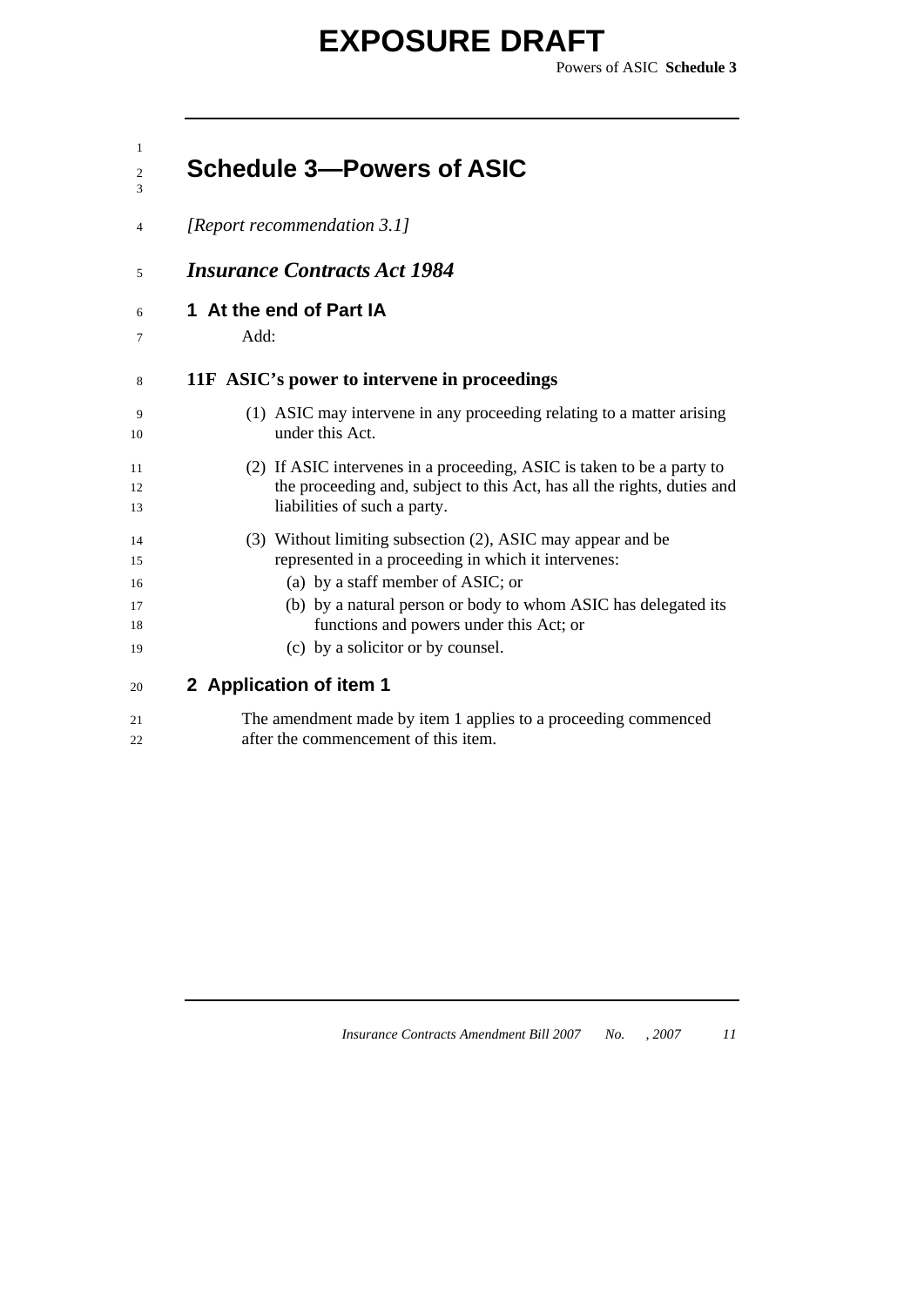<span id="page-17-0"></span>**Schedule 4** Disclosure and misrepresentations **Part 1** Insured's duty of disclosure

#### 1 2 3 **Schedule 4—Disclosure and misrepresentations**

#### 4 **Part 1—Insured's duty of disclosure**

5 *[Report recommendation 4.1]* 

#### 6 *Insurance Contracts Act 1984*

#### 7 **1 Paragraph 21(1)(b)**

| 8  | Repeal the paragraph, substitute:                              |
|----|----------------------------------------------------------------|
| -9 | (b) a reasonable person in the circumstances could be expected |
| 10 | to know to be a matter so relevant, having regard to factors   |
| 11 | including, but not limited to:                                 |
| 12 | (i) the nature and extent of the insurance cover to be         |
| 13 | provided under the relevant contract of insurance; and         |
| 14 | (ii) the class of persons for whom that kind of insurance      |
| 15 | cover is provided in the ordinary course of the insurer's      |
| 16 | business; and                                                  |
| 17 | (iii) the circumstances in which the relevant contract of      |
| 18 | insurance is entered into, including the nature and extent     |
| 19 | of any questions asked by the insurer.                         |

20 **2 Application of item 1** 

| 21 | The amendment made by item 1 applies to a contract of insurance,    |
|----|---------------------------------------------------------------------|
| 22 | whether entered into before or after the commencement of this item. |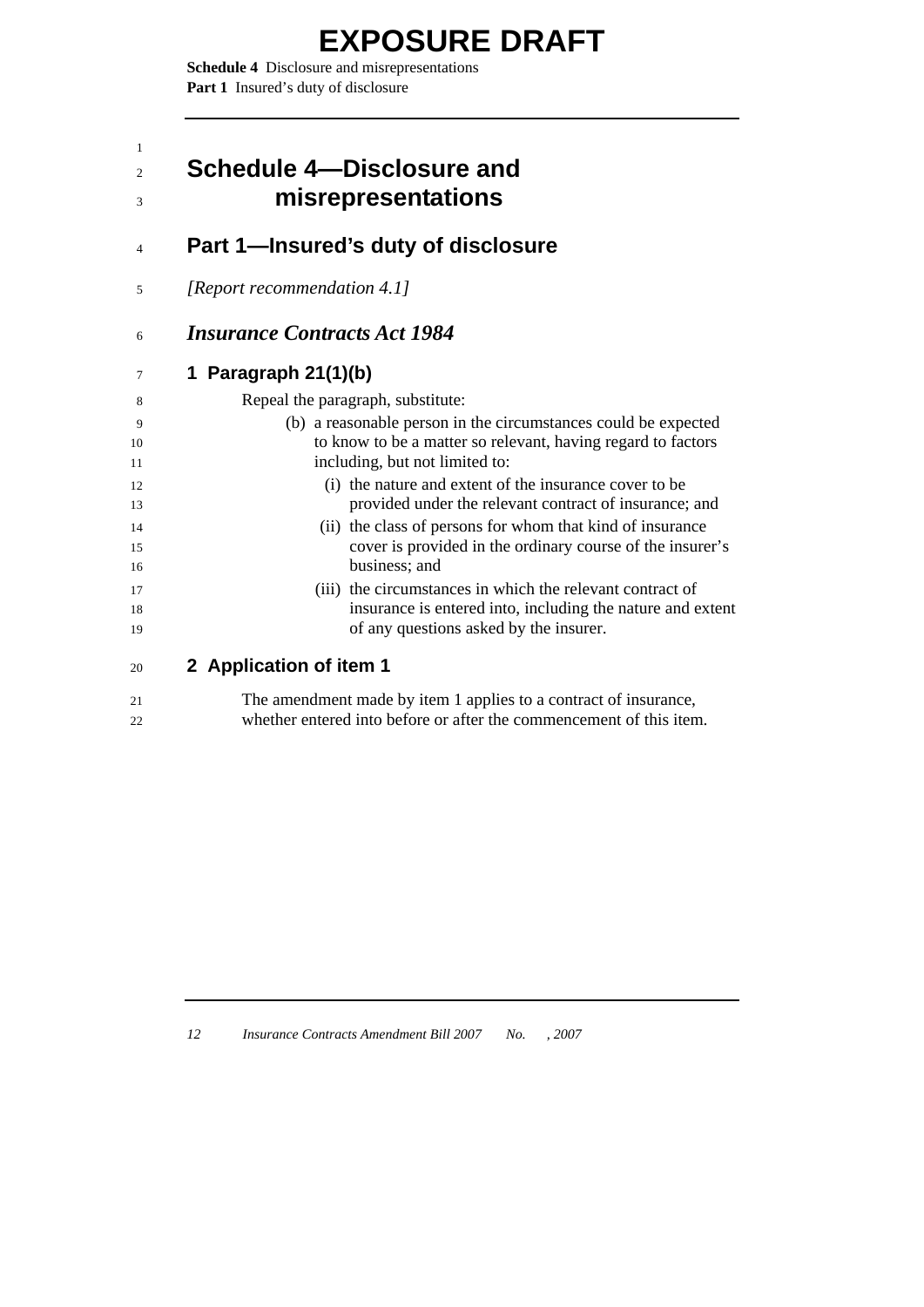Disclosure and misrepresentations **Schedule 4** Eligible contracts of insurance **Part 2** 

<span id="page-18-0"></span>

| <b>Part 2-Eligible contracts of insurance</b>                                                                                               |
|---------------------------------------------------------------------------------------------------------------------------------------------|
| <b>Insurance Contracts Act 1984</b>                                                                                                         |
| [Report recommendation 4.2]                                                                                                                 |
| 3 Section 21A                                                                                                                               |
| Repeal the section, substitute:                                                                                                             |
| 21A Eligible contracts of insurance—disclosure of specified matters                                                                         |
| (1) This section applies to an eligible contract of insurance.                                                                              |
| Position of the insurer                                                                                                                     |
| (2) The insurer is taken to have waived compliance with the duty of                                                                         |
| disclosure in relation to the contract unless, before the contract is                                                                       |
| entered into, the insurer requests the insured to answer one or more<br>specific questions that are relevant to the decision of the insurer |
| whether to accept the risk and, if so, on what terms.                                                                                       |
| $(3)$ If:                                                                                                                                   |
| (a) in accordance with subsection $(2)$ , the insurer requests the                                                                          |
| insured to answer one or more specific questions; and                                                                                       |
| (b) the insurer asks the insured to disclose to the insurer any                                                                             |
| other matters that would be covered by the duty of disclosure<br>in relation to the contract;                                               |
| the insurer is taken to have waived compliance with the duty of                                                                             |
| disclosure in relation to those matters.                                                                                                    |
| Position of the insured                                                                                                                     |
| $(4)$ If:                                                                                                                                   |
| (a) in accordance with subsection $(2)$ , the insurer requests the                                                                          |
| insured to answer one or more specific questions; and                                                                                       |
| (b) in answer to each specific question, the insured discloses<br>each matter that:                                                         |
| (i) is known to the insured; and                                                                                                            |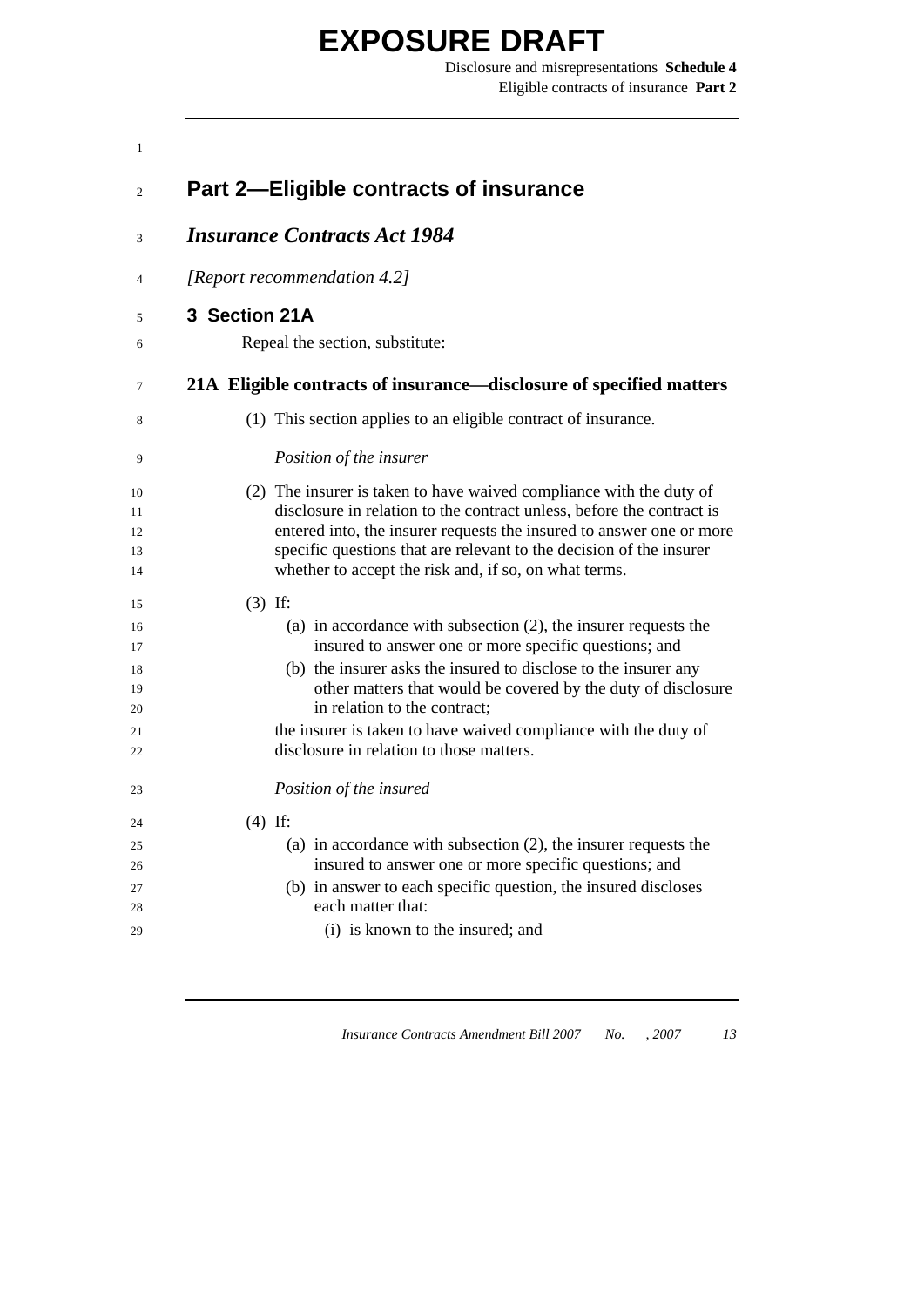**Schedule 4** Disclosure and misrepresentations **Part 2** Eligible contracts of insurance

|                             | (ii) a reasonable person in the circumstances could be                      |
|-----------------------------|-----------------------------------------------------------------------------|
| $\mathcal{D}_{\mathcal{L}}$ | expected to have disclosed in answer to that question;                      |
| 3                           | the insured is taken to have complied with the duty of disclosure in        |
|                             | relation to the contract.                                                   |
|                             |                                                                             |
| 5                           | Definition                                                                  |
|                             | $(5)$ In this section:                                                      |
| 6                           |                                                                             |
|                             | <i>eligible contract of insurance</i> means a contract of insurance that is |
| 8                           | specified in the regulations.                                               |
|                             |                                                                             |
| 9                           | 4 Application of item 3                                                     |

10 11 The amendment made by item 3 applies to a contract of insurance entered into after the commencement of this item.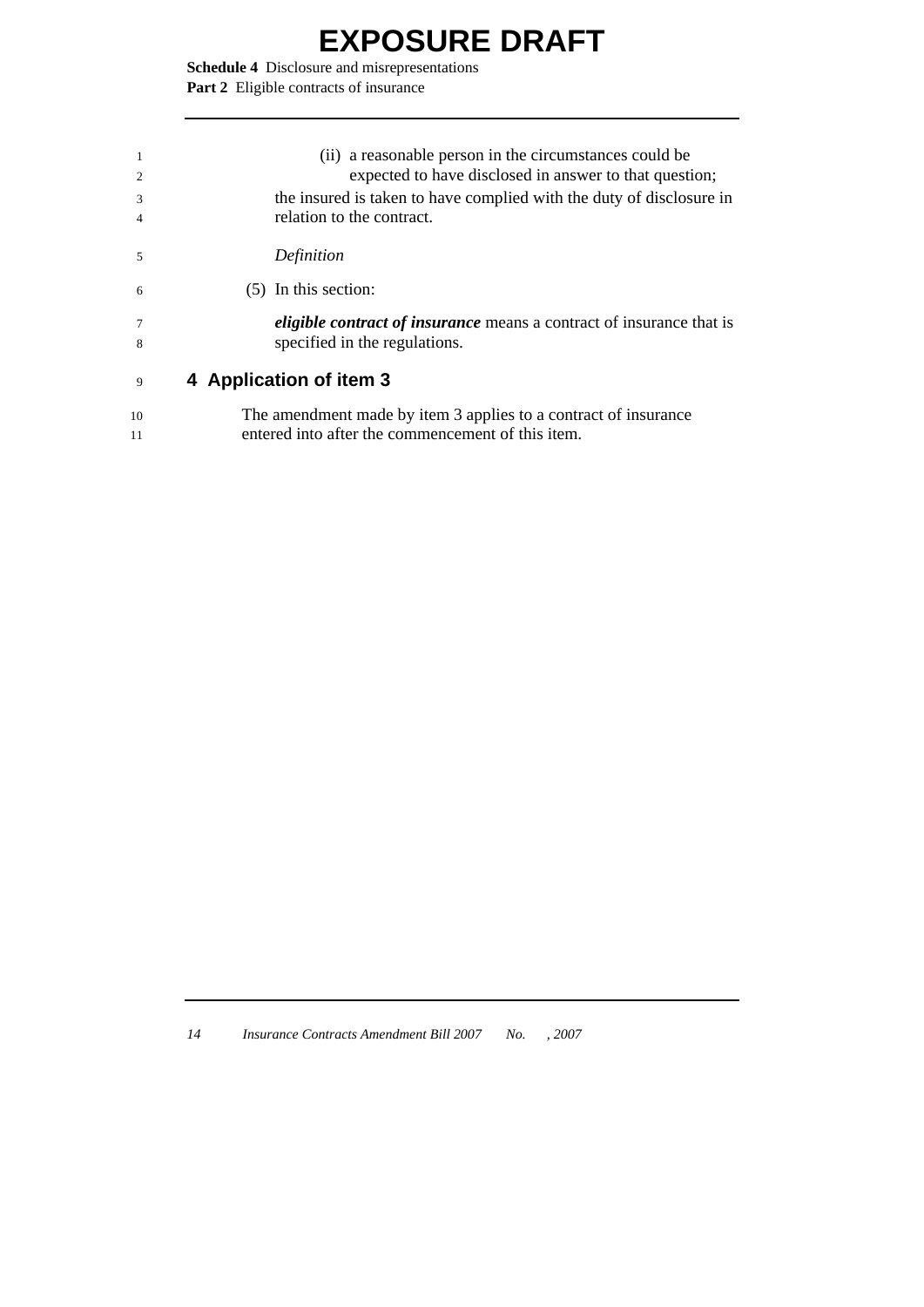Disclosure and misrepresentations **Schedule 4** Insurer's duty to inform of duty of disclosure **Part 3** 

<span id="page-20-0"></span>

|              | Part 3—Insurer's duty to inform of duty of disclosure                                                                         |
|--------------|-------------------------------------------------------------------------------------------------------------------------------|
|              | <b>Insurance Contracts Act 1984</b>                                                                                           |
|              | [Report recommendations 4.3 and 4.5]                                                                                          |
| 5 Section 22 |                                                                                                                               |
|              | Repeal the section, substitute:                                                                                               |
|              | 22 Insurer to inform of duty of disclosure                                                                                    |
|              | (1) The insurer must, before a contract of insurance is entered into,<br>clearly inform the insured in writing:               |
|              | (a) of the general nature and effect of the duty of disclosure; and                                                           |
|              | (b) if the contract is a contract of life insurance—of the effect of<br>section $@31A$ ; and                                  |
|              | (c) if the contract is an eligible contract of insurance within the                                                           |
|              | meaning of section 21A—of the general nature and effect of                                                                    |
|              | that section; and                                                                                                             |
|              | (d) that the duty of disclosure applies from the date the<br>information is received by the insured until the proposed        |
|              | contract is entered into.                                                                                                     |
|              | (2) If the proposed contract is a contract of life insurance, the insurer                                                     |
|              | must also, before the contract is entered into, clearly inform any                                                            |
|              | person (other than the insured) who, under the contract, would<br>become a life insured of the matters referred to in         |
|              | paragraphs $(1)(a)$ , $(b)$ and $(d)$ .                                                                                       |
|              | $(3)$ If:                                                                                                                     |
|              | (a) an insurer complies with subsection $(1)$ in relation to a                                                                |
|              | proposed contract of insurance; and                                                                                           |
|              | (b) the insurer accepts an offer by the insured to enter into the<br>proposed contract or makes a counter-offer to enter into |
|              | another contract of insurance with the insured; and                                                                           |
|              | (c) the insurer's acceptance or counter-offer is made more than 2                                                             |
|              | months after the insured's most recent disclosure for the                                                                     |
|              | purpose of complying with the duty of disclosure in relation<br>to the proposed contract;                                     |
|              |                                                                                                                               |
|              |                                                                                                                               |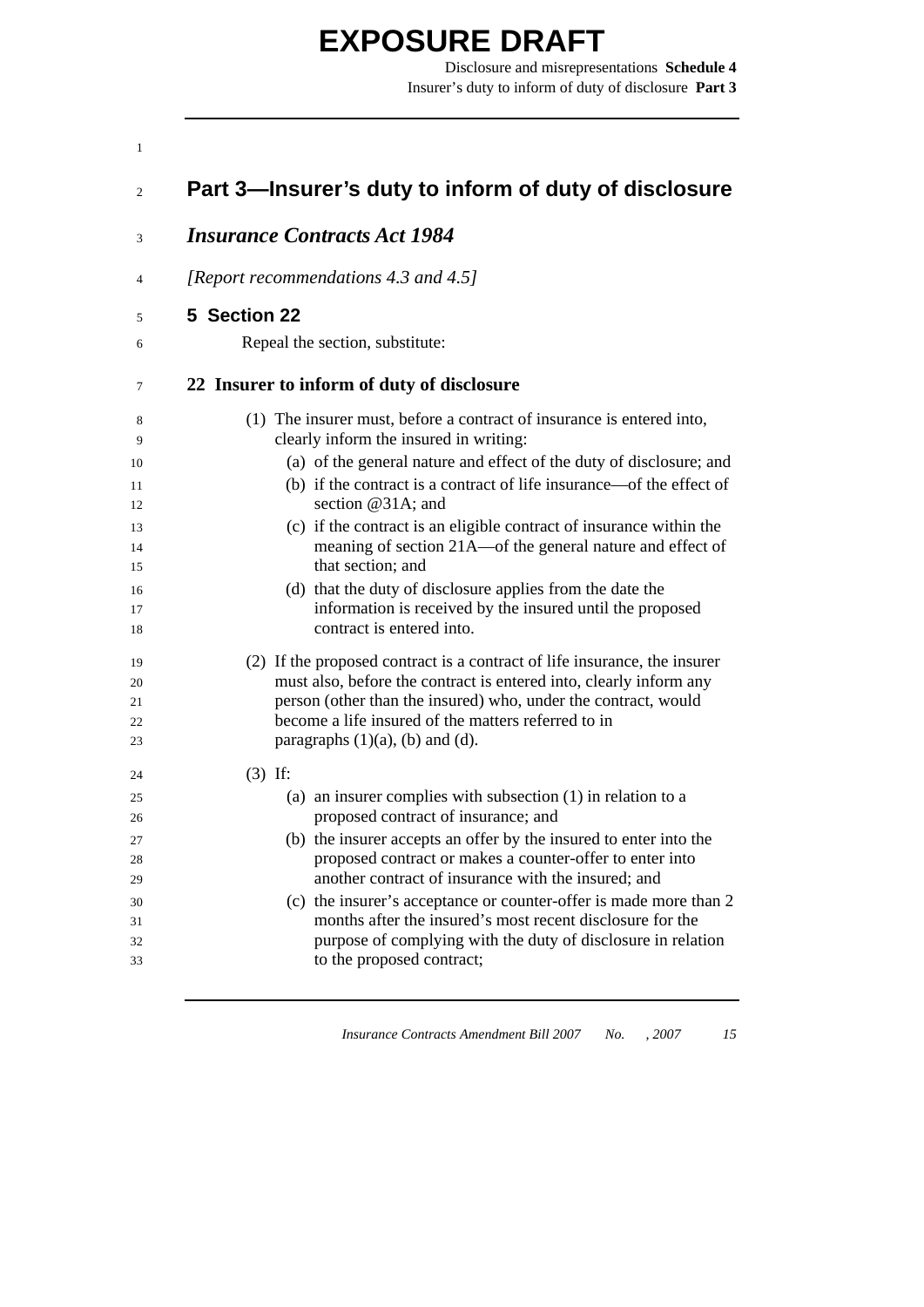**Schedule 4** Disclosure and misrepresentations Part 3 Insurer's duty to inform of duty of disclosure

| 1              | the insurer must give to the insured, with the acceptance or         |
|----------------|----------------------------------------------------------------------|
| $\overline{c}$ | counter-offer, a reminder notice stating that the duty of disclosure |
| 3              | applies until the proposed or other contract is entered into.        |
| 4              | (4) If the regulations prescribe a form of writing to be used:       |
| 5              | (a) for informing a person of the matters referred to in             |
| 6              | subsection $(1)$ ; or                                                |
| 7              | (b) for the reminder notice referred to in subsection $(3)$ ;        |
| 8              | the writing to be used may be in accordance with the form so         |
| 9              | prescribed.                                                          |
| 10             | (5) An insurer who has not complied with:                            |
| 11             | (a) subsection $(1)$ ; or                                            |
| 12             | (b) if applicable, subsection $(2)$ ; or                             |
| 13             | (c) if applicable, subsection $(3)$ ;                                |
| 14             | may not exercise a right in respect of a failure to comply with the  |
| 15             | duty of disclosure unless that failure was fraudulent.               |
| 16             | 8 Application of item 5                                              |
| 17             | The amendment made by item 5 applies to a contract of insurance      |
| 18             | entered into after the commencement of this item.                    |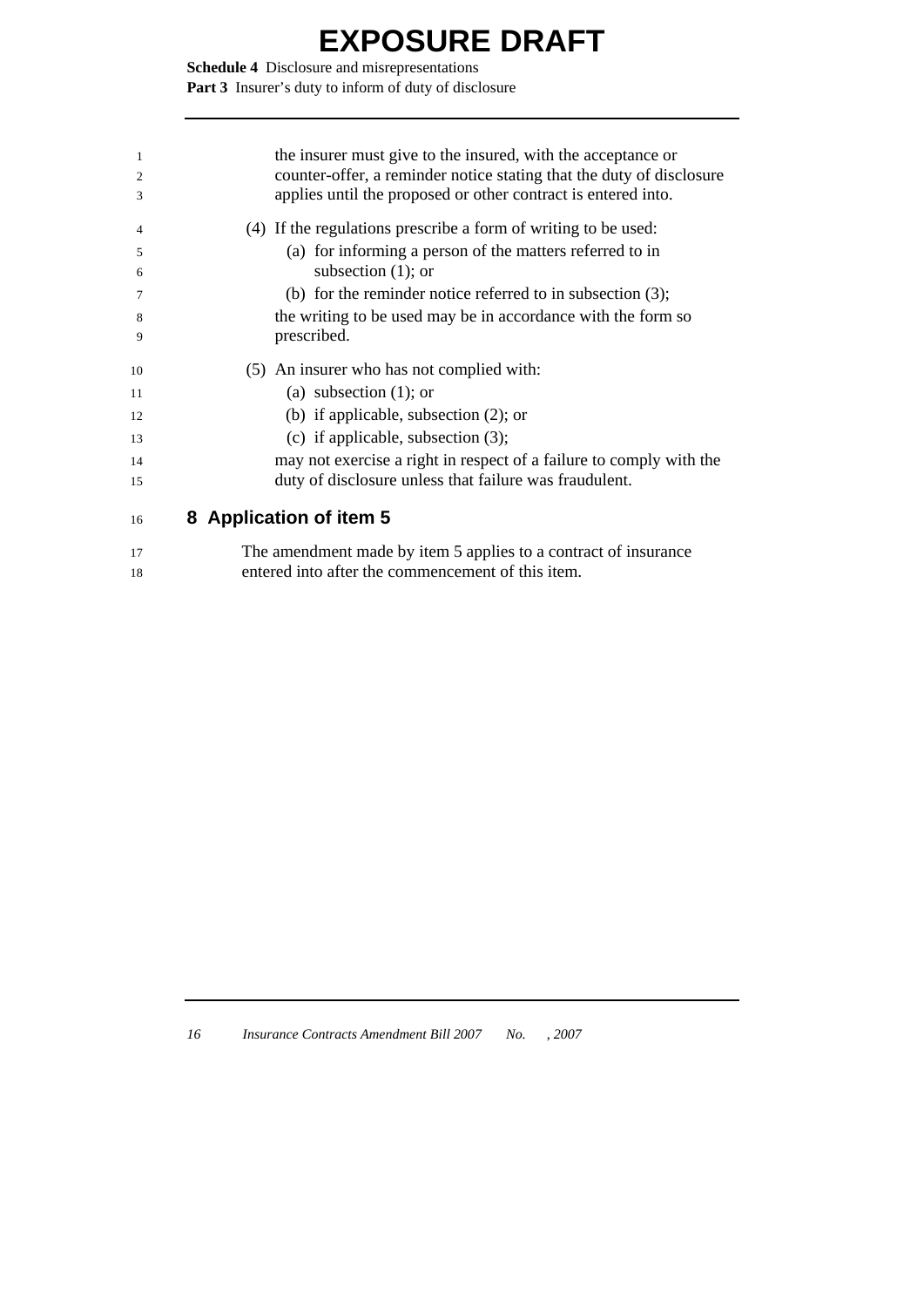Disclosure and misrepresentations **Schedule 4** Non-disclosure by life insured **Part 4** 

<span id="page-22-0"></span>

|                    | Part 4-Non-disclosure by life insured                                                                                                    |
|--------------------|------------------------------------------------------------------------------------------------------------------------------------------|
|                    | <b>Insurance Contracts Act 1984</b>                                                                                                      |
|                    | [Report recommendation 4.4]                                                                                                              |
| 9 After section 31 |                                                                                                                                          |
| Insert:            |                                                                                                                                          |
|                    | @31A Non-disclosure by life insured                                                                                                      |
| If:                |                                                                                                                                          |
|                    | (a) during the negotiations for a contract of life insurance but                                                                         |
|                    | before it was entered into, a person (other than the insured)<br>who would become a life insured under the contract failed to            |
|                    | disclose a matter to the insurer; and                                                                                                    |
|                    | (b) the matter was of a kind that the insured would have been                                                                            |
|                    | required to disclose to the insurer to comply with the duty of                                                                           |
|                    | disclosure;                                                                                                                              |
|                    | this Act has effect as if the failure to disclose the matter had been a<br>failure by the insured to comply with the duty of disclosure. |
|                    | 10 Application of item 9                                                                                                                 |
|                    |                                                                                                                                          |

19 20 The amendment made by item 9 applies to a contract of life insurance entered into after the commencement of this item.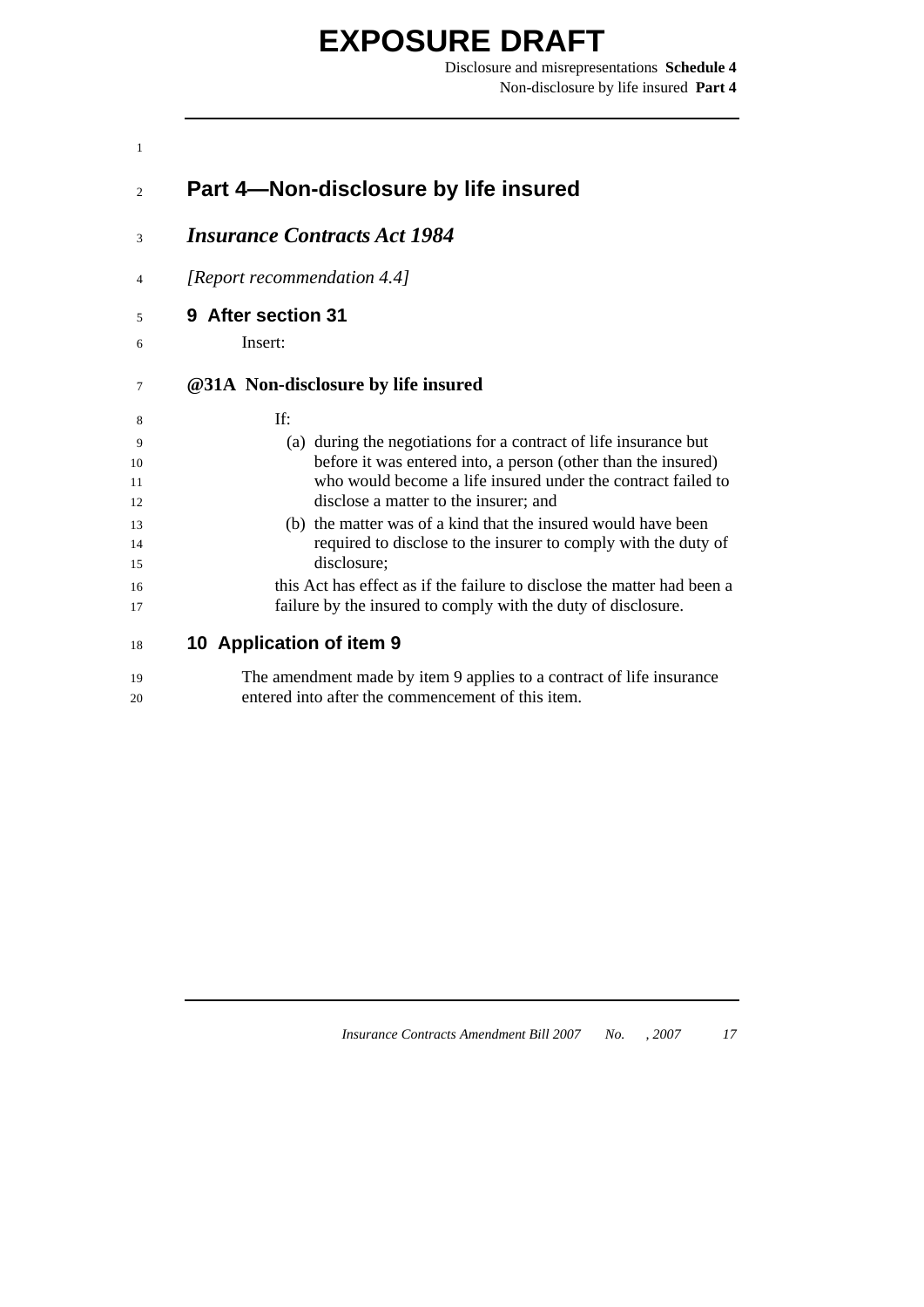<span id="page-23-0"></span>**Schedule 5** Non-standard provisions

#### 1 2 3 **Schedule 5—Non-standard provisions**

| <b>Insurance Contracts Act 1984</b>                                                                                                                                                                                                                                                                                                                                                              |
|--------------------------------------------------------------------------------------------------------------------------------------------------------------------------------------------------------------------------------------------------------------------------------------------------------------------------------------------------------------------------------------------------|
| [Report recommendation 5.1]                                                                                                                                                                                                                                                                                                                                                                      |
| 1 Subsection 35(2)<br>Omit "clearly".                                                                                                                                                                                                                                                                                                                                                            |
| 2 After subsection 35(2)                                                                                                                                                                                                                                                                                                                                                                         |
| Insert:                                                                                                                                                                                                                                                                                                                                                                                          |
| (2A) An insurer may not rely on subsection (2) on the basis that the<br>insurer informed the insured in writing of the effect of the<br>proposed contract (as referred to in paragraph (a) or (b) of that<br>subsection) unless the information in the document or other writing<br>provided to the insured by the insurer was worded and presented in<br>a clear, concise and effective manner. |
| 3 Section 37                                                                                                                                                                                                                                                                                                                                                                                     |
| Before "An insurer", insert "(1)".                                                                                                                                                                                                                                                                                                                                                               |
| 4 Section 37                                                                                                                                                                                                                                                                                                                                                                                     |
| Omit "An insurer", substitute "Subject to subsection (2), an insurer".                                                                                                                                                                                                                                                                                                                           |
| 5 Section 37                                                                                                                                                                                                                                                                                                                                                                                     |
| Omit "clearly".                                                                                                                                                                                                                                                                                                                                                                                  |
| 6 At the end of section 37                                                                                                                                                                                                                                                                                                                                                                       |
| (2) An insurer may not rely on a provision included in a contract of                                                                                                                                                                                                                                                                                                                             |
| insurance of a kind referred to in subsection (1) on the basis that                                                                                                                                                                                                                                                                                                                              |
| the insurer informed the insured in writing of the effect of the                                                                                                                                                                                                                                                                                                                                 |
| provision unless the information in the document or other writing                                                                                                                                                                                                                                                                                                                                |
| provided to the insured by the insurer was worded and presented in                                                                                                                                                                                                                                                                                                                               |
| a clear, concise and effective manner.                                                                                                                                                                                                                                                                                                                                                           |
| 7 Application of items 1 to 6                                                                                                                                                                                                                                                                                                                                                                    |

29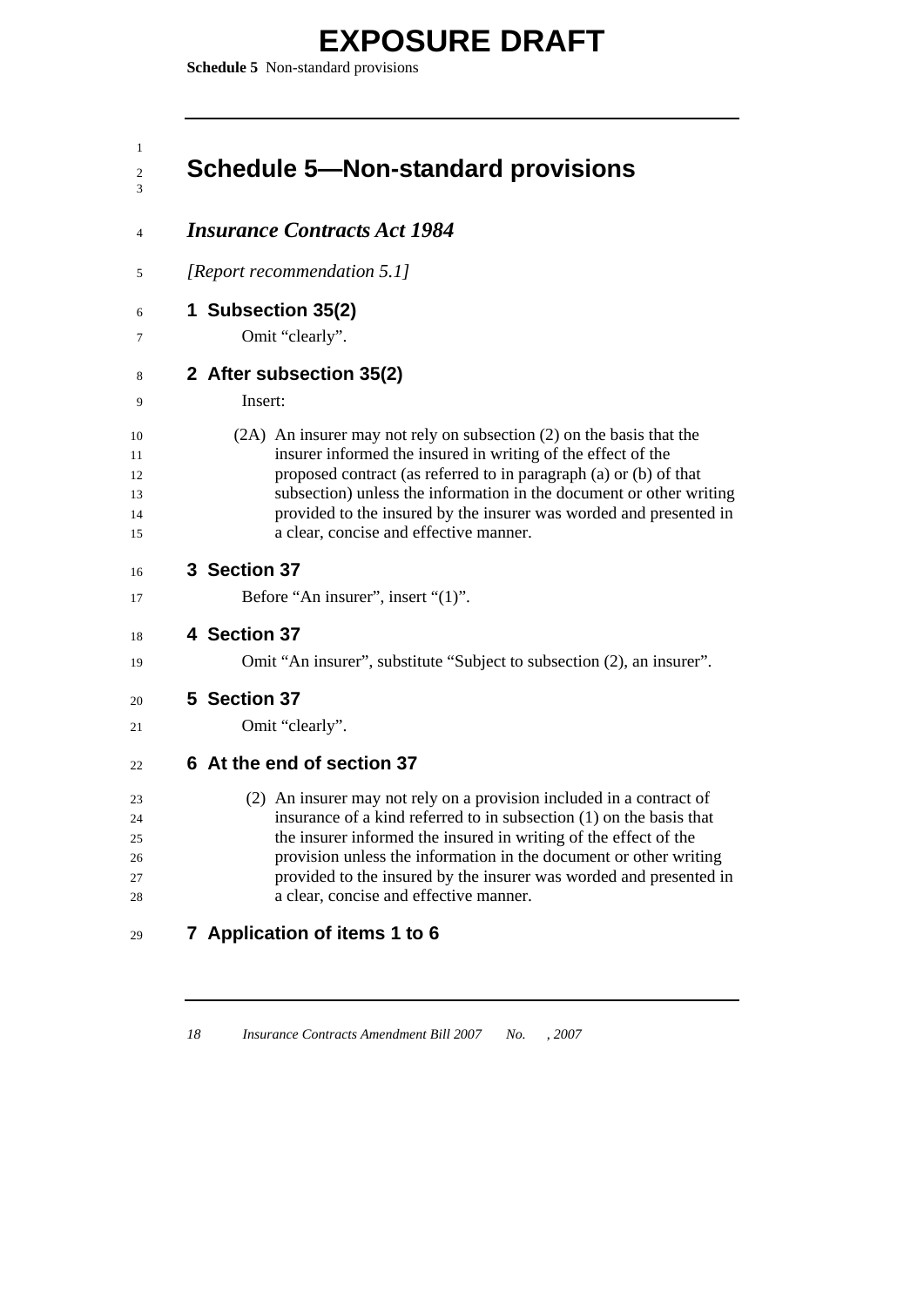Non-standard provisions **Schedule 5**

| The amendments made by items 1 to 6 apply to a contract of insurance |
|----------------------------------------------------------------------|
| entered into after the commencement of this item.                    |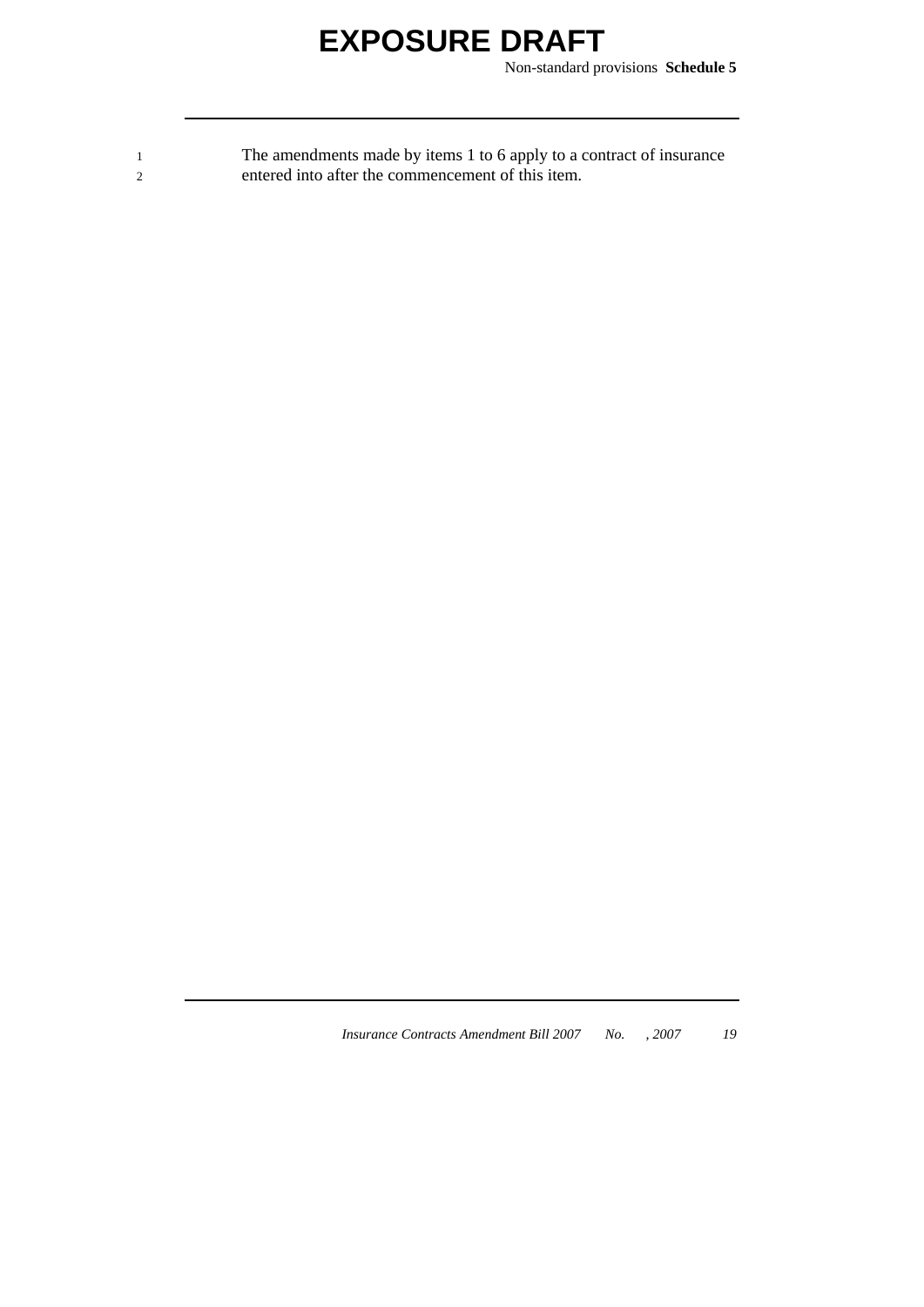<span id="page-25-0"></span>**Schedule 6** Remedies of the parties

#### 1 2 3 **Schedule 6—Remedies of the parties**

#### 4 *Insurance Contracts Act 1984*

5 *[Report recommendation 6.1]* 

#### 6 **1 Subsection 14(1)**

7

After "the contract", insert ", or a provision of this Act,".

#### 8 **2 Application of item 1**

9 10 The amendment made by item 1 applies to a contract of insurance entered into after the commencement of this item.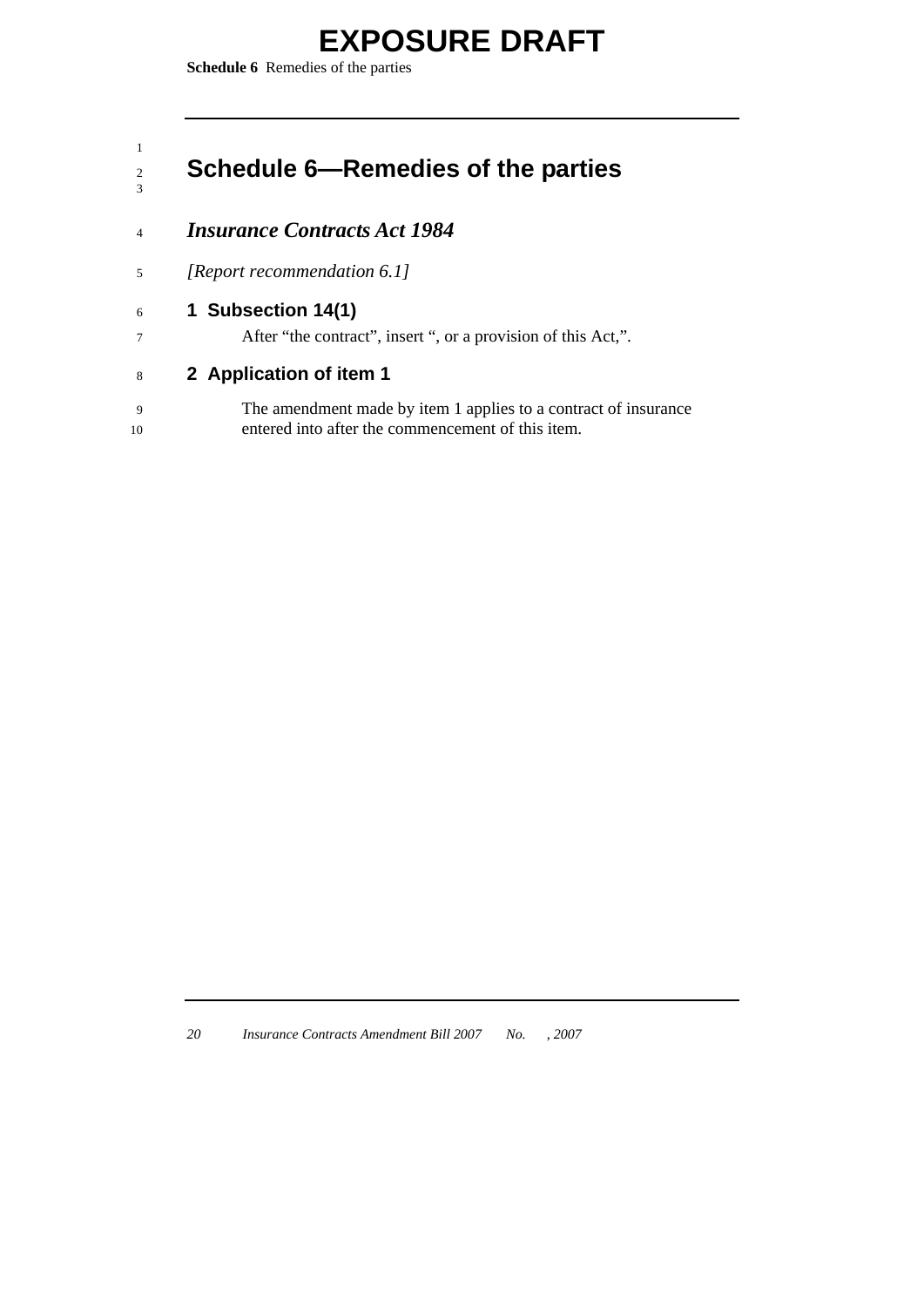Remedies of insurer: life insurance contracts **Schedule 7** "Unbundling" of contracts **Part 1** 

<span id="page-26-0"></span>

| 1<br>2<br>3          | Schedule 7–Remedies of insurer: life<br>insurance contracts                                                                                                                                                                        |
|----------------------|------------------------------------------------------------------------------------------------------------------------------------------------------------------------------------------------------------------------------------|
| $\overline{4}$       | Part 1—"Unbundling" of contracts                                                                                                                                                                                                   |
| 5                    | <b>Insurance Contracts Act 1984</b>                                                                                                                                                                                                |
| 6                    | [Report recommendation 7.1]                                                                                                                                                                                                        |
| 7<br>8               | 1 Before section 28<br>Insert:                                                                                                                                                                                                     |
| 9<br>10              | @27A Application of Division to contracts of life insurance that<br>provide 2 or more kinds of insurance cover                                                                                                                     |
| 11<br>12<br>13<br>14 | If a contract of life insurance provides 2 or more kinds of insurance<br>cover, this Division applies, in relation to each of those kinds of<br>insurance cover, as if the contract provided only that kind of<br>insurance cover. |
| 15<br>16<br>17       | Because of this section, the remedies that may be available to an<br>Note:<br>insurer under this Division in relation to a contract of life insurance<br>will depend on the kind of insurance cover provided by the contract.      |
| 18                   | 2 Application of item 1                                                                                                                                                                                                            |
| 19<br>20             | The amendment made by item 1 applies to a contract of insurance<br>entered into after the commencement of this item.                                                                                                               |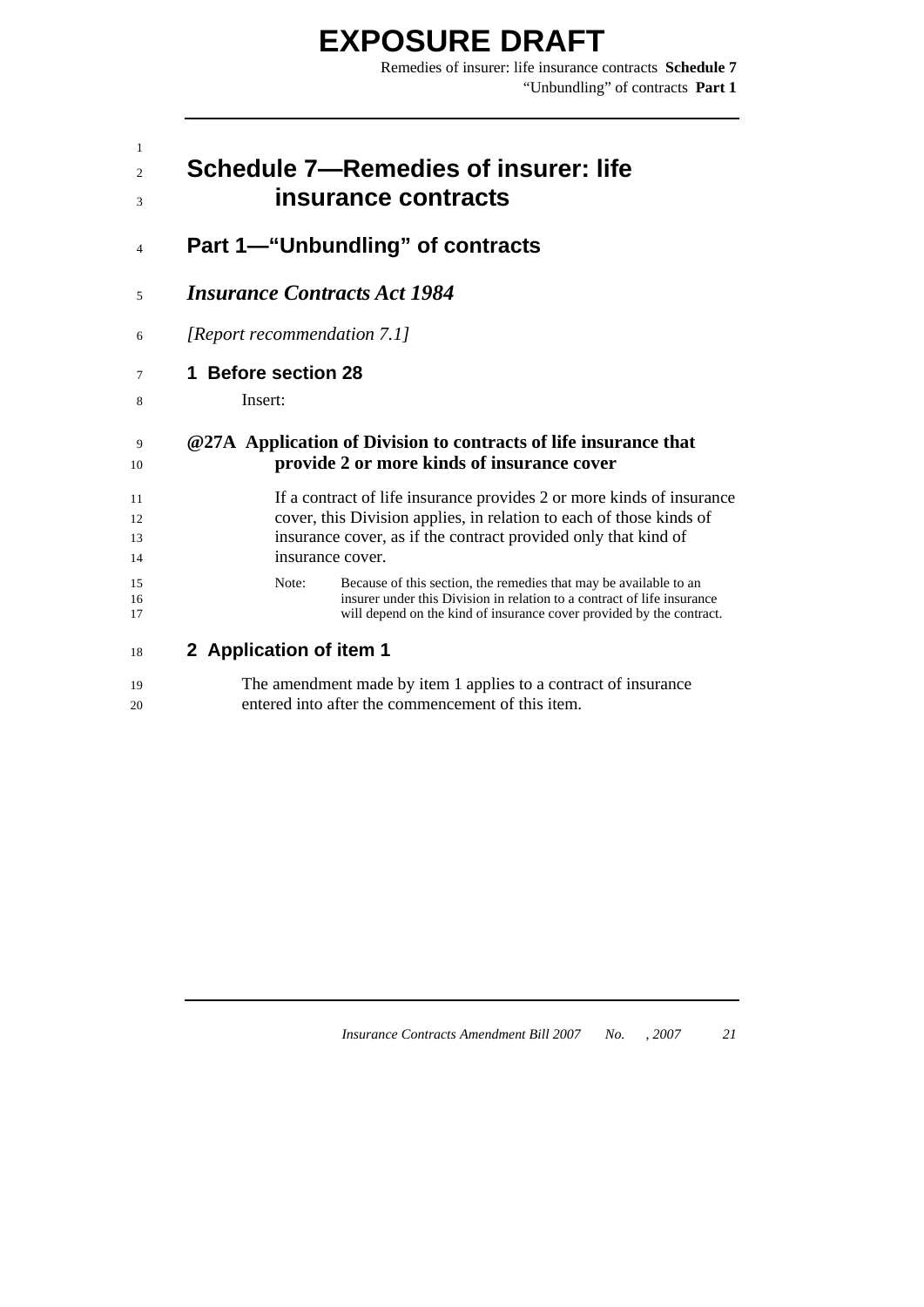**Schedule 7** Remedies of insurer: life insurance contracts **Part 2** Remedies for non-disclosure and misrepresentation

<span id="page-27-0"></span>

| $\mathbf{1}$                     |                                                                                                                                                                                                                                                                                                                                                                                                                       |
|----------------------------------|-----------------------------------------------------------------------------------------------------------------------------------------------------------------------------------------------------------------------------------------------------------------------------------------------------------------------------------------------------------------------------------------------------------------------|
| 2<br>3                           | Part 2—Remedies for non-disclosure and<br>misrepresentation                                                                                                                                                                                                                                                                                                                                                           |
| 4                                | <b>Insurance Contracts Act 1984</b>                                                                                                                                                                                                                                                                                                                                                                                   |
| 5                                | [Report recommendations 7.2 and 7.3]                                                                                                                                                                                                                                                                                                                                                                                  |
| 6                                | 3 After section 28                                                                                                                                                                                                                                                                                                                                                                                                    |
| 7                                | Insert:                                                                                                                                                                                                                                                                                                                                                                                                               |
| 8<br>9                           | @28A Contracts of life insurance that do not provide cover on death<br>or have a surrender value                                                                                                                                                                                                                                                                                                                      |
| 10<br>11<br>12<br>13             | (1) This section applies if the person who became the insured under a<br>contract of life insurance upon the contract being entered into:<br>(a) failed to comply with the duty of disclosure; or<br>(b) made a misrepresentation to the insurer before the contract<br>was entered into;                                                                                                                             |
| 14<br>15<br>16<br>17<br>18<br>19 | but does not apply if the insurer would have entered into the<br>contract, for the same premium and on the same terms and<br>conditions, even if the insured had not failed to comply with the<br>duty of disclosure or had not made the misrepresentation before the<br>contract was entered into.                                                                                                                   |
| 20<br>21                         | (2) This section does not apply if the contract is a contract of life<br>insurance within the meaning of section 29.                                                                                                                                                                                                                                                                                                  |
| 22<br>23                         | (3) If the failure was fraudulent or the misrepresentation was made<br>fraudulently, the insurer may avoid the contract.                                                                                                                                                                                                                                                                                              |
| 24<br>25<br>26<br>27<br>28<br>29 | (4) If the insurer is not entitled to avoid the contract or, being entitled<br>to avoid the contract (whether under subsection (3) or otherwise)<br>has not done so, the liability of the insurer in respect of a claim is<br>reduced to the amount that would place the insurer in a position in<br>which the insurer would have been if the failure had not occurred<br>or the misrepresentation had not been made. |
| 30                               | 4 Before subsection 29(1)                                                                                                                                                                                                                                                                                                                                                                                             |
| 31                               | Insert:                                                                                                                                                                                                                                                                                                                                                                                                               |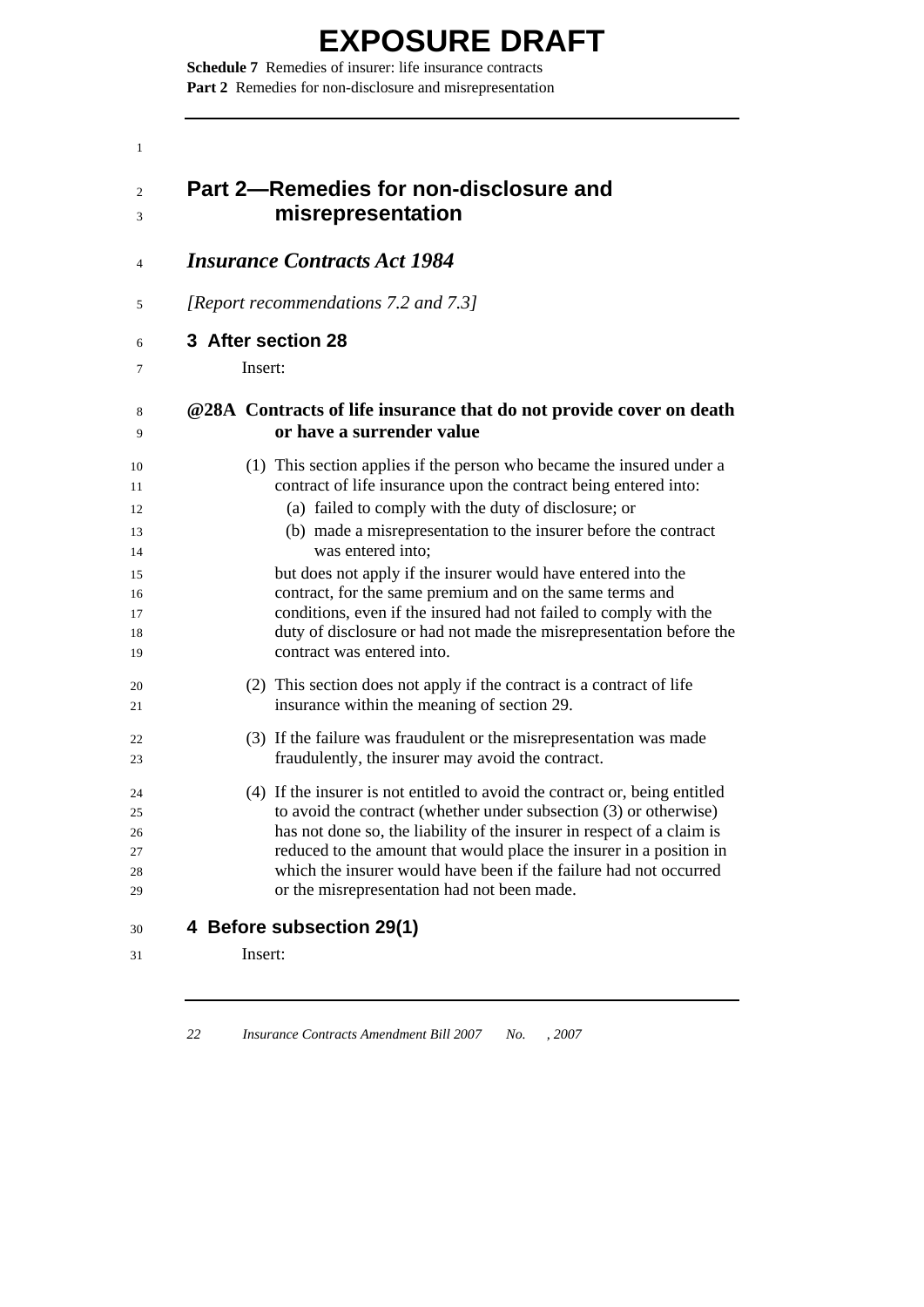Remedies of insurer: life insurance contracts **Schedule 7** Remedies for non-disclosure and misrepresentation **Part 2** 

| -1             |       | $(1A)$ In this section:                                                                                                                      |
|----------------|-------|----------------------------------------------------------------------------------------------------------------------------------------------|
| $\mathcal{D}$  |       | <i>contract of life insurance means:</i>                                                                                                     |
| 3              |       | (a) a contract of life insurance the primary purpose of which is to                                                                          |
| $\overline{4}$ |       | provide insurance cover in respect of the death of a life                                                                                    |
| 5              |       | insured; or                                                                                                                                  |
| 6              |       | (b) a contract of life insurance that has a surrender value.                                                                                 |
| 7<br>8         | Note: | The heading to section 29 is replaced by the heading "Contracts of life insurance that<br>provide cover on death or have a surrender value". |
| 9              |       | 5 Subsection 29(3)                                                                                                                           |
| 10             |       | Omit "a contract", insert "the contract".                                                                                                    |
| 11             |       | 6 Application of items 3 to 5                                                                                                                |

12 13 The amendments made by items 3 to 5 apply to a contract of insurance entered into after the commencement of this item.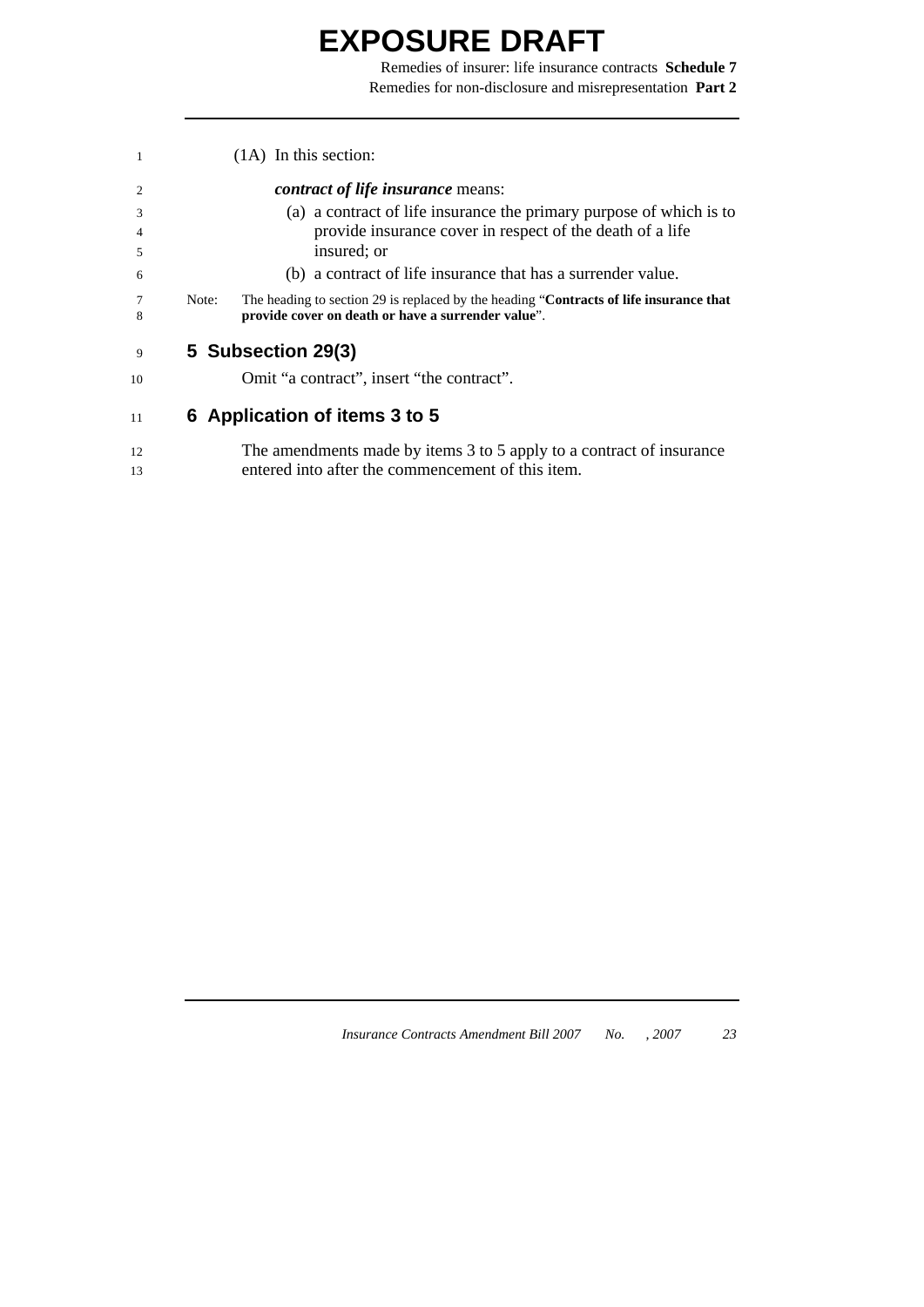**Schedule 7** Remedies of insurer: life insurance contracts **Part 3** Remedy for misstatement of date of birth

<span id="page-29-0"></span>

| 1              |                                                                                                                   |
|----------------|-------------------------------------------------------------------------------------------------------------------|
| $\overline{c}$ | Part 3—Remedy for misstatement of date of birth                                                                   |
| 3              | <b>Insurance Contracts Act 1984</b>                                                                               |
| 4              | [Report recommendation 7.5]                                                                                       |
| 5              | 7 After subsection 30(3)                                                                                          |
| 6              | Insert:                                                                                                           |
| 7              | $(3A)$ If:                                                                                                        |
| 8              | (a) the expiration date of a contract of life insurance is calculated                                             |
| 9<br>10        | by reference to the date of birth of a person who is a life<br>insured under the contract; and                    |
| 11             | (b) the person's date of birth was not correctly stated to the                                                    |
| 12             | insurer at the time when the contract was entered into;                                                           |
| 13             | the insurer may (instead of doing any of the things referred to in                                                |
| 14             | subsection $(2)$ ) vary the contract by changing its expiration date to                                           |
| 15<br>16       | the date that would have been the expiration date if the contract<br>had been based on the correct date of birth. |
| 17             | 8 Subsection 30(4)                                                                                                |
| 18             | After "subsection $(2)$ ", insert "or $(3A)$ ".                                                                   |
| 19             | 9 Application of items 7 and 8                                                                                    |
| 20             | The amendments made by items 7 and 8 apply to a contract of life                                                  |

insurance entered into after the commencement of this item.

21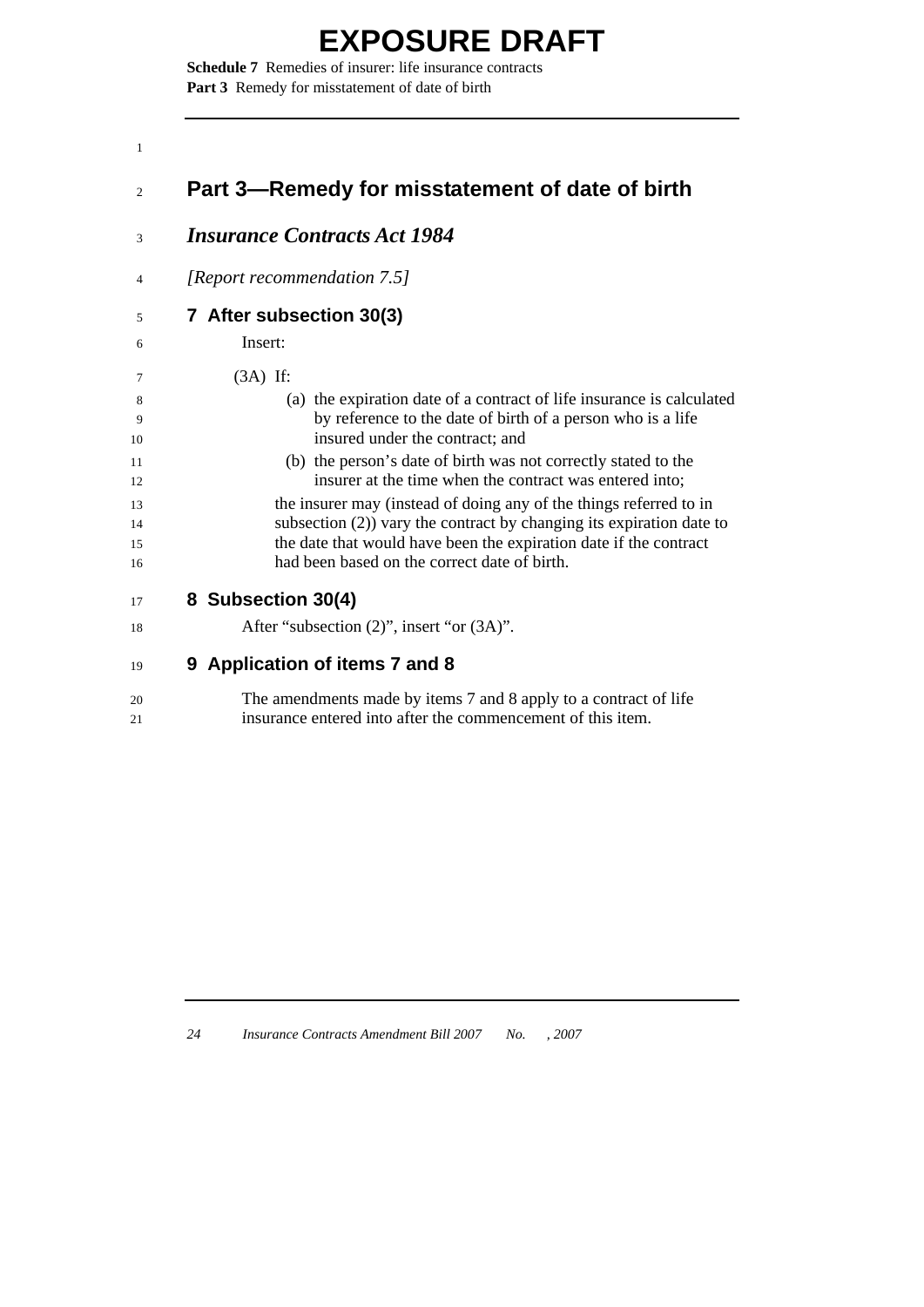Restrictions on insurers' contractual rights and remedies **Schedule 8** Relief for innocent non-disclosure or misrepresentation **Part 1** 

<span id="page-30-0"></span>

|       | <b>Schedule 8-Restrictions on insurers'</b><br>contractual rights and remedies                                                                                                                                                                                                                            |
|-------|-----------------------------------------------------------------------------------------------------------------------------------------------------------------------------------------------------------------------------------------------------------------------------------------------------------|
|       | Part 1-Relief for innocent non-disclosure or<br>misrepresentation                                                                                                                                                                                                                                         |
|       | [Report recommendation 8.2]                                                                                                                                                                                                                                                                               |
|       | <b>Insurance Contracts Act 1984</b>                                                                                                                                                                                                                                                                       |
|       | 1 Subsection 31(1)                                                                                                                                                                                                                                                                                        |
|       | Repeal the subsection, substitute:                                                                                                                                                                                                                                                                        |
|       | (1) This section applies to a proceeding by the insured in respect of a<br>contract of insurance if:                                                                                                                                                                                                      |
|       | (a) the insurer has avoided the contract on the ground of a<br>fraudulent failure to comply with the duty of disclosure or a<br>fraudulent misrepresentation; or                                                                                                                                          |
|       | (b) the liability of the insurer in respect of the loss that is the<br>subject of the proceeding has been significantly reduced<br>(including being reduced to nil), under subsection 28(3) or<br>$@28A(4)$ , on the ground of a failure to comply with the duty<br>of disclosure or a misrepresentation. |
| Note: | The heading to section 31 is altered by inserting "or reduction of liability" after<br>"avoidance".                                                                                                                                                                                                       |
|       | (1A) Subject to this section:                                                                                                                                                                                                                                                                             |
|       | (a) the court may, if it would be harsh and unfair not to do so,<br>disregard the avoidance or reduction of liability; and                                                                                                                                                                                |
|       | (b) if it does so, the court must allow the insured to recover the                                                                                                                                                                                                                                        |
|       | whole, or such part as the court thinks just and equitable in                                                                                                                                                                                                                                             |
|       | the circumstances, of the amount that would have been                                                                                                                                                                                                                                                     |
|       | payable if the contract had not been avoided or the insurer's<br>liability had not been reduced.                                                                                                                                                                                                          |
|       | 2 Subsection 31(2)                                                                                                                                                                                                                                                                                        |
|       | Omit "subsection (1)", substitute "subsection (1A)".                                                                                                                                                                                                                                                      |
|       | 3 Subsection 31(3)                                                                                                                                                                                                                                                                                        |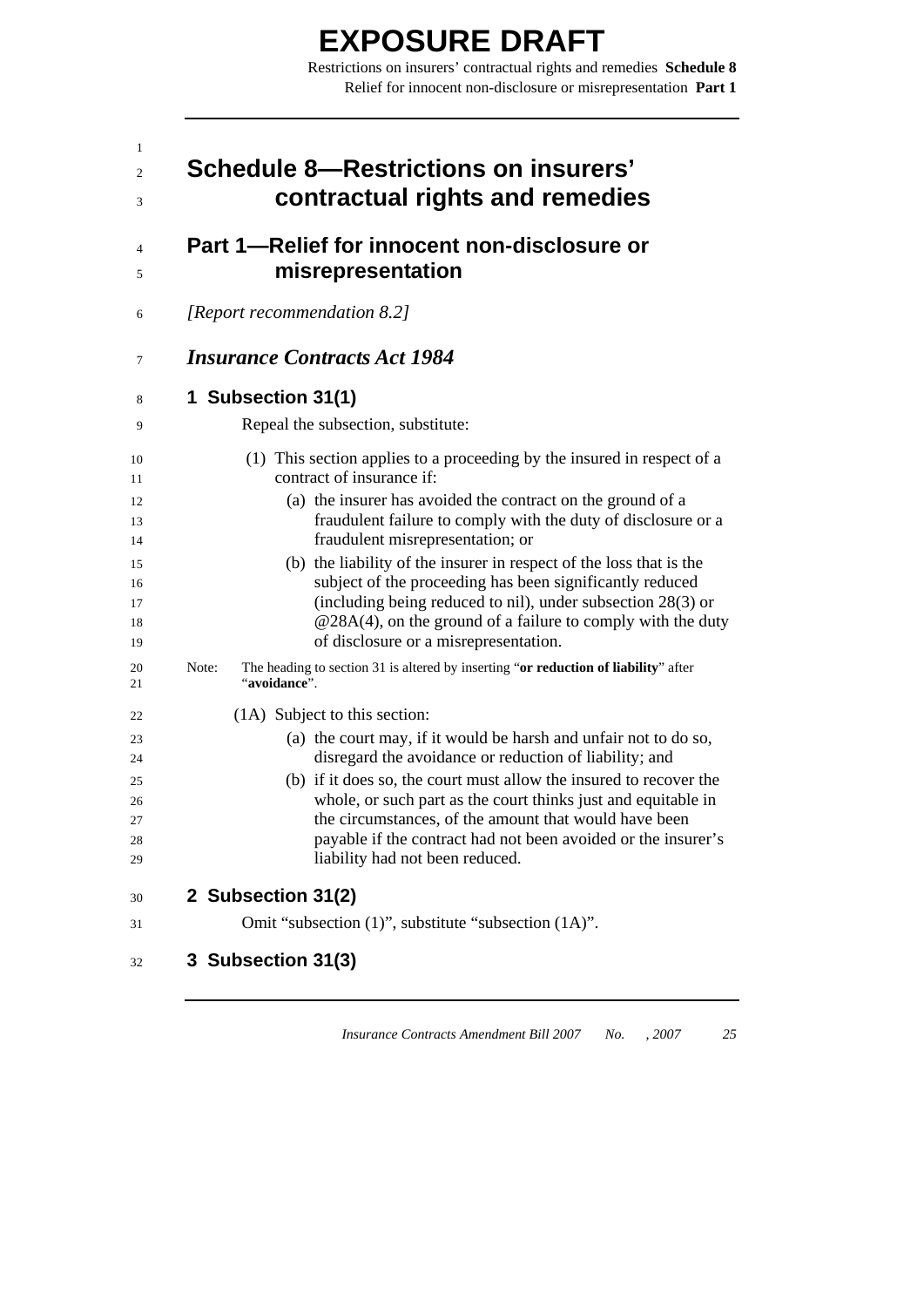**Schedule 8** Restrictions on insurers' contractual rights and remedies **Part 1** Relief for innocent non-disclosure or misrepresentation

| $\mathbf{1}$ | Omit "subsection (1)", substitute "subsection (1A)".                 |
|--------------|----------------------------------------------------------------------|
| 2            | 4 Paragraph 31(3)(a)                                                 |
| 3            | Omit "shall", substitute "must, if applicable,".                     |
| 4            | 5 Paragraph 31(3)(b)                                                 |
| 5            | Repeal the paragraph, substitute:                                    |
| 6            | (b) must weigh the extent of the culpability of the insured in       |
| 7            | relation to the failure or misrepresentation against the             |
| 8            | magnitude of the loss that would be suffered by the insured if       |
| 9            | the avoidance or reduction of liability were not disregarded;        |
| 10           | 6 Subsection 31(4)                                                   |
| 11           | Omit "subsection $(1)$ ", substitute "subsection $(1A)$ ".           |
| 12           | 7 Subsection 31(4)                                                   |
| 13           | After "avoidance", insert "or reduction of liability".               |
|              |                                                                      |
| 14           | 8 Application of items 1 to 7                                        |
| 15           | The amendments made by items 1 to 7 apply to a contract of insurance |

16 entered into after the commencement of this item.

| 26<br>Insurance Contracts Amendment Bill 2007 | No. | . 2007 |
|-----------------------------------------------|-----|--------|
|-----------------------------------------------|-----|--------|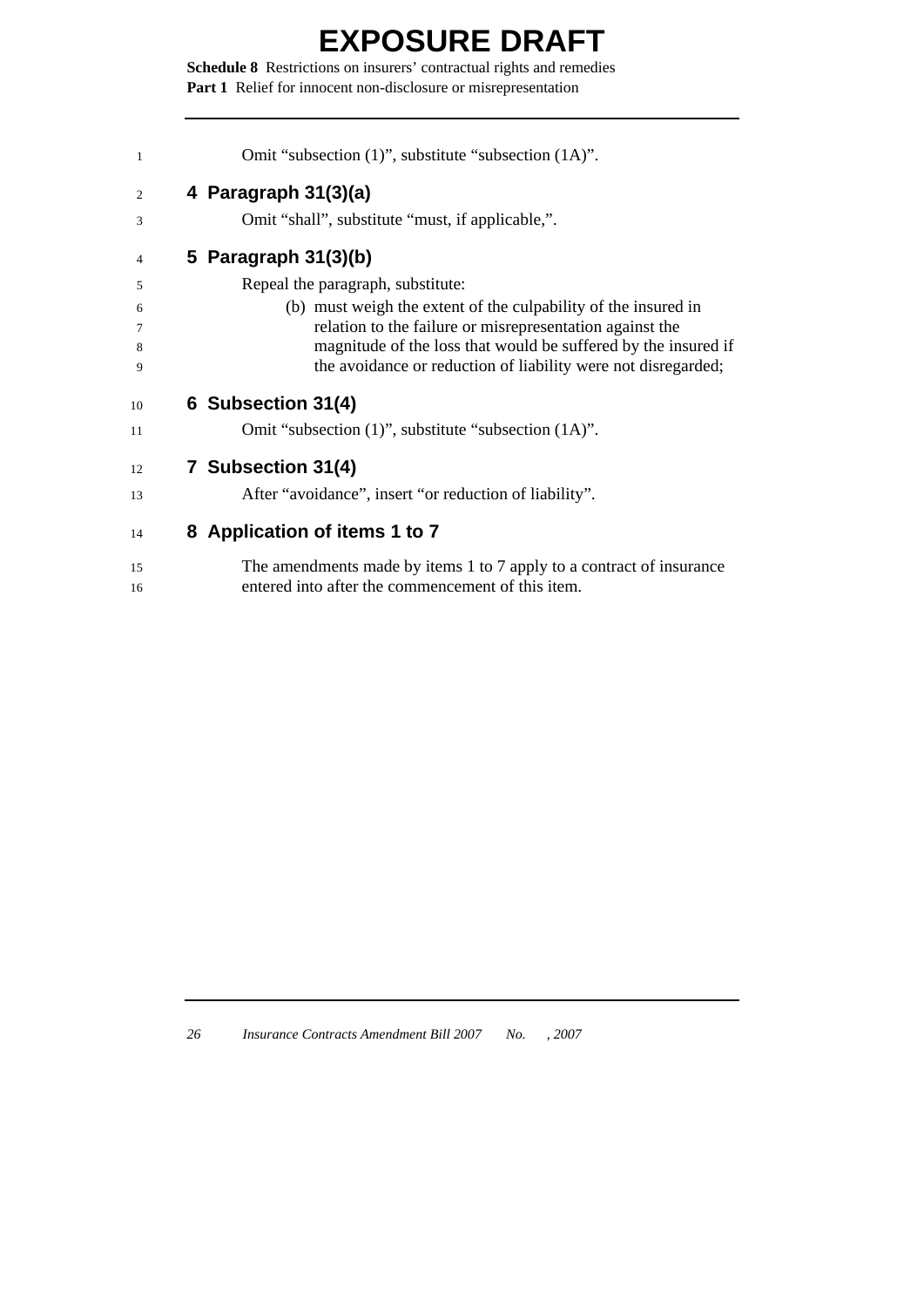Restrictions on insurers' contractual rights and remedies **Schedule 8** Expiration and renewal of contracts **Part 2** 

#### 2 **Part 2—Expiration and renewal of contracts**

3 *[Report recommendation 8.3]* 

#### 4 *Insurance Contracts Act 1984*

#### 5 **9 Paragraph 58(4)(b)**

<span id="page-32-0"></span>1

14

Repeal the paragraph, substitute:

(b) if a claim is made under the contract, there is payable by the insured to the insurer, as a premium in respect of the contract, an amount equal to the amount that, if the original contract had been renewed for the same period and on the same terms and conditions, would have been payable by the insured in respect of the renewal.

#### 13 **10 Subsections 58(5) and (6)**

Repeal the subsections.

#### 15 **11 Application of items 9 and 10**

16 17 The amendments made by items 9 and 10 apply to a contract of insurance entered into after the commencement of this item.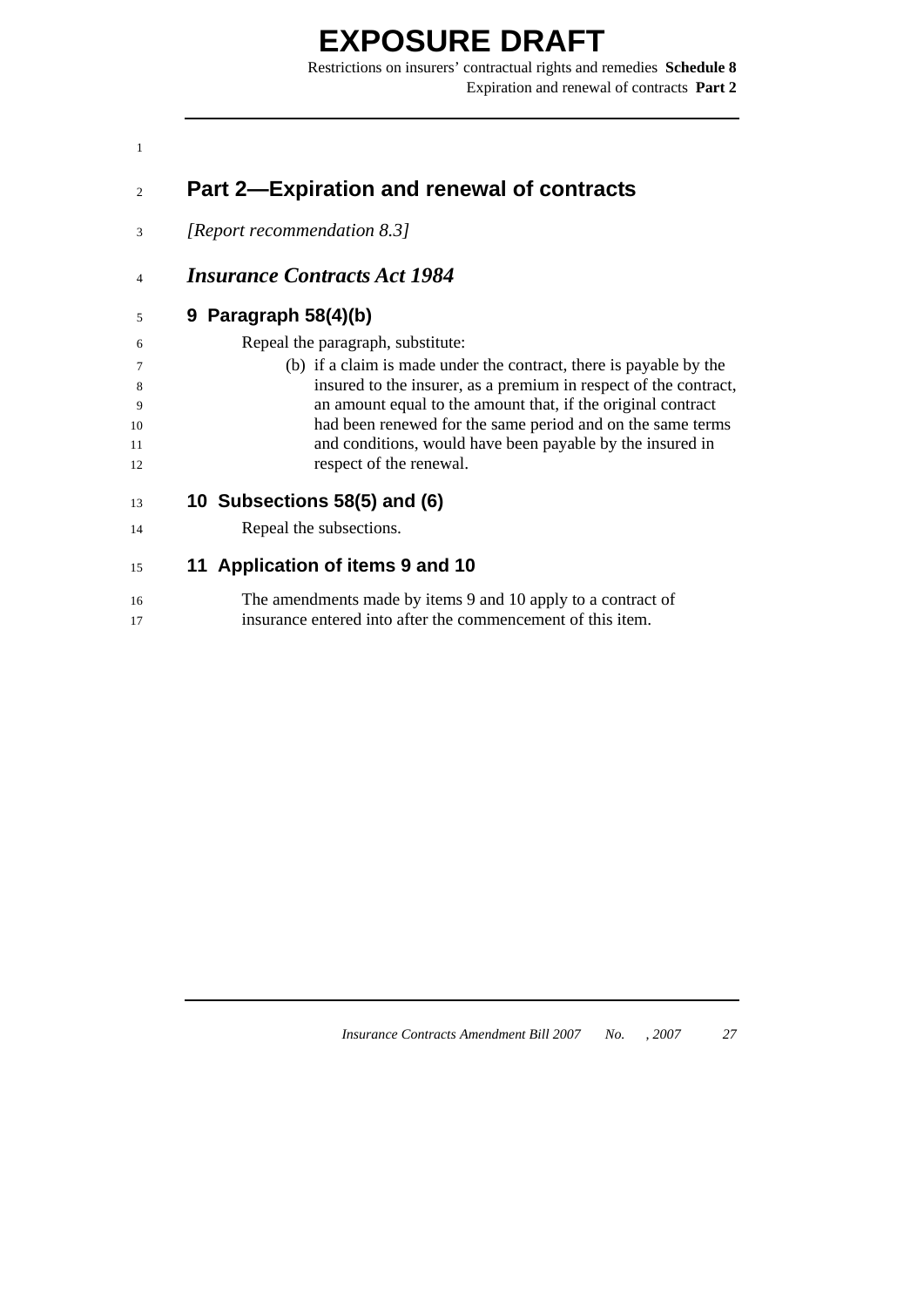<span id="page-33-0"></span>**Schedule 9** Third parties **Part 1** Definition of third party beneficiary

#### 1 2 **Schedule 9—Third parties**

#### 3 **Part 1—Definition of third party beneficiary**

#### 4 *Insurance Contracts Act 1984*

#### 5 **1 Subsection 11(1)**

Insert:

6

|              | <i>third party beneficiary</i> , under a contract of insurance, means a |
|--------------|-------------------------------------------------------------------------|
| - 8          | person who is not a party to the contract but is specified or referred  |
| $\mathbf{Q}$ | to in the contract, whether by name or otherwise, as a person to        |
| 10           | whom the insurance cover provided by the contract extends.              |

#### 11 **2 Application of item 1**

| The amendment made by item 1 applies to a contract of insurance |
|-----------------------------------------------------------------|
| entered into after the commencement of this item.               |

| 28 |  | <i>Insurance Contracts Amendment Bill 2007</i> |  | . 2007 |
|----|--|------------------------------------------------|--|--------|
|    |  |                                                |  |        |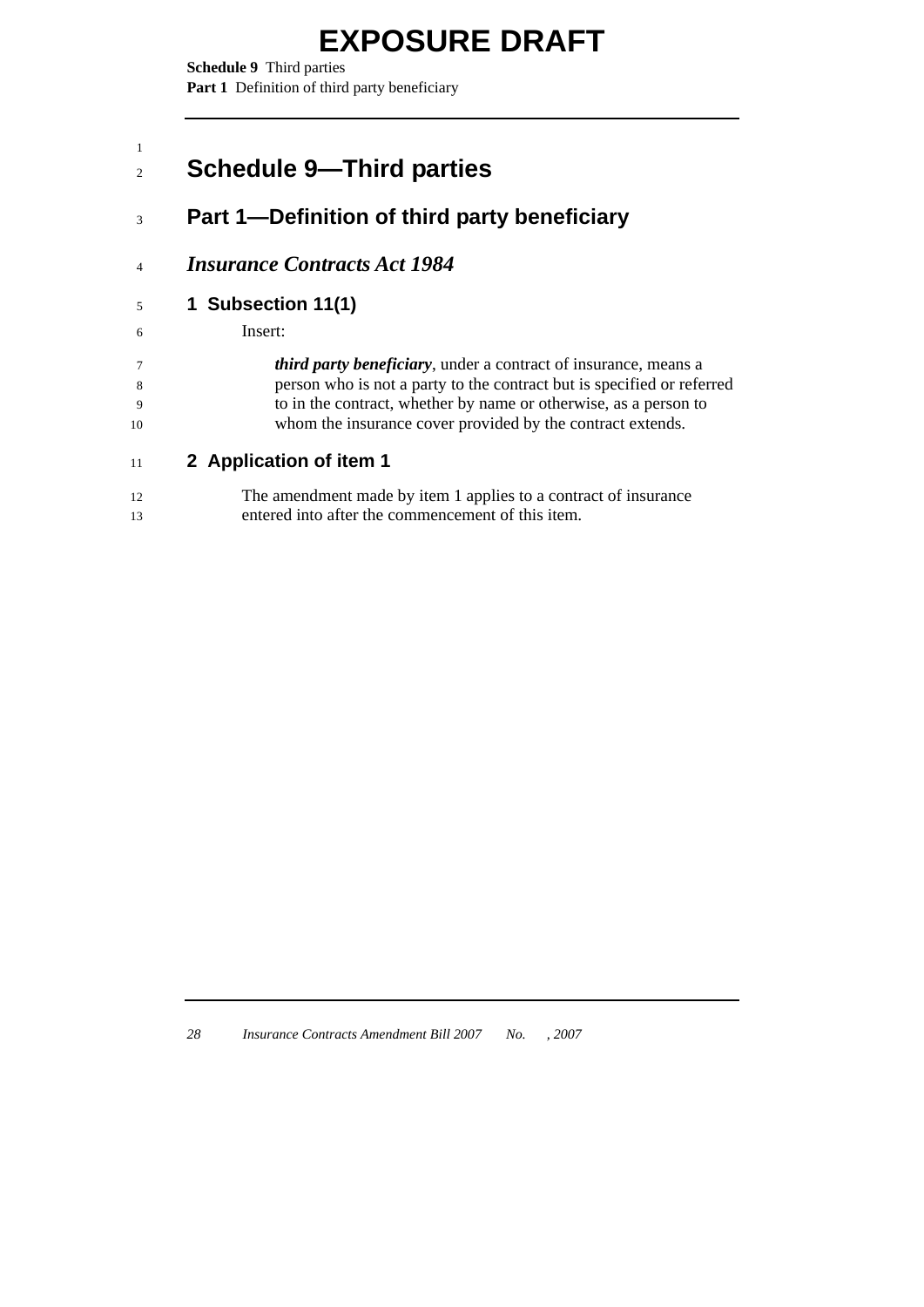<span id="page-34-0"></span>1

2 3

4

5

6 7 8

26 27

 $28$  $29$ 30

Third parties **Schedule 9** Requests by third party beneficiaries to insurers for information **Part 2** 

### **Part 2—Requests by third party beneficiaries to insurers for information**  *[Report recommendation 10.1] Insurance Contracts Act 1984* **3 Subsection 41(1)**  Omit "the insured were", substitute "the insured or any third party beneficiary were". **4 Paragraph 41(1)(a)**  After "the insured", insert "or third party beneficiary". Note: The heading to section 41 is altered by inserting "**or a third party beneficiary**" after "**insured**". **5 Subsection 41(2)**  Omit all the words from and including "An insured" to and including "in writing:", substitute "If the insured or any third party beneficiary under a contract of liability insurance has made a claim under the contract, the insured or third party beneficiary may at any time, by notice in writing given to the insurer, require the insurer to inform the insured or third party beneficiary in writing:". **6 Paragraph 41(2)(b)**  Repeal the paragraph, substitute: (b) if the insurer so admits, whether the insurer proposes to conduct, on behalf of the insured or third party beneficiary, the negotiations and any legal proceedings in respect of the claim made against the insured or third party beneficiary. **7 Subsection 41(3)**  Repeal the subsection, substitute:

 (3) If the insurer does not, within a reasonable time after the notice was given, inform the insured or third party beneficiary, as the case requires: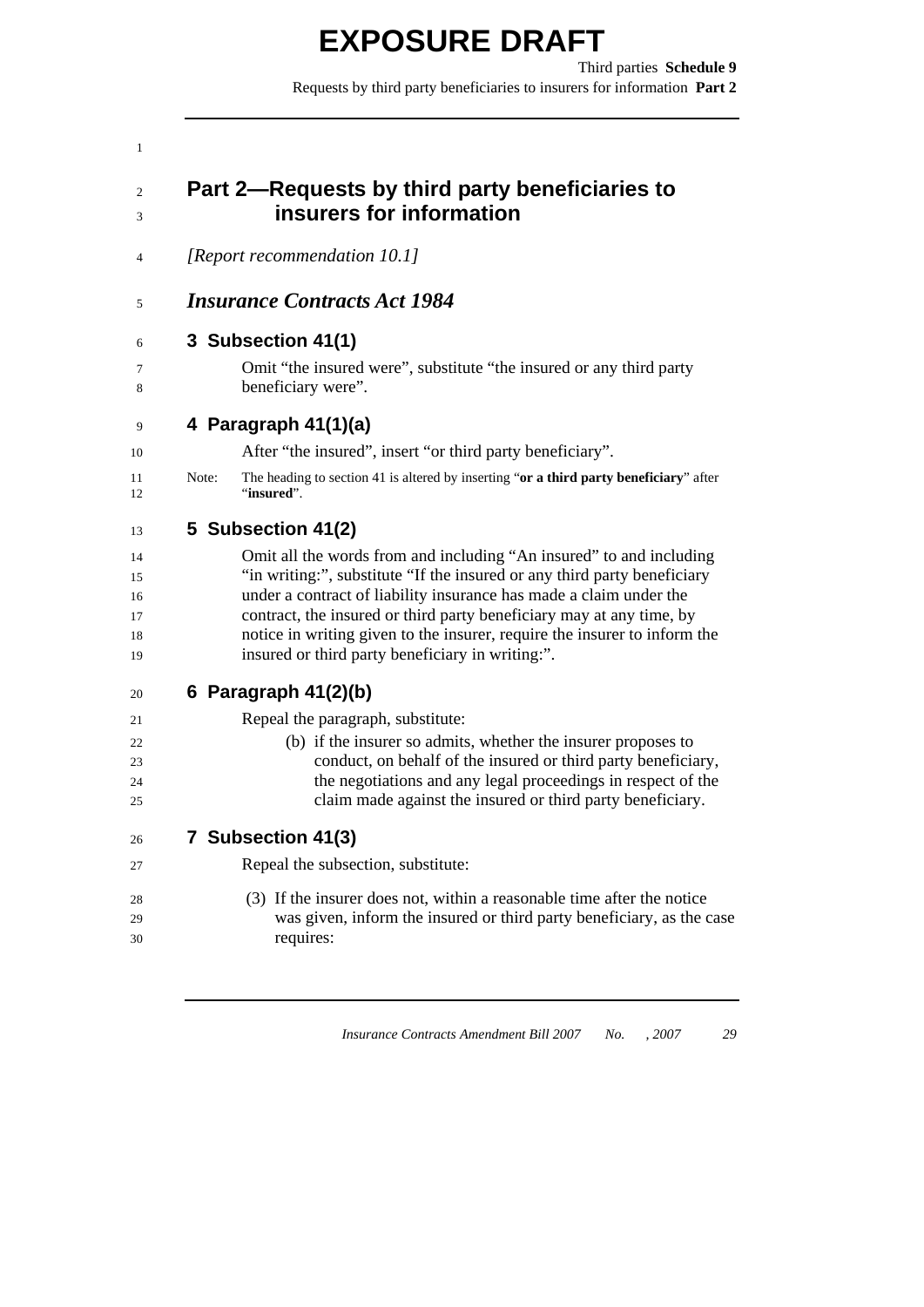**Schedule 9** Third parties

Part 2 Requests by third party beneficiaries to insurers for information

| 1              | (a) that the insurer admits that the contract of liability insurance |
|----------------|----------------------------------------------------------------------|
| 2              | applies to the claim; and                                            |
| 3              | (b) that the insurer proposes to conduct, on behalf of the insured   |
| $\overline{4}$ | or third party beneficiary, the negotiations and any legal           |
| 5              | proceedings in respect of the claim made against the insured         |
| 6              | or third party beneficiary;                                          |
| 7              | the insurer may not refuse payment of the claim, and the amount      |
| 8              | payable in respect of the claim is not reduced, by reason only that  |
| 9              | the insured or third party beneficiary breached the contract as      |
| 10             | mentioned in subsection (1).                                         |
| 11             | 8 Subsection 74(1)                                                   |
| 12             | After "the insured" (first occurring), insert "or any third party    |
| 13             | beneficiary".                                                        |
| 14             | 9 Subsection 74(1)                                                   |
| 15             | After "the insured" (second occurring), insert "or third party       |
| 16             | beneficiary".                                                        |
| 17             | 10 Subsection 74(2)                                                  |
|                |                                                                      |
| 18             | After "the insured", insert "or third party beneficiary, as the case |
| 19             | requires,".                                                          |
| 20             | 11 Application of items 3 to 10                                      |
|                |                                                                      |

21 22 The amendments made by items 3 to 10 apply to a contract of insurance entered into after the commencement of this item.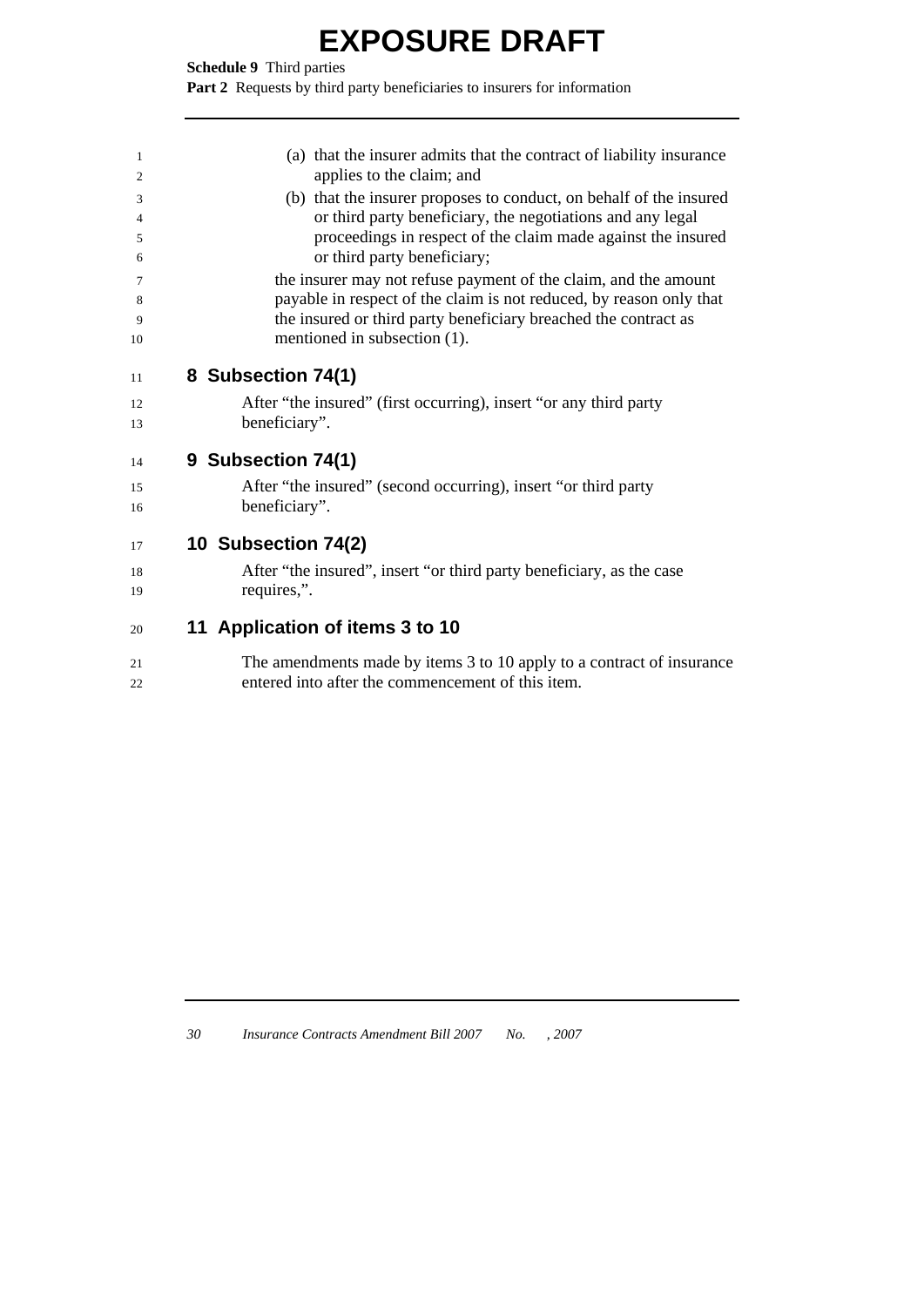<span id="page-36-0"></span>1

Third parties **Schedule 9** Insurer's defences in actions by third party beneficiaries **Part 3** 

|       | Part 3—Insurer's defences in actions by third party<br>beneficiaries                                                                                                                                                                                                          |  |  |  |  |
|-------|-------------------------------------------------------------------------------------------------------------------------------------------------------------------------------------------------------------------------------------------------------------------------------|--|--|--|--|
|       | [Report recommendation 10.2]                                                                                                                                                                                                                                                  |  |  |  |  |
|       | <b>Insurance Contracts Act 1984</b>                                                                                                                                                                                                                                           |  |  |  |  |
|       | 12 Subsection 48(1)                                                                                                                                                                                                                                                           |  |  |  |  |
|       | Repeal the subsection, substitute:                                                                                                                                                                                                                                            |  |  |  |  |
|       | (1) A third party beneficiary under a contract of general insurance has<br>a right to recover the amount of the third party beneficiary's loss<br>from the insurer in accordance with the contract even though the<br>third party beneficiary is not a party to the contract. |  |  |  |  |
| Note: | The heading to section 48 is replaced by the heading "Entitlement of third party<br>beneficiaries under contracts of general insurance".                                                                                                                                      |  |  |  |  |
|       | 13 Subsection 48(2)                                                                                                                                                                                                                                                           |  |  |  |  |
|       | Omit "a person who has such a right", substitute "the third party<br>beneficiary".                                                                                                                                                                                            |  |  |  |  |
|       | 14 Paragraph 48(2)(a)                                                                                                                                                                                                                                                         |  |  |  |  |
|       | Repeal the paragraph, substitute:                                                                                                                                                                                                                                             |  |  |  |  |
|       | (a) has, in relation to the third party beneficiary's claim, the                                                                                                                                                                                                              |  |  |  |  |
|       | same obligations to the insurer as the third party beneficiary                                                                                                                                                                                                                |  |  |  |  |
|       | would have if the third party beneficiary were the insured;<br>and                                                                                                                                                                                                            |  |  |  |  |
|       | 15 At the end of subsection 48(3)                                                                                                                                                                                                                                             |  |  |  |  |
|       | Add ", including, but not limited to, defences relating to the conduct of                                                                                                                                                                                                     |  |  |  |  |
|       | the insured (whether the conduct occurred before or after the contract<br>was entered into)".                                                                                                                                                                                 |  |  |  |  |
|       | 16 Subsection 48AA(1)                                                                                                                                                                                                                                                         |  |  |  |  |
|       | Repeal the subsection, substitute:                                                                                                                                                                                                                                            |  |  |  |  |
|       | (1) This section applies in relation to a contract of life insurance if:<br>(a) the contract is entered into in connection with an RSA; and                                                                                                                                   |  |  |  |  |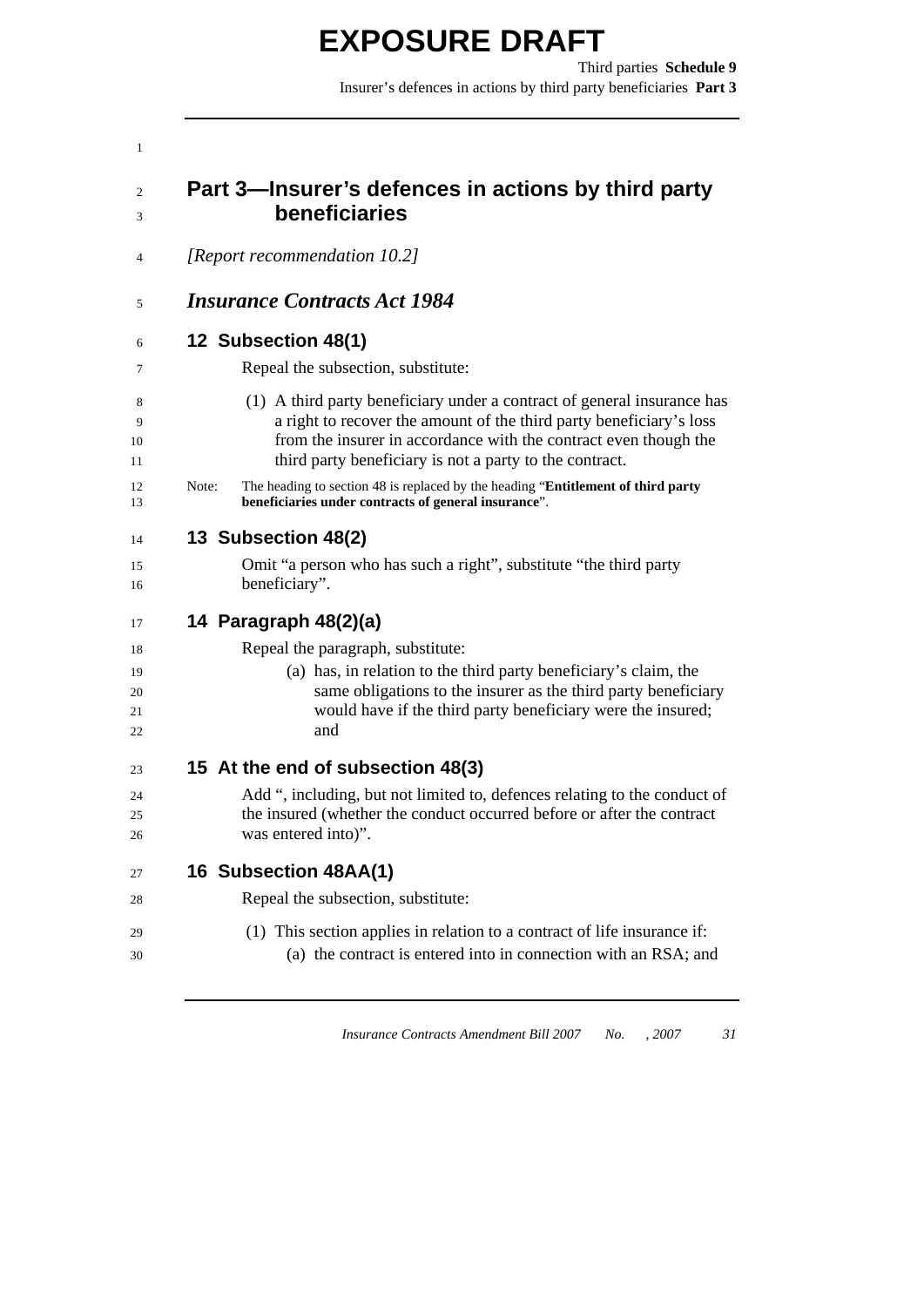**Schedule 9** Third parties

Part 3 Insurer's defences in actions by third party beneficiaries

| 1           |       | (b) the owner of the policy is an RSA provider.                                                                                                                                                                   |
|-------------|-------|-------------------------------------------------------------------------------------------------------------------------------------------------------------------------------------------------------------------|
| 2<br>3<br>4 |       | (1A) A third party beneficiary under the contract has a right to recover a<br>benefit from the insurer in accordance with the contract even<br>though the third party beneficiary is not a party to the contract. |
| 5<br>6      | Note: | The heading to section 48AA is altered by omitting "another person" and substituting<br>"a third party beneficiary".                                                                                              |
| 7           |       | 17 Subsection 48AA(2)                                                                                                                                                                                             |
| 8<br>9      |       | Omit "a person who has such a right", substitute "the third party"<br>beneficiary".                                                                                                                               |
| 10          |       | 18 Paragraph 48AA(2)(a)                                                                                                                                                                                           |
| 11          |       | Omit "his or her", substitute "the third party beneficiary's".                                                                                                                                                    |
| 12          |       | 19 Paragraph 48AA(2)(a)                                                                                                                                                                                           |
| 13<br>14    |       | Omit "he or she" (wherever occurring), substitute "the third party<br>beneficiary".                                                                                                                               |
| 15          |       | 20 Subsection 48AA(3)                                                                                                                                                                                             |
| 16          |       | Omit "he or she", substitute "the insurer".                                                                                                                                                                       |
| 17          |       | 21 At the end of subsection 48AA(3)                                                                                                                                                                               |
| 18          |       | Add ", including, but not limited to, defences relating to the conduct of                                                                                                                                         |
| 19          |       | the insured (whether the conduct occurred before or after the contract                                                                                                                                            |
| 20          |       | was entered into)".                                                                                                                                                                                               |
| 21          |       | 22 Application of items 12 to 21                                                                                                                                                                                  |
| 22          |       | The amendments made by items 12 to 21 apply to a contract of                                                                                                                                                      |
| 23          |       | insurance entered into after the commencement of this item.                                                                                                                                                       |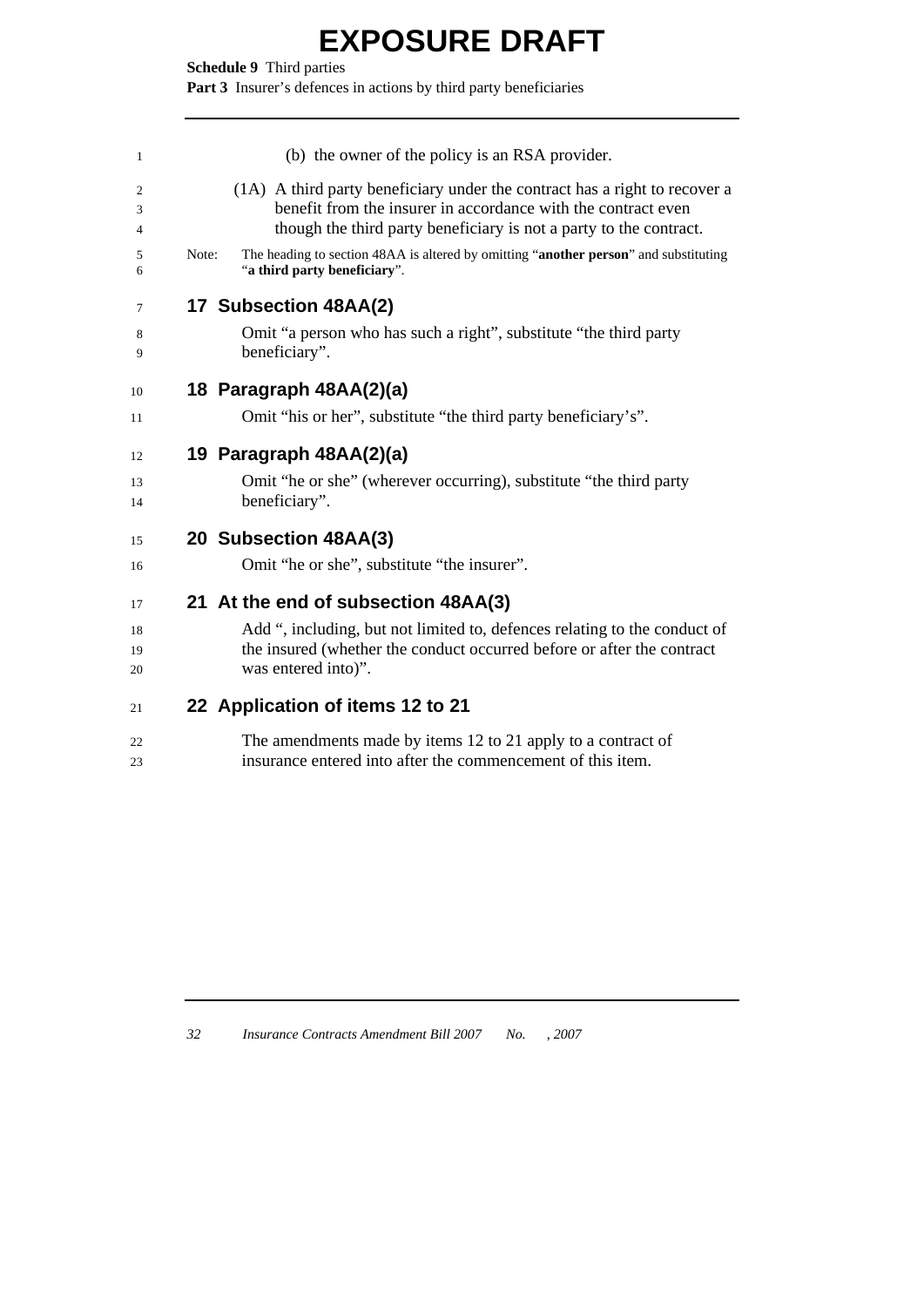Third parties **Schedule 9**

Rights and obligations of third party beneficiaries under contracts of life insurance **Part** 

**4** 

| 2 |  |
|---|--|
| 3 |  |

4

8

23

29

<span id="page-38-0"></span>1

### **Part 4—Rights and obligations of third party beneficiaries under contracts of life insurance**

5 *[Report recommendation 10.3]* 

|  |  | <b>Insurance Contracts Act 1984</b> |  |  |
|--|--|-------------------------------------|--|--|
|--|--|-------------------------------------|--|--|

#### 7 **23 Subsections 48A(1) and (2)**

Repeal the subsections, substitute:

- (1) The following provisions have effect in relation to a contract of life insurance that is expressed to be for the benefit of a third party beneficiary (who may be the life insured):
	- (a) the third party beneficiary has a right to recover from the insurer any money that becomes payable under the contract even though the third party beneficiary is not a party to the contract;
	- (b) any money that the third party beneficiary recovers under the contract is payable to the third party beneficiary;
	- (c) if the third party beneficiary is not the life insured, any money paid to the third party beneficiary under the contract does not form part of the estate of the life insured.
- $21$ 22 Note: The heading to section 48A is altered by omitting "**another person**" and substituting "**a third party beneficiary**".
	- (2) Subject to the contract, the third party beneficiary:
- 24  $25$ 26 27 28 (a) has, in relation to the third party beneficiary's claim, the same obligations to the insurer as the third party beneficiary would have if the third party beneficiary were the insured; and
	- (b) may discharge the insured's obligations in relation to any money paid to the third party beneficiary under the contract.
- 30 **24 Application of item 23**
- 31 32 The amendment made by item 23 applies to a contract of life insurance entered into after the commencement of this item.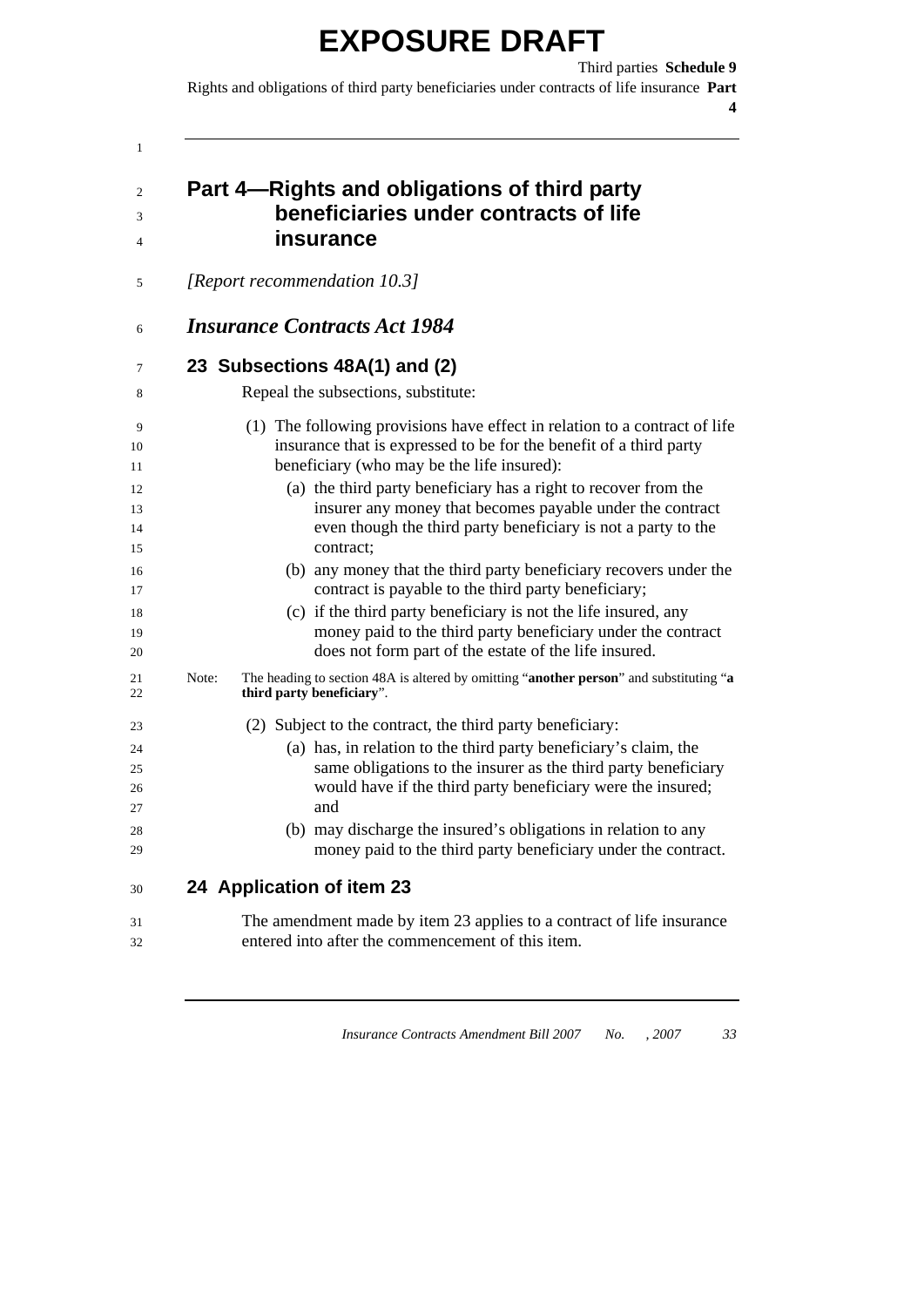<span id="page-39-0"></span>**Schedule 9** Third parties Part 5 Right of third party to recover against insurer

|       | [Report recommendation 10.4]                                                                                                                                                                                          |
|-------|-----------------------------------------------------------------------------------------------------------------------------------------------------------------------------------------------------------------------|
|       | <b>Insurance Contracts Act 1984</b>                                                                                                                                                                                   |
|       | 25 Subsection 51(1)                                                                                                                                                                                                   |
|       | Repeal the subsection, substitute:                                                                                                                                                                                    |
|       | $(1)$ If:                                                                                                                                                                                                             |
|       | (a) the insured or any third party beneficiary under a contract of<br>liability insurance is liable in damages to another person; and                                                                                 |
|       | (b) the contract provides insurance cover in respect of the<br>liability; and                                                                                                                                         |
|       | (c) any of the following has happened:                                                                                                                                                                                |
|       | (i) the insured or third party beneficiary has died;                                                                                                                                                                  |
|       | (ii) the insured or third party beneficiary cannot, after<br>reasonable inquiry, be found;                                                                                                                            |
|       | (iii) the other person has obtained a judgment against the<br>insured or third party beneficiary in respect of the<br>liability and the execution or other process issued on the<br>judgment is returned unsatisfied; |
|       | the other person may recover from the insurer an amount equal to<br>the insurer's liability under the contract in respect of the liability of<br>the insured or third party beneficiary.                              |
| Note: | The heading to section 51 is replaced by the heading "Claims against insurer in<br>respect of liability of insured or third party beneficiary".                                                                       |
|       | 26 Paragraph 51(2)(b)                                                                                                                                                                                                 |
|       | Repeal the paragraph, substitute:                                                                                                                                                                                     |
|       | (b) the liability of the insured or third party beneficiary, or of the                                                                                                                                                |
|       | legal personal representative of the insured or third party<br>beneficiary, to the other person.                                                                                                                      |
|       | 27 Subsection 51(3)                                                                                                                                                                                                   |
|       | Omit "third party has in respect of the insured's liability", substitute                                                                                                                                              |
|       | "other person has in respect of the liability of the insured or third party<br>beneficiary".                                                                                                                          |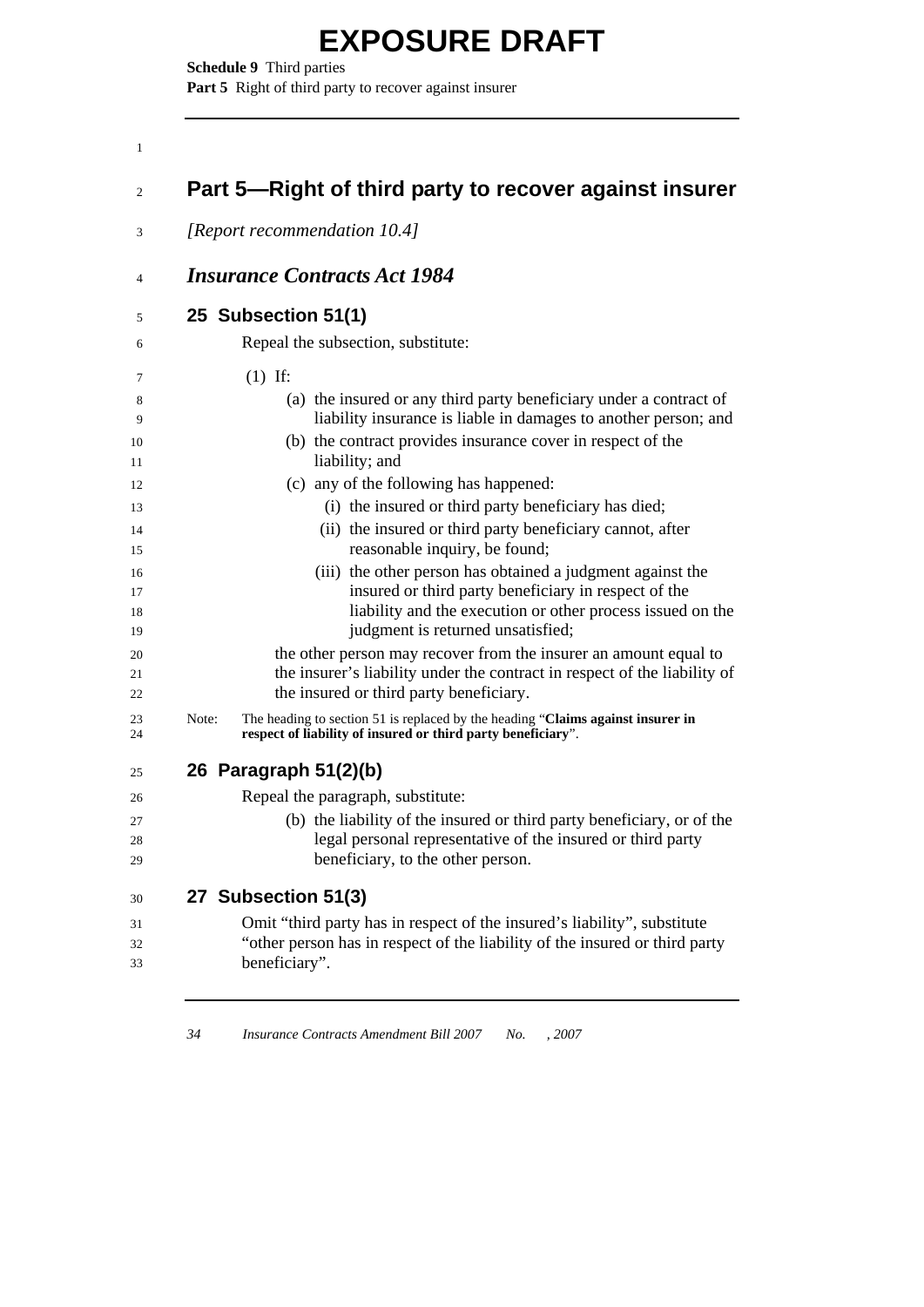Third parties **Schedule 9** Right of third party to recover against insurer **Part 5** 

### <sup>1</sup>**28 Application of items 25 to 27**

2 3 The amendments made by items 25 to 27 apply to a contract of liability insurance entered into after the commencement of this item.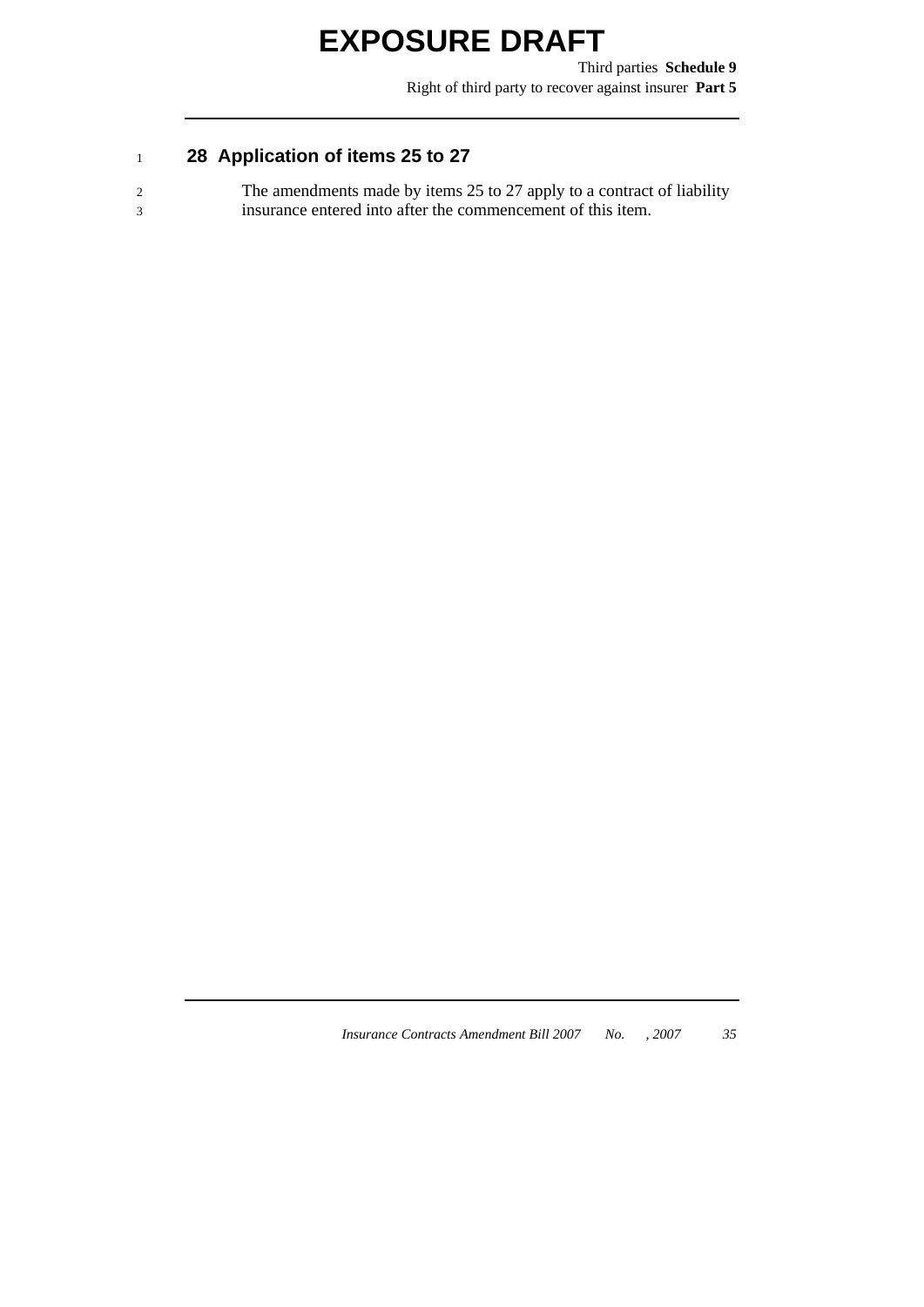**Schedule 9** Third parties

**Part 6** Non-disclosure or misrepresentation by member of group life insurance scheme

<span id="page-41-0"></span>

| [Report recommendations 10.5 and 10.6]                                                                                              |
|-------------------------------------------------------------------------------------------------------------------------------------|
| <b>Insurance Contracts Act 1984</b>                                                                                                 |
| 29 Subsection 4(2)                                                                                                                  |
| Omit "blanket superannuation contract", substitute "superannuation<br>contract (other than an individual superannuation contract)". |
| 30 Subsection 11(1)                                                                                                                 |
| Insert:                                                                                                                             |
| group life contract means a contract of life insurance that is being                                                                |
| maintained for the purposes of a superannuation, retirement or<br>other group life scheme.                                          |
| 31 Subsection 11(1) (paragraph (b) of the definition of<br>proposal form)                                                           |
| Omit "or retirement", substitute ", retirement or other group life".                                                                |
| 32 Paragraph 11(4)(b)                                                                                                               |
| Omit "only; and", substitute "only."                                                                                                |
| 33 Paragraph 11(4)(c)                                                                                                               |
| Repeal the paragraph.                                                                                                               |
| 34 Paragraph 23(a)                                                                                                                  |
| Omit "or retirement", substitute ", retirement or other group life".                                                                |
| 35 Paragraph 26(3)(a)                                                                                                               |
| Omit "or retirement", substitute ", retirement or other group life".                                                                |
| 36 Section 32                                                                                                                       |
| Repeal the section, substitute:                                                                                                     |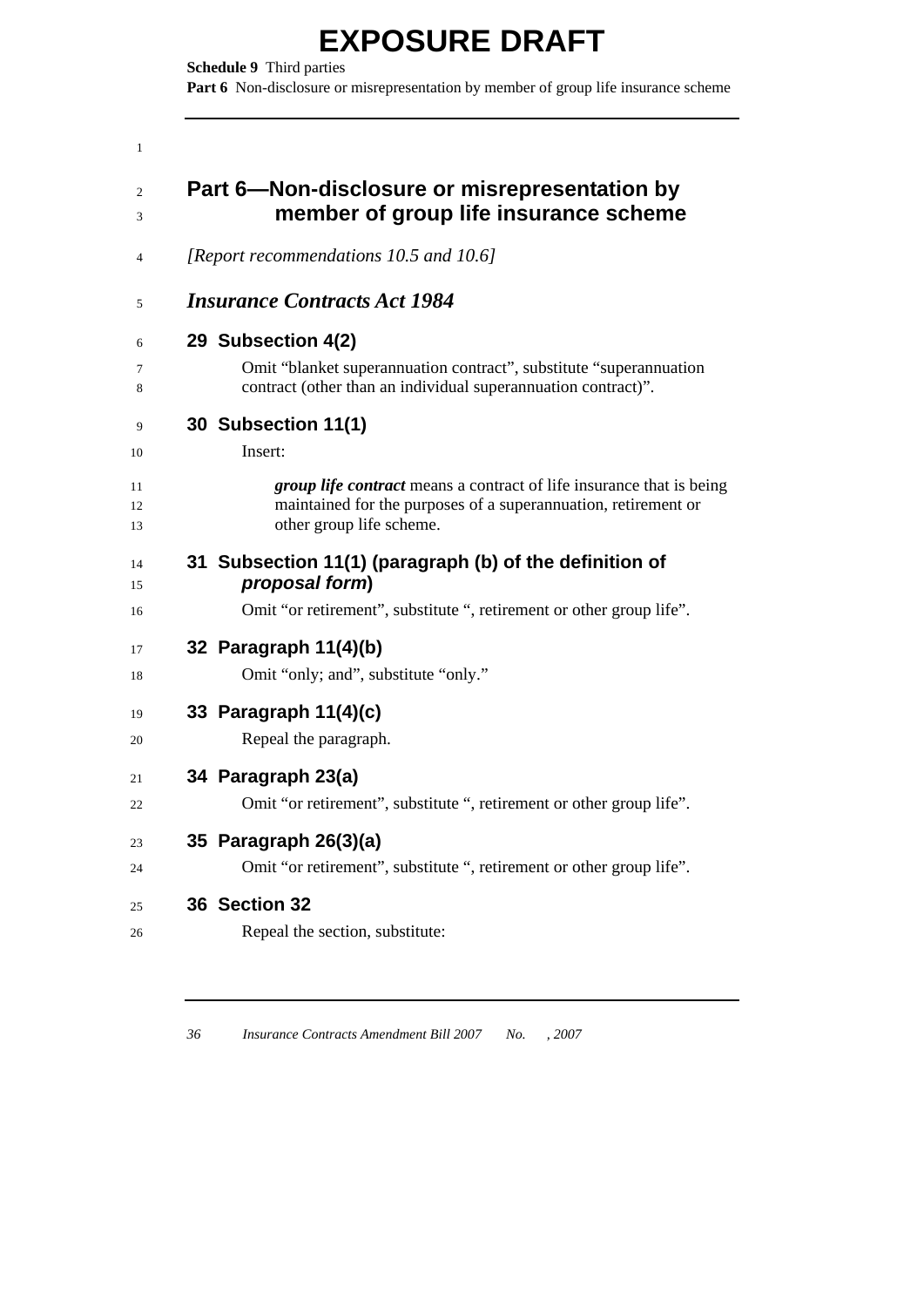Non-disclosure or misrepresentation by member of group life insurance scheme **Part 6** 

### **32 Non-disclosure or misrepresentation by life insured covered under group life contract**

1 2

| 3              | (1) This Division extends to the case where there was a failure to                                                                            |
|----------------|-----------------------------------------------------------------------------------------------------------------------------------------------|
| $\overline{4}$ | comply with the duty of disclosure, or a misrepresentation was                                                                                |
| 5              | made to the insurer, in respect of a proposed life insured under a                                                                            |
| 6              | group life contract, as though:                                                                                                               |
| $\tau$         | (a) the insurance cover provided by the group life contract in                                                                                |
| 8              | respect of the life insured were provided by an individual                                                                                    |
| 9              | contract of life insurance between the insurer and the insured;                                                                               |
| 10             | and                                                                                                                                           |
| 11             | (b) the group life contract had been entered into at the time when                                                                            |
| 12             | the proposed life insured became a life insured under the                                                                                     |
| 13             | group life contract.                                                                                                                          |
|                |                                                                                                                                               |
| 14             | (2) For the purposes of this Division, if the failure or misrepresentation<br>occurred after the proposed life insured became a member of the |
| 15<br>16       | relevant superannuation, retirement or other group life scheme but                                                                            |
| 17             | before the insurance cover was provided by the group life contract                                                                            |
| 18             | in respect of the life insured, the failure or misrepresentation is                                                                           |
| 19             | taken to have occurred before the proposed life insured became a                                                                              |
| 20             | life insured under the group life contract.                                                                                                   |
|                |                                                                                                                                               |
| 21             | 37 Section 32A                                                                                                                                |
| 22             | Omit "made, to the insurer", substitute "made to the insurer,".                                                                               |
| 23             | 38 Application of items 29, 32 and 33                                                                                                         |
|                |                                                                                                                                               |
| 24             | The amendments made by items 29, 32 and 33 apply to a contract of                                                                             |
| 25             | insurance, whether entered into before or after the commencement of                                                                           |
| 26             | this item.                                                                                                                                    |

#### 27 **39 Application of items 30, 31, 34, 35, 36 and 37**

28 29 The amendments made by items 30, 31, 34, 35, 36 and 37 apply to a contract of insurance entered into after the commencement of this item.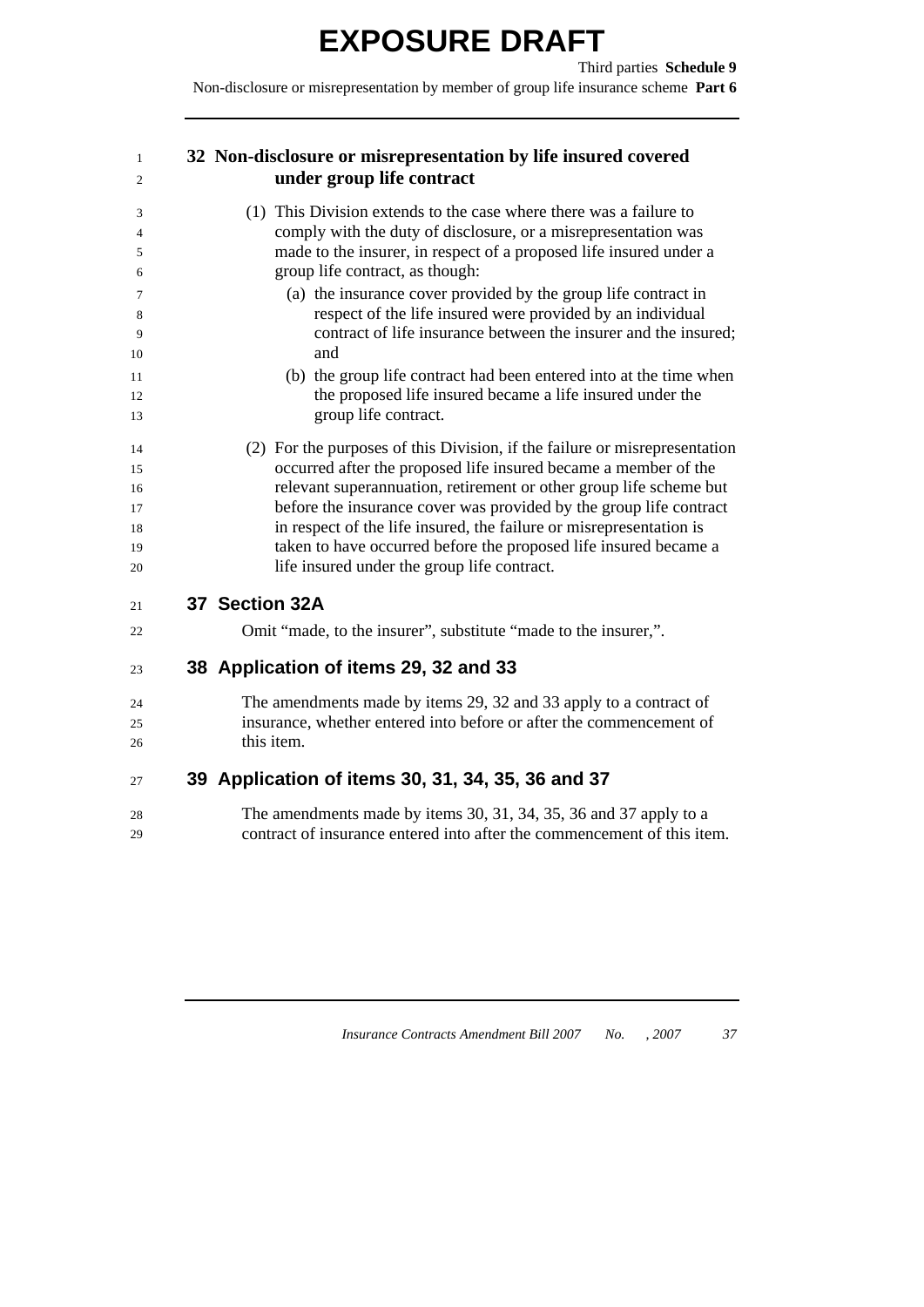**Schedule 10** Subrogation

<span id="page-43-0"></span>

| $\mathbf{1}$<br>2<br>3 | <b>Schedule 10-Subrogation</b>                                                                                            |
|------------------------|---------------------------------------------------------------------------------------------------------------------------|
| 4                      | [Report recommendations 11.1 and 11.2]                                                                                    |
| 5                      | <b>Insurance Contracts Act 1984</b>                                                                                       |
| 6<br>7                 | 1 Before section 65<br>Insert:                                                                                            |
| 8                      | 64 Application to third party beneficiaries                                                                               |
| 9<br>10                | In this Part, a reference to an insured includes a reference to a third<br>party beneficiary.                             |
| 11                     | 2 Section 67                                                                                                              |
| 12                     | Repeal the section, substitute:                                                                                           |
| 13                     | 67 Rights with respect to money recovered under subrogation etc.                                                          |
| 14                     | (1) This section applies if:                                                                                              |
| 15                     | (a) an insurer is liable to an insured under a contract of general                                                        |
| 16                     | insurance in respect of a loss; and                                                                                       |
| 17<br>18               | (b) the insurer has a right of subrogation in respect of the loss;<br>and                                                 |
| 19                     | (c) an amount is recovered (whether by the insurer or the                                                                 |
| 20                     | insured) from another person in respect of the loss.                                                                      |
| 21                     | (2) If the amount is recovered by the insurer in exercising the insurer's                                                 |
| 22                     | right of subrogation in respect of the loss:                                                                              |
| 23                     | (a) the insurer is entitled under this paragraph to so much of the<br>amount as does not exceed the sum of the following: |
| 24<br>25               | (i) the amount paid by the insurer to the insured in respect                                                              |
| 26                     | of the loss;                                                                                                              |
| 27                     | (ii) the amount paid by the insurer for administrative and                                                                |
| 28                     | legal costs incurred in connection with the recovery; and                                                                 |
| 29                     | (b) if the amount recovered exceeds the amount to which the                                                               |
| 30                     | insurer is entitled under paragraph (a)—the insured is entitled                                                           |
| 31<br>32               | under this paragraph to so much of the excess as does not<br>exceed the insured's overall loss; and                       |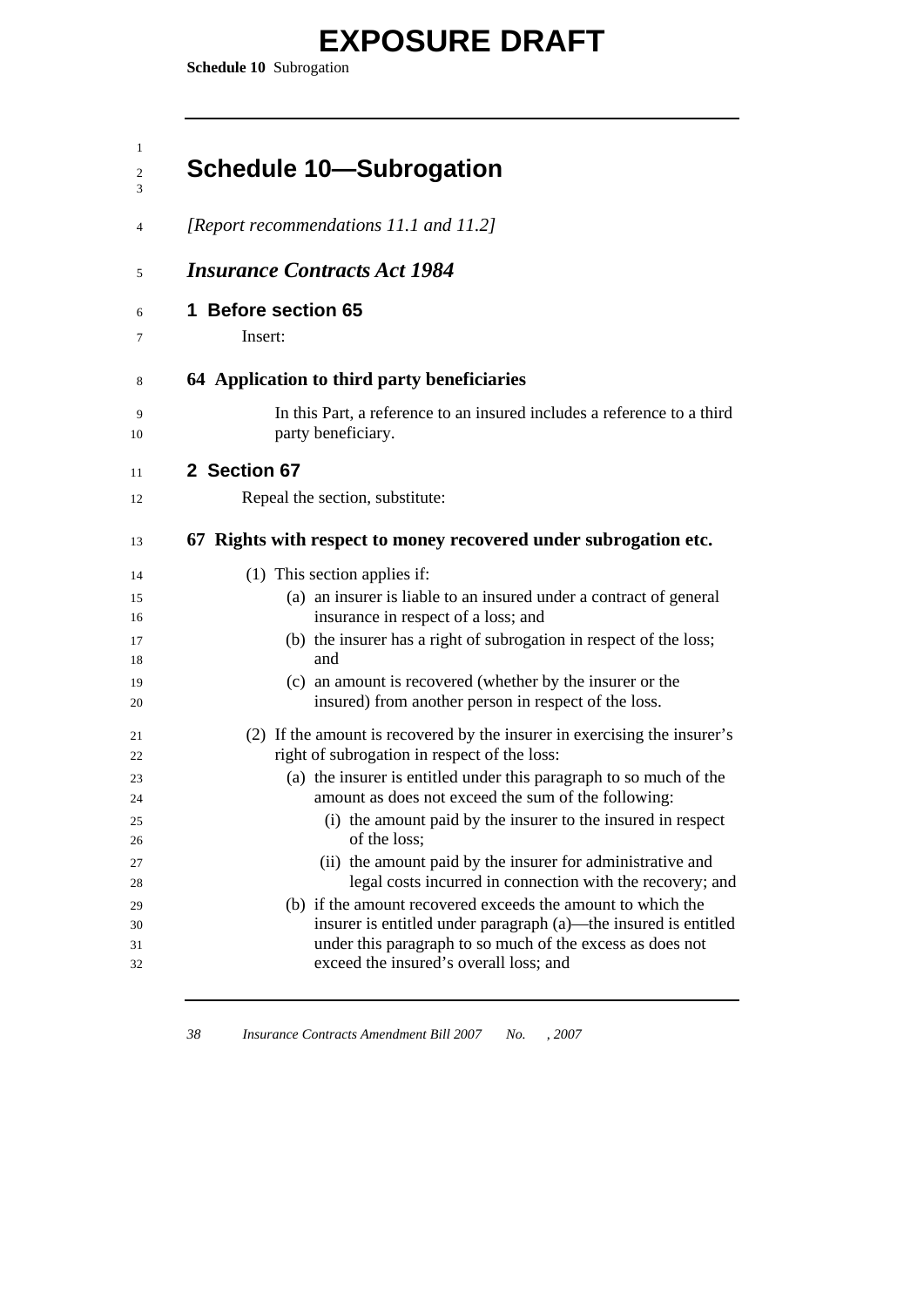| 1<br>$\overline{2}$<br>3 | (c) if the amount recovered exceeds the sum of the amounts to<br>which the insurer and the insured are entitled under<br>paragraphs (a) and (b)—the insurer is entitled to the excess. |
|--------------------------|----------------------------------------------------------------------------------------------------------------------------------------------------------------------------------------|
| 4                        | (3) If the amount is recovered by the insured:                                                                                                                                         |
| 5                        | (a) the insured is entitled under this paragraph to so much of the                                                                                                                     |
| 6                        | amount as does not exceed the sum of the following:                                                                                                                                    |
| 7                        | (i) the insured's overall loss;                                                                                                                                                        |
| 8                        | (ii) the amount paid by the insured for administrative and                                                                                                                             |
| 9                        | legal costs incurred in connection with the recovery; and                                                                                                                              |
| 10                       | (b) if the amount recovered exceeds the amount to which the                                                                                                                            |
| 11                       | insured is entitled under paragraph (a)—the insurer is entitled                                                                                                                        |
| 12                       | to so much of the excess as does not exceed the amount paid                                                                                                                            |
| 13                       | by the insurer to the insured in respect of the loss; and                                                                                                                              |
| 14                       | (c) if the amount recovered exceeds the sum of the amounts to                                                                                                                          |
| 15                       | which the insured and the insurer are entitled under                                                                                                                                   |
| 16                       | paragraphs (a) and (b)—the insured is entitled to the excess.                                                                                                                          |
| 17                       | (4) If the amount is recovered by the insurer and the insured jointly:                                                                                                                 |
| 18                       | (a) the insurer is entitled to the amount referred to in                                                                                                                               |
| 19                       | paragraph $(2)(a)$ ; and                                                                                                                                                               |
| 20                       | (b) the insured is entitled to the amount referred to in                                                                                                                               |
| 21                       | paragraph $(3)(a)$ .                                                                                                                                                                   |
| 22                       | $(5)$ If:                                                                                                                                                                              |
| 23                       | (a) the amount is recovered by the insurer and the insured                                                                                                                             |
| 24                       | jointly; and                                                                                                                                                                           |
| 25                       | (b) the amount recovered exceeds, or is less than, the sum of the                                                                                                                      |
| 26                       | amounts to which the insurer and the insured are entitled                                                                                                                              |
| 27                       | under paragraphs $(4)(a)$ and $(b)$ ;                                                                                                                                                  |
| 28                       | the entitlements of the insurer and the insured under those                                                                                                                            |
| 29                       | paragraphs are to be calculated on a pro rata basis in proportion to                                                                                                                   |
| 30                       | the amounts paid by the insurer and the insured for the                                                                                                                                |
| 31<br>32                 | administrative and legal costs incurred in connection with the<br>recovery.                                                                                                            |
|                          |                                                                                                                                                                                        |
| 33                       | (6) If an amount by way of interest is awarded in respect of the amount                                                                                                                |
| 34                       | recovered (the <i>principal amount</i> ), the following apply:                                                                                                                         |
| 35                       | (a) if the principal amount was recovered by the insurer, the                                                                                                                          |
| 36                       | insurer is entitled to the amount by way of interest;                                                                                                                                  |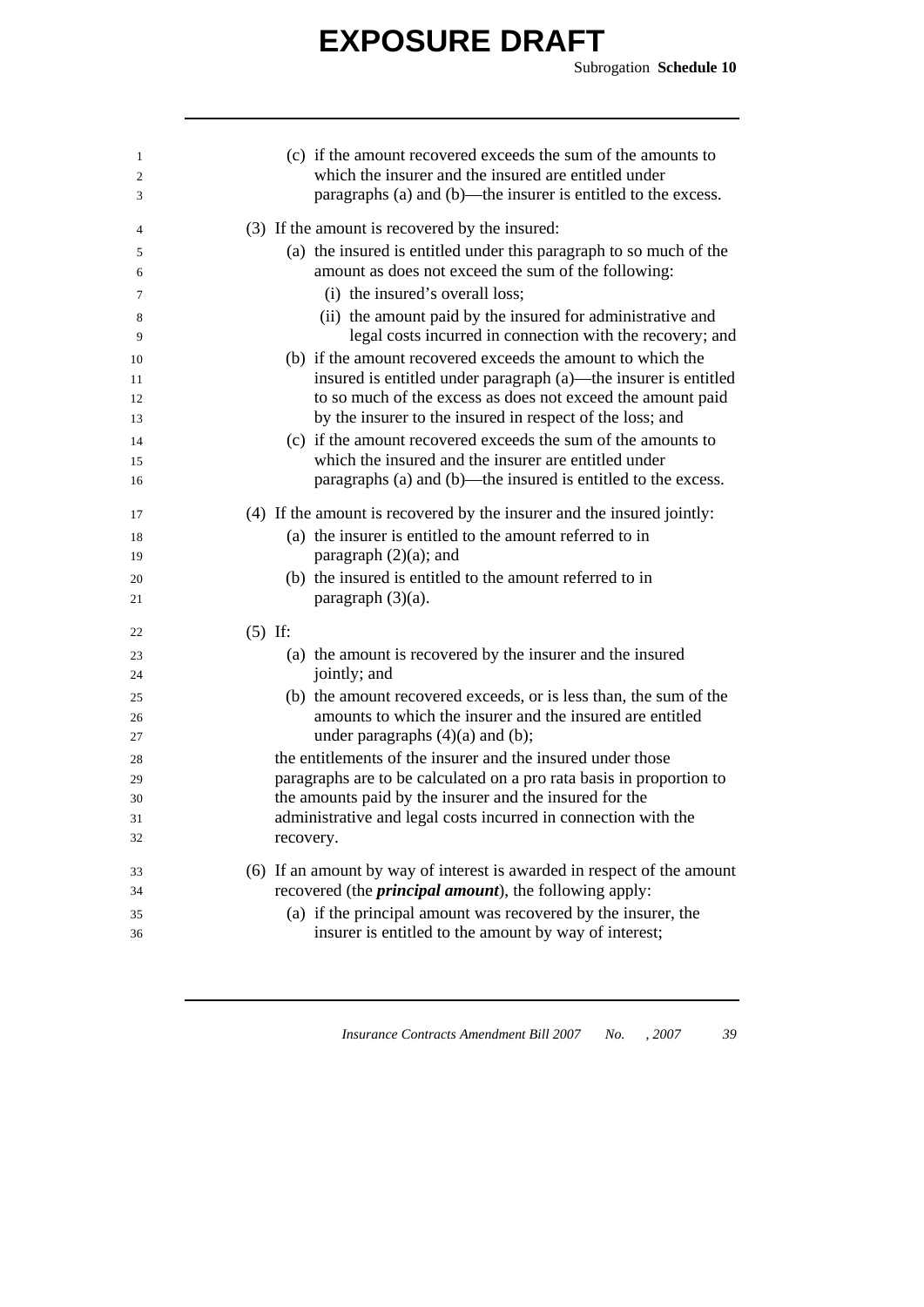**Schedule 10** Subrogation

| 1  | (b) if the principal amount was recovered by the insured, the                |
|----|------------------------------------------------------------------------------|
| 2  | insured is entitled to the amount by way of interest;                        |
| 3  | (c) if the principal amount was recovered by the insurer and the             |
| 4  | insured jointly, the amount by way of interest is to be divided              |
| 5  | fairly between the insurer and the insured, having regard to:                |
| 6  | (i) the amounts to which the insurer and the insured are                     |
| 7  | entitled under subsection $(4)$ or $(5)$ , as the case requires;             |
| 8  | and                                                                          |
| 9  | (ii) the periods of time for which the insurer and the insured               |
| 10 | have lost the use of their money.                                            |
| 11 | (7) The rights of the insurer and the insured under this section are         |
| 12 | subject to:                                                                  |
| 13 | (a) the relevant contract of insurance; and                                  |
| 14 | (b) any agreement made between the insurer and the insured                   |
|    | after the loss has occurred.                                                 |
| 15 |                                                                              |
| 16 | (8) In this section:                                                         |
| 17 | <i>insured's overall loss</i> , in relation to a loss incurred by an insured |
| 18 | to which this section applies, means the amount of the loss reduced          |
| 19 | by any amount paid to the insured by the insurer in respect of the           |
| 20 | loss.                                                                        |
| 21 | 3 Application of items 1 and 2                                               |
| 22 | The amendments made by items 1 and 2 apply to a contract of insurance        |

23 entered into after the commencement of this item.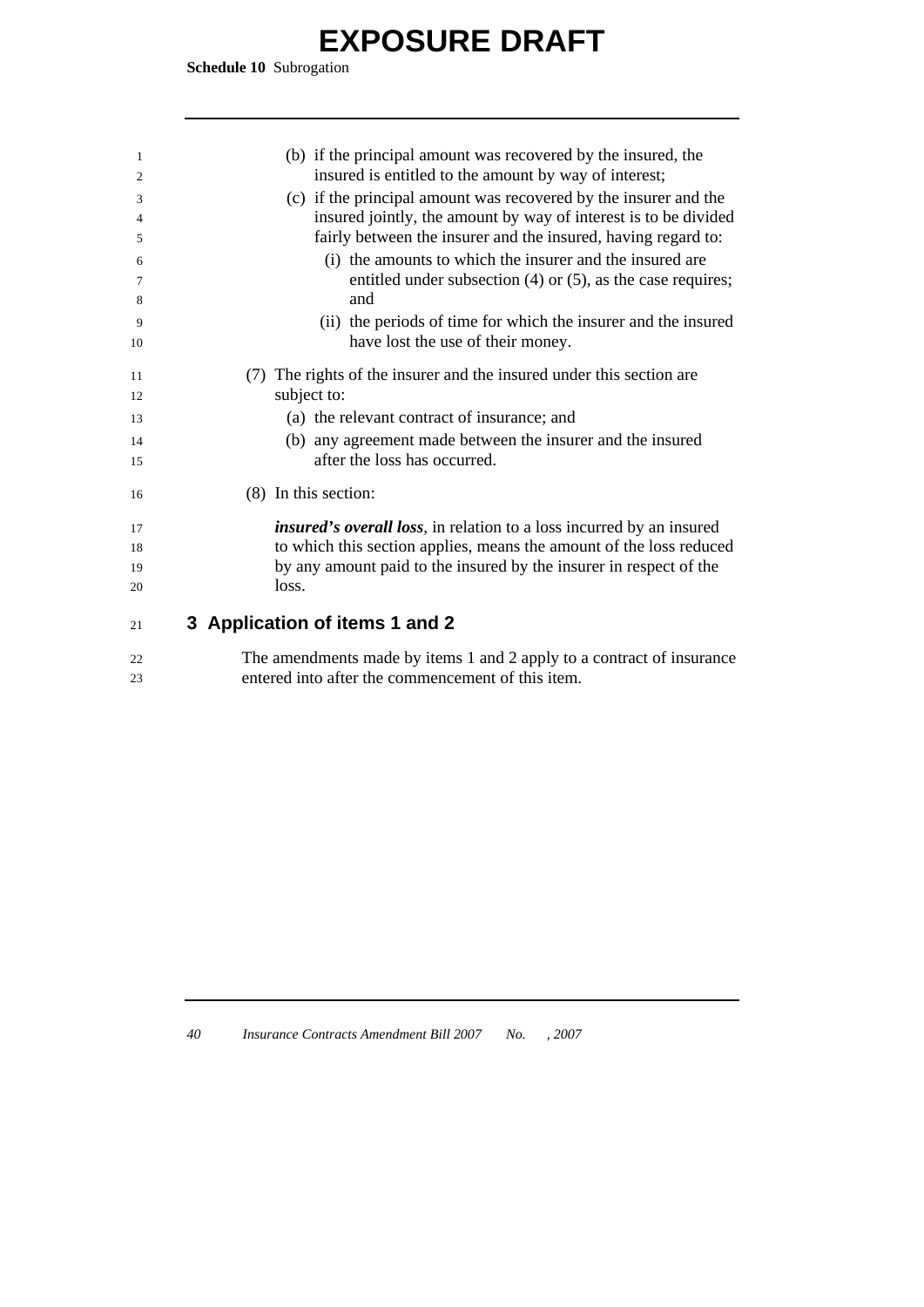### <span id="page-46-0"></span>**Schedule 11—Claims made and claims made and notified policies**

#### 5 *Insurance Contracts Act 1984*

#### 6 **1 Subsection 40(1)**

7

Repeal the subsection, substitute:

- (1) This section applies in relation to a contract of liability insurance the effect of which is:
	- (a) that the insurer's liability is excluded or limited if a claim against the insured or any third party beneficiary in respect of a loss suffered by some other person is not made before the insurance cover provided by the contract expires; or
	- (b) that the insurer's liability is excluded or limited if:
	- (i) a claim against the insured or any third party beneficiary in respect of a loss suffered by some other person is not made before the insurance cover provided by the contract expires; or
		- (ii) a claim of that kind is made before the insurance cover provided by the contract expires, but notice of the claim is not given to the insurer before the insurance cover expires.
- $23$ **2 Subsection 40(3)**

| 24 | Repeal the subsection, substitute:                                 |  |
|----|--------------------------------------------------------------------|--|
| 25 | $(3)$ If:                                                          |  |
| 26 | (a) the insured or any third party beneficiary under the contract  |  |
| 27 | becomes aware, during the period in which insurance cover is       |  |
| 28 | provided by the contract, of facts that might give rise to a       |  |
| 29 | claim against the insured or third party beneficiary; and          |  |
| 30 | (b) the insured or third party beneficiary gives notice in writing |  |
| 31 | to the insurer of those facts as soon as is reasonably             |  |
| 32 | practicable after becoming aware of them, but not later than       |  |
| 33 | 28 days after the insurance cover provided by the contract         |  |
| 34 | expires;                                                           |  |
|    |                                                                    |  |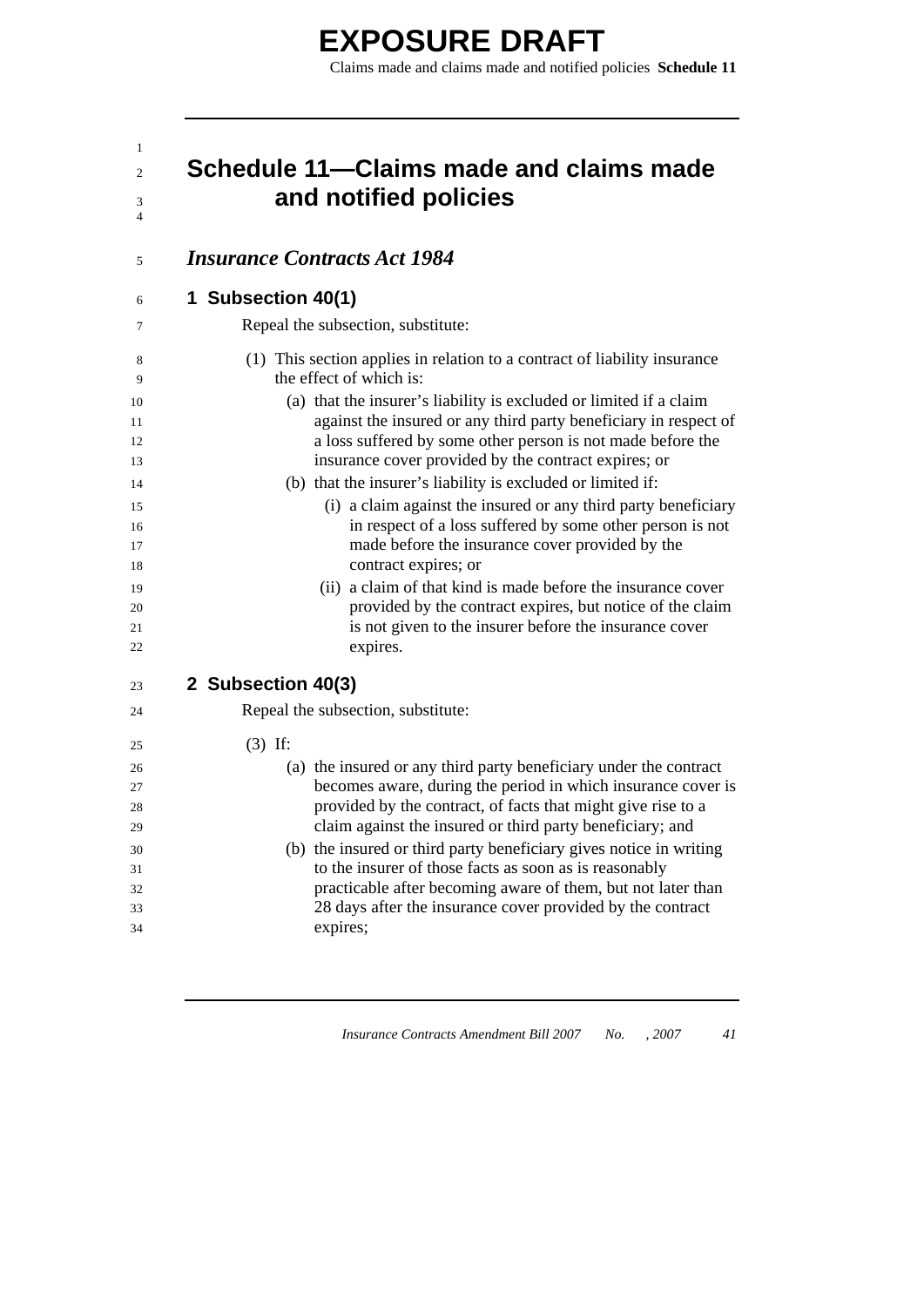**Schedule 11** Claims made and claims made and notified policies

| 1  | the insurer is not relieved of liability under the contract in respect                         |
|----|------------------------------------------------------------------------------------------------|
| 2  | of the claim, when made, only because the claim is made or                                     |
| 3  | notified, as the case requires, after the insurance cover provided by                          |
| 4  | the contract has expired.                                                                      |
| 5  | (4) The insurer must clearly inform the insured of the effect of failing                       |
| 6  | to give notice under paragraph $(3)(b)$ , in the circumstances                                 |
| 7  | described in paragraph $(3)(a)$ , by notice in writing given not later                         |
| 8  | than 14 days before the insurance cover provided by the contract                               |
| 9  | expires.                                                                                       |
| 10 | (5) If the insured cancels the contract before the insurance cover                             |
| 11 | provided by the contract expires, the insurer must clearly inform                              |
| 12 | the insured of the effect of failing to give notice under                                      |
| 13 | paragraph $(3)(b)$ , in the circumstances described in                                         |
| 14 | paragraph $(3)(a)$ , by notice in writing given as soon as reasonably                          |
| 15 | practicable, but not later than 14 days after the date on which the<br>contract was cancelled. |
| 16 |                                                                                                |
| 17 | 3 Subsection 54(1)                                                                             |
| 18 | After "this section", insert "and section 54A".                                                |
| 19 | 4 After section 54                                                                             |
| 20 | Insert:                                                                                        |
|    |                                                                                                |
| 21 | 54A Exclusion of certain omissions from operation of section 54                                |
| 22 | (1) This section applies in relation to a contract of liability insurance to                   |
| 23 | which section 40 applies.                                                                      |
| 24 | (2) Despite subsection $54(1)$ , the insurer may refuse to pay a claim                         |
| 25 | against the insured or any third party beneficiary under the contract                          |
| 26 | if:                                                                                            |
| 27 | (a) the insured or third party beneficiary became aware, during                                |
| 28 | the period in which insurance cover was provided by the                                        |
| 29 | contract, of facts that might give rise to such a claim; and                                   |
|    | (b) the insured or third party beneficiary did not give notice in                              |
| 30 |                                                                                                |
| 31 | writing to the insurer of those facts:                                                         |
| 32 | (i) during the period in which insurance cover was                                             |
| 33 | provided by the contract; or                                                                   |
| 34 | (ii) within 28 days after that cover had expired.                                              |